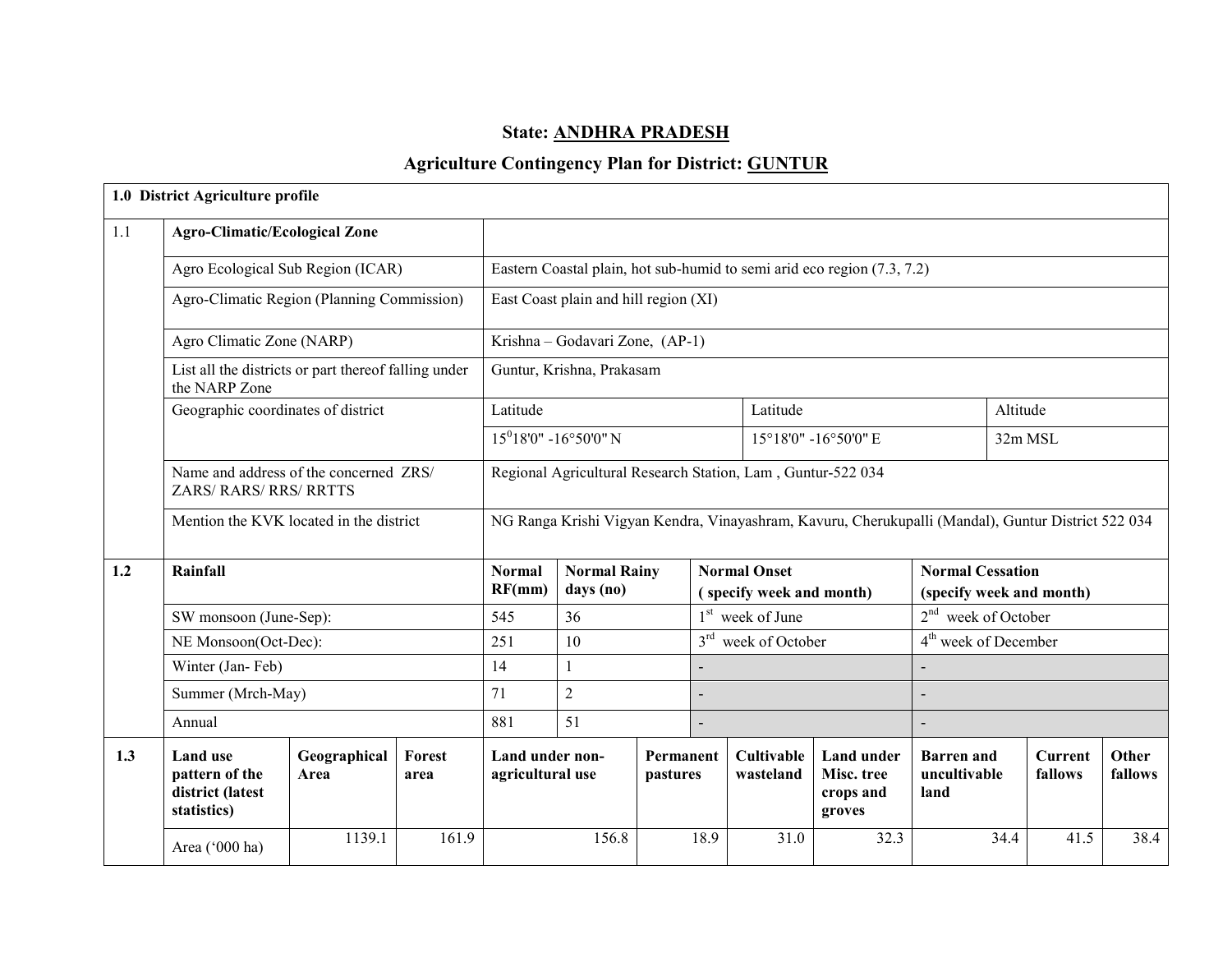### Guntur district experience moderate floods. Moderate drought and mild cyclones in coastal areas

### General contingency plans

| 1.4 | Major Soils (common names like shallow red soils etc.,) |        | Area ('000 ha) |                |                | Percent (%) of total               |  |
|-----|---------------------------------------------------------|--------|----------------|----------------|----------------|------------------------------------|--|
|     | 1. Black Cotton Soils                                   |        | 491            |                | 72             |                                    |  |
|     | 2. Red Soils                                            |        | 116            |                | 17             |                                    |  |
|     | 3. Coastal Sandy Soils                                  |        | 61             |                | 9              |                                    |  |
|     | 4. Alluvial Soils                                       |        | 14             |                | $\overline{2}$ |                                    |  |
|     | Others (specify):                                       |        |                |                |                |                                    |  |
| 1.5 | <b>Agricultural land use</b>                            |        | Area ('000 ha) |                |                | Cropping intensity %               |  |
|     | Net sown area                                           | 597.0  |                | 134.6          |                |                                    |  |
|     | Area sown more than once                                |        | 206.6          |                |                |                                    |  |
|     | Gross cropped area                                      |        | 803.6          |                |                |                                    |  |
| 1.6 | Irrigation                                              |        | Area ('000 ha) |                |                |                                    |  |
|     | Net irrigated area                                      |        | 373.6          |                |                |                                    |  |
|     | Gross irrigated area                                    |        | 427.2          |                |                |                                    |  |
|     | Rainfed area                                            |        | 223.4          |                |                |                                    |  |
|     | Sources of Irrigation                                   | Number |                | Area ('000 ha) |                | Percentage of total irrigated area |  |
|     | Canals                                                  |        |                | 305.7          |                | 79.2                               |  |
|     | Tanks                                                   |        |                | 4.1            |                | 1.1                                |  |
|     | Open wells                                              |        |                |                |                |                                    |  |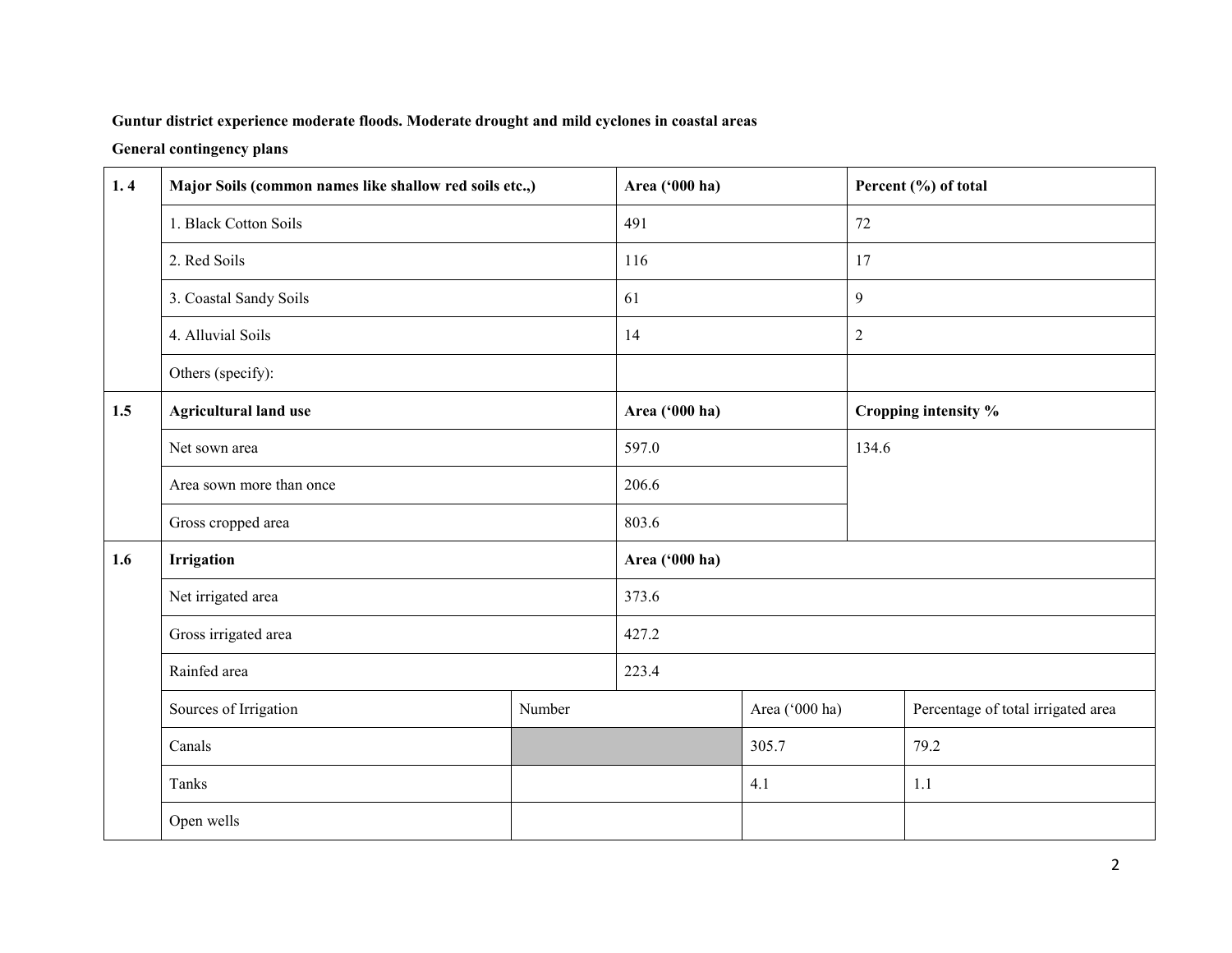| Bore wells                                                                                       |                       | 62.2                         | 16.1                                                         |
|--------------------------------------------------------------------------------------------------|-----------------------|------------------------------|--------------------------------------------------------------|
| Lift irrigation                                                                                  |                       |                              |                                                              |
| Micro-irrigation                                                                                 |                       |                              |                                                              |
| Other sources                                                                                    |                       | 14.1                         | 3.7                                                          |
| Total Irrigated Area                                                                             |                       | 386.2                        | 100.0                                                        |
| Pump sets                                                                                        |                       |                              |                                                              |
| No. of Tractors                                                                                  |                       |                              |                                                              |
| Groundwater availability and use* (Data source:<br>State/Central Ground water Department /Board) | No. of blocks/Tehsils | $(\%)$ area                  |                                                              |
| Over exploited                                                                                   |                       | latest survey                | 5 villages in Bollapalli mandal out of 57 mandals as per the |
| Critical                                                                                         | $\blacksquare$        | $\blacksquare$               |                                                              |
| Semi-critical                                                                                    | $\blacksquare$        | $\blacksquare$               |                                                              |
| Safe                                                                                             | 56                    | $\qquad \qquad \blacksquare$ |                                                              |
| Wastewater availability and use                                                                  | Satisfactory          | $\blacksquare$               |                                                              |
| Ground water quality                                                                             | Satisfactory          |                              |                                                              |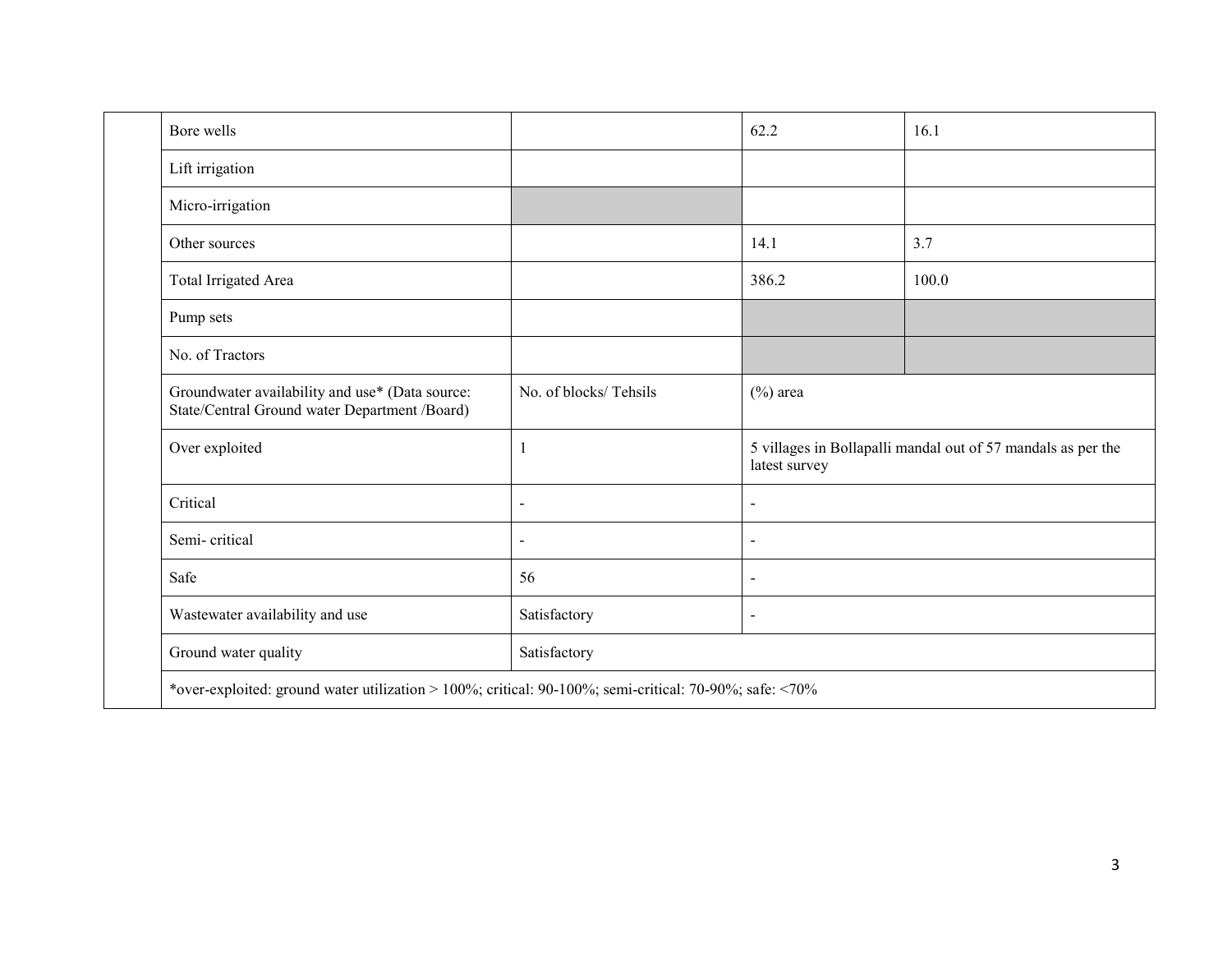Area under major field crops & horticulture etc. (2009-10)

| 1.7 |                | Major Field Crops cultivated     |                          | Area ('000 ha)           |                          |                          |                          |       |  |  |
|-----|----------------|----------------------------------|--------------------------|--------------------------|--------------------------|--------------------------|--------------------------|-------|--|--|
|     |                |                                  |                          | Kharif                   |                          | Rabi                     | Summer                   | Total |  |  |
|     |                |                                  | Irrigated<br>Rainfed     |                          | Irrigated                | Rainfed                  |                          |       |  |  |
|     | $\mathbf{1}$   | Paddy                            | 191                      | $\overline{\phantom{0}}$ | 122                      | $\overline{\phantom{m}}$ | $\overline{\phantom{m}}$ | 313   |  |  |
|     | $\overline{2}$ | Cotton                           | $\qquad \qquad -$        | 152                      | $\overline{\phantom{m}}$ | $\overline{\phantom{m}}$ | $\overline{\phantom{m}}$ | 152   |  |  |
|     | $\mathfrak{Z}$ | Maize                            | $\overline{\phantom{m}}$ | $\mathbf{1}$             | 74                       |                          |                          | 75    |  |  |
|     | $\overline{4}$ | Blackgram                        | $\qquad \qquad -$        | $\overline{\phantom{m}}$ | $\overline{\phantom{m}}$ | 64                       | $\overline{\phantom{m}}$ | 64    |  |  |
|     | 5              | Redgram                          | $\overline{\phantom{m}}$ | 31                       | $\overline{\phantom{a}}$ | $\overline{\phantom{a}}$ | $\overline{\phantom{m}}$ | 19    |  |  |
|     |                | Horticulture crops - Fruits      |                          |                          |                          | Total area('000 ha)      |                          |       |  |  |
|     | -1             | Banana                           |                          |                          |                          | 5.5                      |                          |       |  |  |
|     | $\overline{2}$ | Lemon                            |                          |                          |                          |                          |                          |       |  |  |
|     | $\mathfrak{Z}$ | Orange & Batavian                |                          |                          |                          | 2.2                      |                          |       |  |  |
|     | $\overline{4}$ | Papaya                           |                          |                          |                          | 1.1                      |                          |       |  |  |
|     | $\sqrt{5}$     | Mango                            |                          |                          |                          | 1.1                      |                          |       |  |  |
|     |                | Horticultural crops - Vegetables |                          |                          |                          | Total area('000 ha)      |                          |       |  |  |
|     | -1             | Chillies                         |                          |                          |                          | 53.2                     |                          |       |  |  |
|     | $\overline{2}$ | Bhendi                           |                          |                          |                          | 17.2                     |                          |       |  |  |
|     | $\overline{3}$ | Gourds                           |                          |                          |                          | 16.2                     |                          |       |  |  |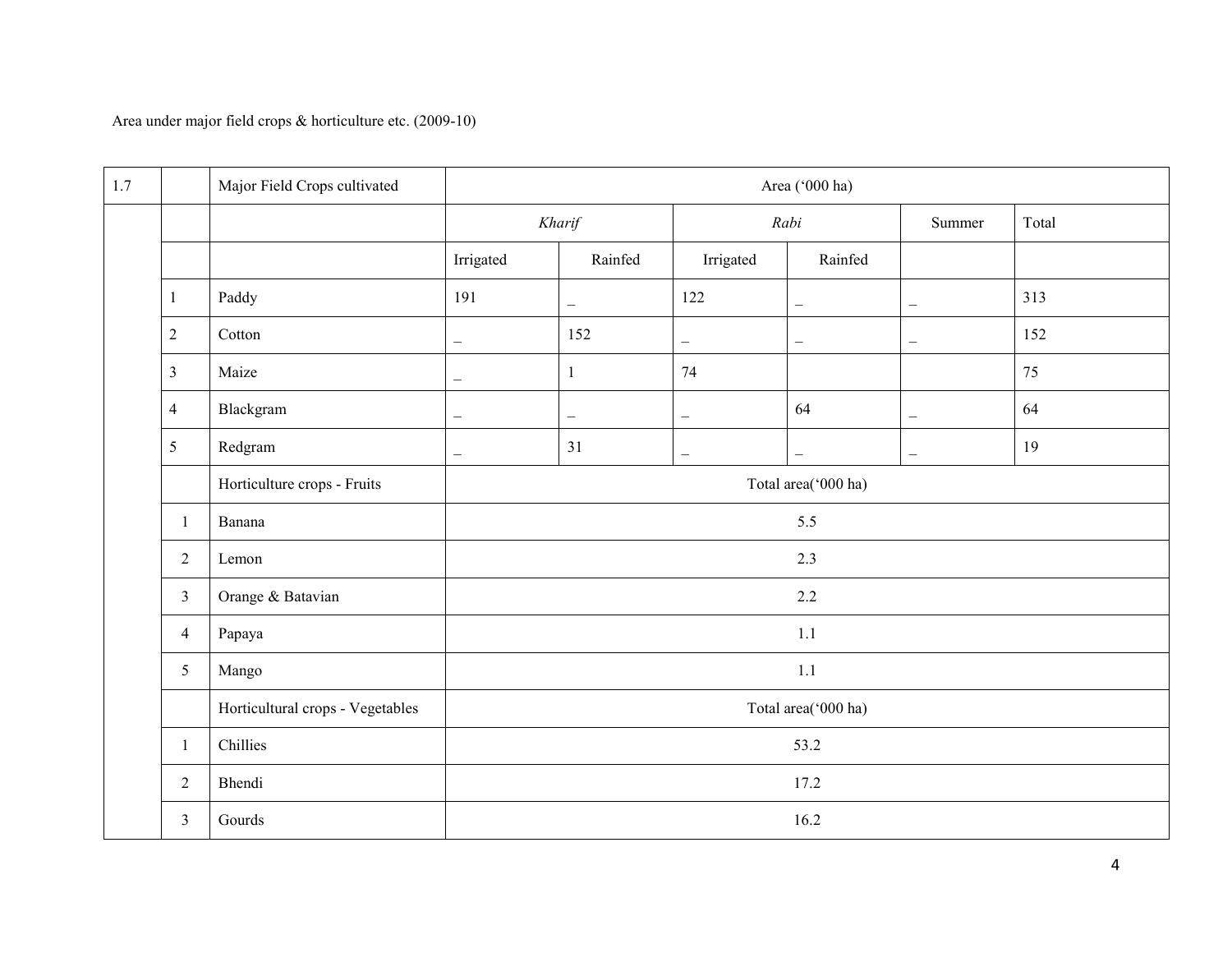|     | $\overline{4}$   | Cucumber                                       |  |                    | 15.7                |                     |  |  |  |  |  |
|-----|------------------|------------------------------------------------|--|--------------------|---------------------|---------------------|--|--|--|--|--|
|     | 5                | Brinjal                                        |  | 14.7               |                     |                     |  |  |  |  |  |
|     |                  | Spices and Plantation crops                    |  |                    | Total area('000 ha) |                     |  |  |  |  |  |
|     | 1                | Turmeric                                       |  |                    | 4.2                 |                     |  |  |  |  |  |
|     |                  | Medicinal and Aromatic crops                   |  |                    |                     |                     |  |  |  |  |  |
|     |                  | Plantation crops                               |  |                    |                     |                     |  |  |  |  |  |
|     |                  | Fodder crops                                   |  |                    |                     |                     |  |  |  |  |  |
|     |                  | Total fodder crop area                         |  |                    |                     |                     |  |  |  |  |  |
|     |                  | Grazing land                                   |  |                    |                     |                     |  |  |  |  |  |
|     |                  | Sericulture etc                                |  |                    |                     |                     |  |  |  |  |  |
|     |                  | Others (Specify)                               |  |                    |                     |                     |  |  |  |  |  |
| 1.8 | <b>Livestock</b> |                                                |  | <b>Male ('000)</b> | Female ('000)       | <b>Total ('000)</b> |  |  |  |  |  |
|     |                  | Non descriptive Cattle (local low yielding)    |  | 76.6               | 50.9                | 127.5               |  |  |  |  |  |
|     |                  | Crossbred cattle                               |  | 0.6                | 4.3                 | 4.9                 |  |  |  |  |  |
|     |                  | Non descriptive Buffaloes (local low yielding) |  | 160.5              | 1039.6              | 1200.1              |  |  |  |  |  |
|     |                  | <b>Graded Buffaloes</b>                        |  |                    |                     |                     |  |  |  |  |  |
|     | Goat             |                                                |  |                    |                     | 282.7               |  |  |  |  |  |
|     | Sheep            |                                                |  |                    |                     | 722.3               |  |  |  |  |  |
|     |                  | Others (Camel, Pig, Yak etc.)                  |  |                    |                     | 24.4                |  |  |  |  |  |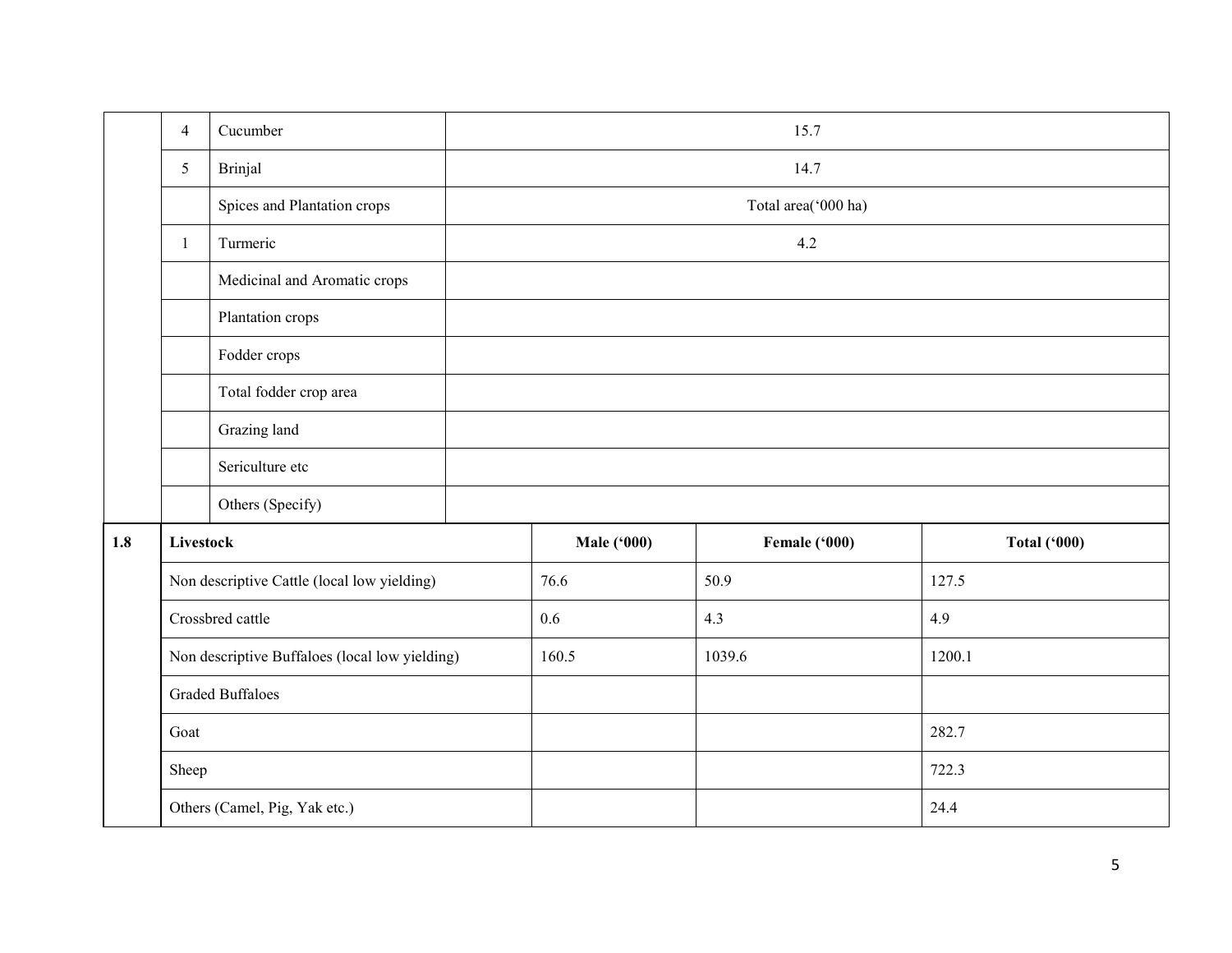|      | Commercial dairy farms (Number)                                 |                  |                        |                    |                |                                          |             |                                                        |                                         |
|------|-----------------------------------------------------------------|------------------|------------------------|--------------------|----------------|------------------------------------------|-------------|--------------------------------------------------------|-----------------------------------------|
| 1.9  | Poultry                                                         |                  | No. of farms           |                    |                |                                          |             | Total No. of birds ('000)                              |                                         |
|      | Commercial                                                      |                  |                        |                    | 4527.5         |                                          |             |                                                        |                                         |
|      | Backyard                                                        |                  |                        |                    | 1532.0         |                                          |             |                                                        |                                         |
| 1.10 | Fisheries (Data source: Chief Planning Officer)                 |                  |                        |                    |                |                                          |             |                                                        |                                         |
|      | A. Capture                                                      |                  |                        |                    |                |                                          |             |                                                        |                                         |
|      | i) Marine (Data Source: Fisheries<br>Department)                | No. of fishermen | <b>Boats</b>           |                    |                |                                          | <b>Nets</b> |                                                        | Storage facilities (Ice<br>plants etc.) |
|      |                                                                 |                  | Mechanized             | Non-<br>mechanized |                | Mechanized<br>(Trawl nets,<br>Gill nets) |             | Non-mechanized<br>(Shore Seines,<br>Stake & trap nets) |                                         |
|      |                                                                 | 6680             | 150                    | 490 / 900          |                | 484 / 21909                              | 533/267     |                                                        | 19/0                                    |
|      |                                                                 |                  | No. Farmer owned ponds |                    |                | No. of Reservoirs                        |             |                                                        | No. of village tanks                    |
|      | ii) Inland (Data Source: Fisheries<br>Department)               |                  | 316                    |                    | $\overline{2}$ |                                          |             |                                                        | 65                                      |
|      | <b>B.</b> Culture                                               |                  |                        |                    |                |                                          |             |                                                        |                                         |
|      |                                                                 |                  | Water Spread Area (ha) |                    | Yield (t/ha)   |                                          |             |                                                        | Production ('000 tons)                  |
|      | i) Brackish water (Data Source: MPEDA/<br>Fisheries Department) |                  | 1890                   |                    |                |                                          |             |                                                        | 5.7                                     |
|      | ii) Fresh water (Data Source: Fisheries<br>Department)          |                  | 760                    |                    |                | $\blacksquare$                           |             | 0.9                                                    |                                         |
|      | Others                                                          |                  |                        |                    |                |                                          |             |                                                        | 41.7                                    |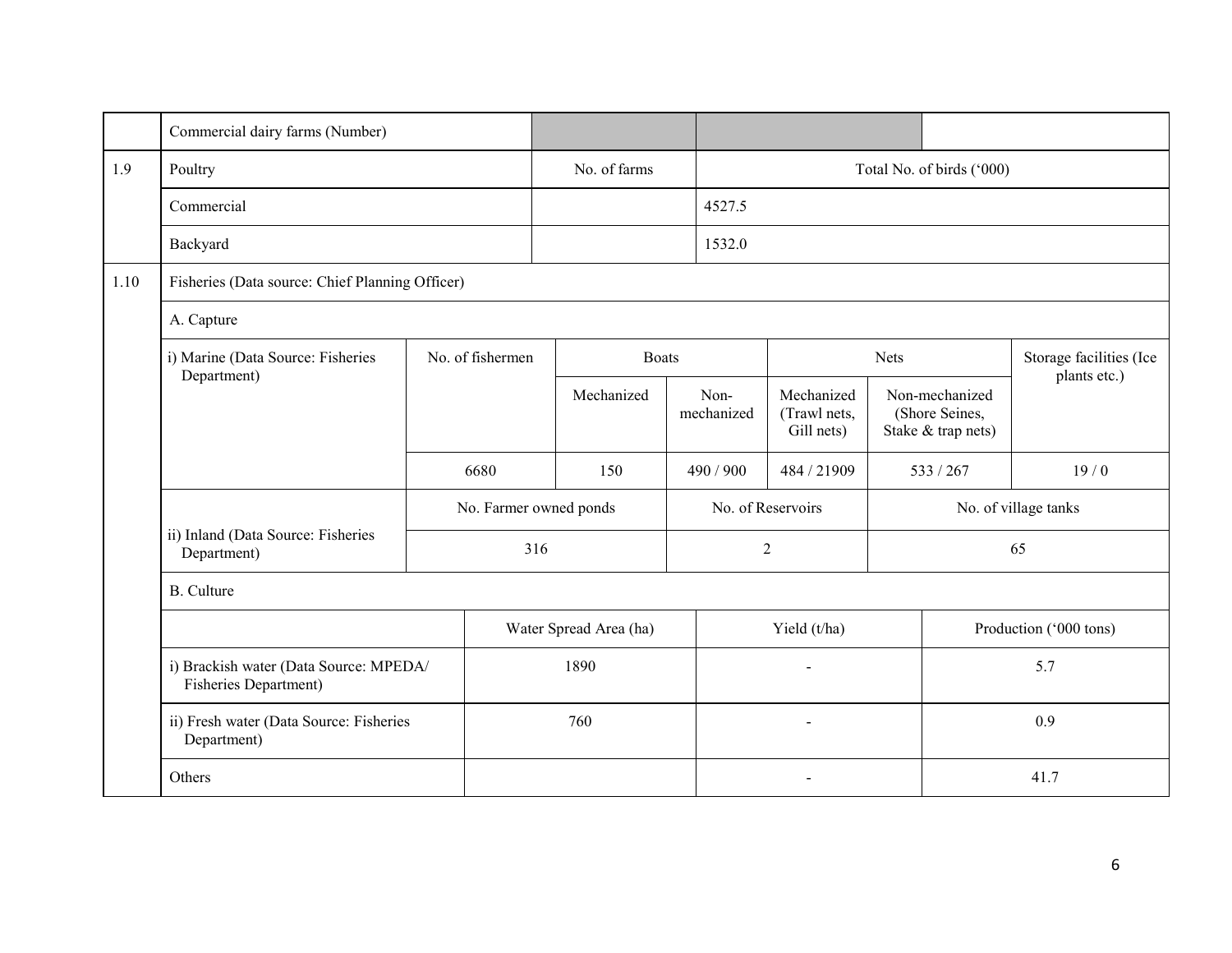| 1.11           | Production and<br>Productivity of<br>major crops<br>(Average of last 5 | Kharif                |                         |                       | Rabi                    |                       | Summer                  |                       | Total                   |  |
|----------------|------------------------------------------------------------------------|-----------------------|-------------------------|-----------------------|-------------------------|-----------------------|-------------------------|-----------------------|-------------------------|--|
|                | years: 2004,05,06,<br>(07, 08)                                         | Production<br>(000 t) | Productivity<br>(kg/ha) | Production<br>(000 t) | Productivity<br>(kg/ha) | Production<br>(000 t) | Productivity<br>(kg/ha) | Production<br>(000 t) | Productivity<br>(kg/ha) |  |
|                | Major Field crops (Crops to be identified based on total acreage)      |                       |                         |                       |                         |                       |                         |                       |                         |  |
| $\mathbf{1}$   | Paddy                                                                  | 690                   | 3620                    | 418                   | 3420                    | $\sim$                | $\blacksquare$          | 1188                  | 3520                    |  |
| $\overline{2}$ | Cotton                                                                 | 515                   | 578                     | $\blacksquare$        | $\overline{a}$          | $\blacksquare$        | $\blacksquare$          | 515                   | 578                     |  |
| $\overline{3}$ | Blackgram                                                              | $\blacksquare$        | $\blacksquare$          | 18                    | 659                     | $\blacksquare$        | $\blacksquare$          | 18                    | 659                     |  |
| $\overline{4}$ | Maize                                                                  | $\overline{4}$        | 4000                    | 533                   | 7224                    | $\blacksquare$        | $\blacksquare$          | 537                   | 5612                    |  |
| 5              | Redgram                                                                | 29                    | 917                     | $\blacksquare$        | $\blacksquare$          | $\sim$                | $\sim$                  | 29                    | 917                     |  |
|                | Fruits (Crops to be identified based on total acreage)                 |                       |                         |                       |                         |                       |                         |                       |                         |  |
| $\mathbf{1}$   | Banana                                                                 |                       |                         |                       |                         |                       |                         | 166.91                | 30000                   |  |
| $\overline{2}$ | Lemon                                                                  |                       |                         |                       |                         |                       |                         | 35.679                | 14667                   |  |
| $\overline{3}$ | Orange &<br>Batavian                                                   |                       |                         |                       |                         |                       |                         | 30.21                 | 13300                   |  |
| 4              | Papaya                                                                 |                       |                         |                       |                         |                       |                         | 91.832                | 78667                   |  |
| 5              | Mango                                                                  |                       |                         |                       |                         |                       |                         | 9.73                  | 8267                    |  |
| vegeta<br>bles |                                                                        |                       |                         |                       |                         |                       |                         |                       |                         |  |
| $\mathbf{1}$   | Chillies                                                               |                       |                         |                       |                         |                       |                         | 148.89                | 2750                    |  |
| $\overline{2}$ | Bhendi                                                                 |                       |                         |                       |                         |                       |                         | 24.63                 | 14333                   |  |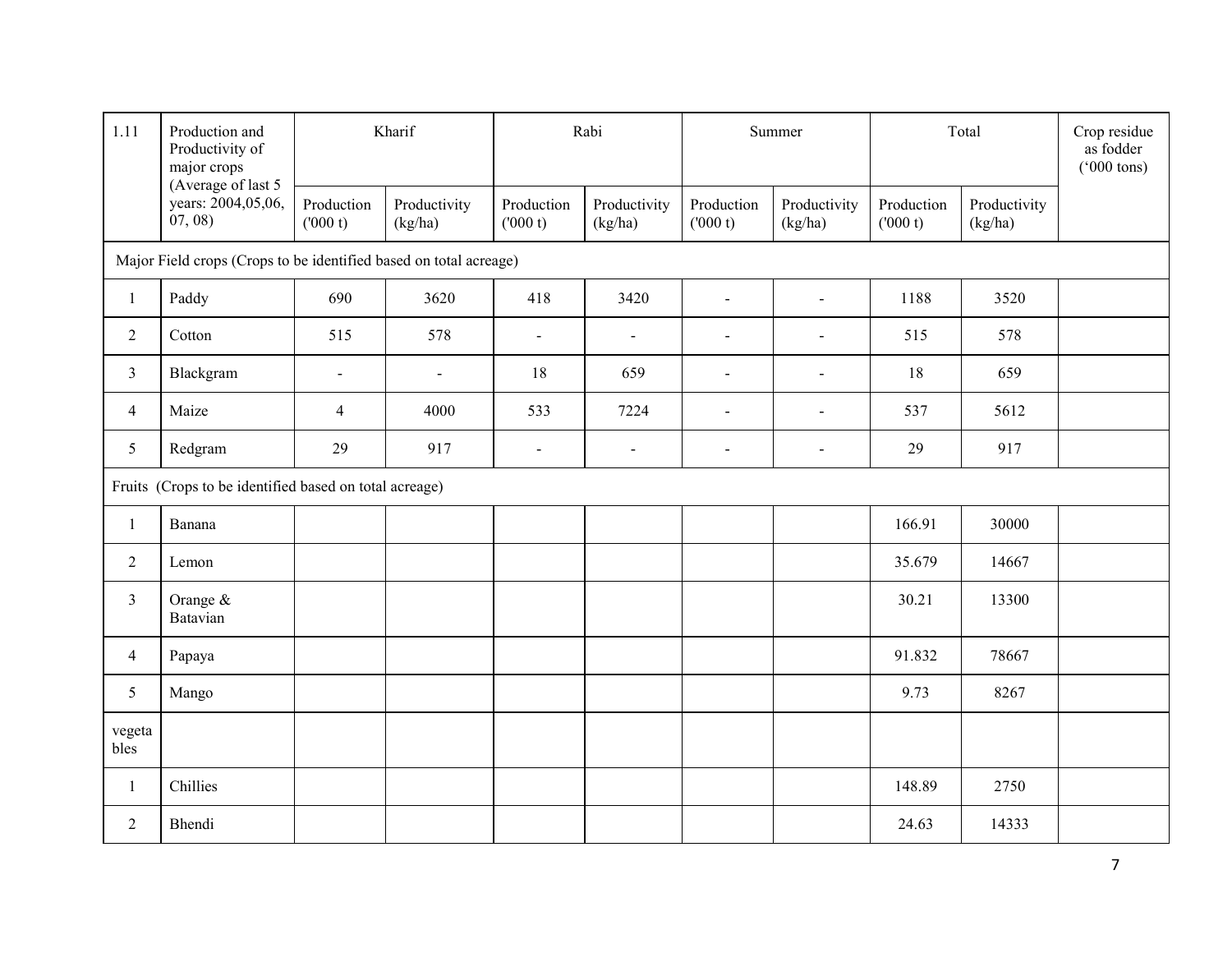| 3                  | Gourds                                                                                 |                                                                    |                          |                                                |                 |                                                                    | 22.731                                                                             | 13667     |                                                                                    |
|--------------------|----------------------------------------------------------------------------------------|--------------------------------------------------------------------|--------------------------|------------------------------------------------|-----------------|--------------------------------------------------------------------|------------------------------------------------------------------------------------|-----------|------------------------------------------------------------------------------------|
| 4                  | Cucumber                                                                               |                                                                    |                          |                                                |                 |                                                                    | 25.1212                                                                            | 16000     |                                                                                    |
| 5                  | <b>Brinjal</b>                                                                         |                                                                    |                          |                                                |                 |                                                                    | 26.78                                                                              | 18667     |                                                                                    |
| Flower Crops       |                                                                                        |                                                                    |                          |                                                |                 |                                                                    |                                                                                    |           |                                                                                    |
|                    | Spices and Plantation crops                                                            |                                                                    |                          |                                                |                 |                                                                    |                                                                                    |           |                                                                                    |
| $\mathbf{1}$       | Turmeric                                                                               |                                                                    |                          |                                                |                 |                                                                    | 26.51                                                                              | 6200      |                                                                                    |
| Other<br>${\bf S}$ |                                                                                        |                                                                    |                          |                                                |                 |                                                                    |                                                                                    |           |                                                                                    |
|                    | Major Horticultural crops (Crops to be identified based on total acreage)              |                                                                    |                          |                                                |                 |                                                                    |                                                                                    |           |                                                                                    |
| 1.12               | Sowing window for 5 major<br>field crops<br>(start and end of normal<br>sowing period) | Paddy                                                              |                          | Cotton                                         |                 | Redgram                                                            |                                                                                    | Blackgram | Maize                                                                              |
|                    | Kharif-Rainfed                                                                         | $\blacksquare$                                                     |                          | July $1st$ fortnight –<br>July $2nd$ fortnight | $2nd$ fortnight | June $1st$ fortnight – July                                        | $\blacksquare$                                                                     |           | $\overline{a}$                                                                     |
|                    | Kharif-Irrigated                                                                       | June 1 <sup>st</sup> fortnight - July $2nd$<br>fortnight           |                          | July $1st$ fortnight –<br>July $2nd$ fortnight | $\blacksquare$  |                                                                    | $\blacksquare$                                                                     |           | $\blacksquare$                                                                     |
|                    | Rabi-Rainfed                                                                           | $\overline{\phantom{a}}$                                           | $\overline{\phantom{a}}$ |                                                |                 | September $1st$ fortnight<br>$-$ October 1 <sup>st</sup> fortnight | October 2 <sup>nd</sup><br>fortnight $-$<br>November $1st$<br>fortnight            |           |                                                                                    |
|                    | Rabi-Irrigated                                                                         | December $2^{nd}$ fortnight –<br>January 1 <sup>st</sup> fortnight | $\overline{\phantom{a}}$ |                                                |                 | October $2nd$ fortnight                                            | November 2 <sup>nd</sup><br>fortnight $-$<br>December 1 <sup>st</sup><br>frotnight |           | November 2 <sup>nd</sup><br>fortnight $-$<br>December 1 <sup>st</sup><br>fortnight |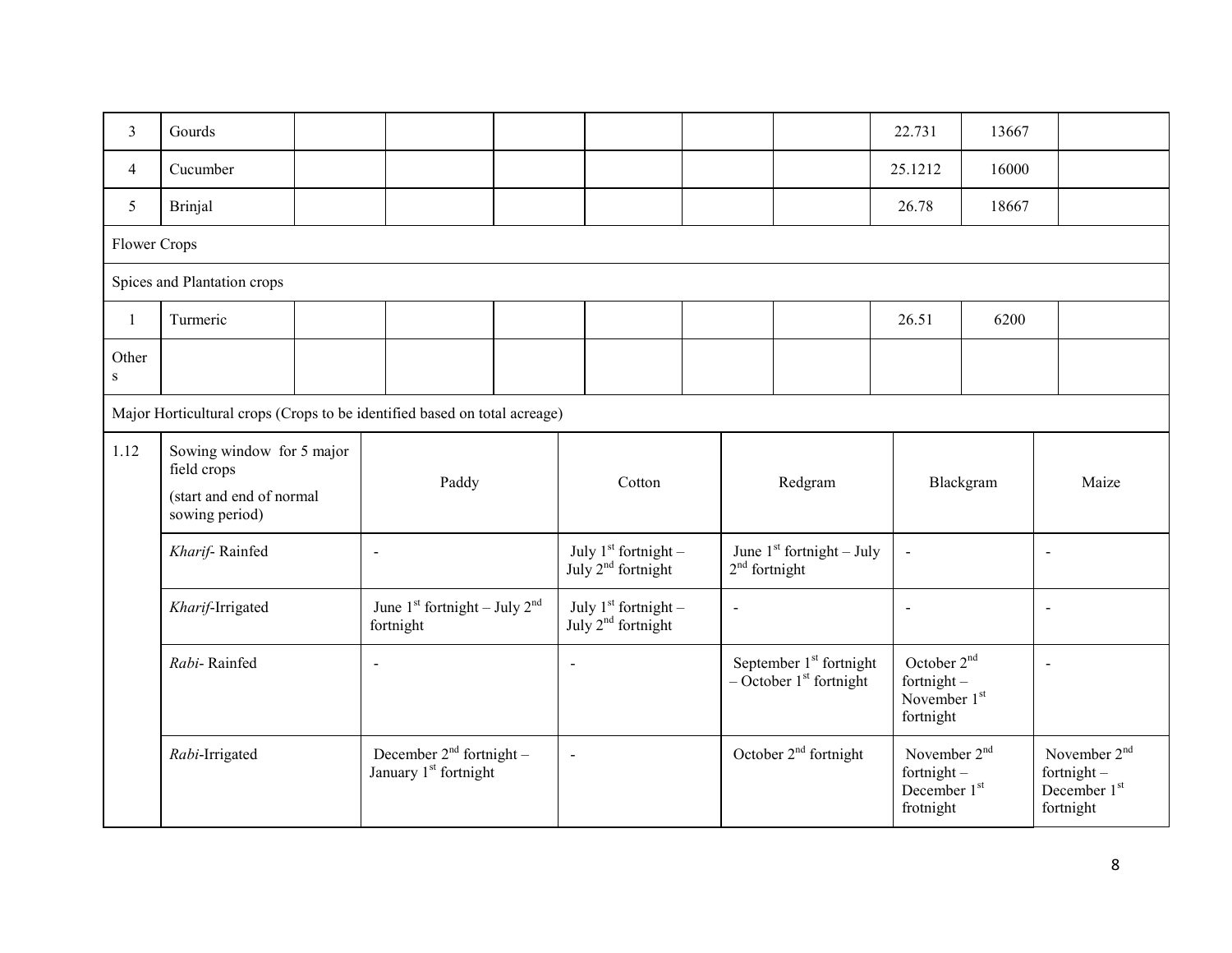| 1.13 | What is the major contingency the district<br>is prone to? (Tick mark and mention years<br>if known during the last 10 year period) |                        | Regular                                                                                                              | Occasional    | None |
|------|-------------------------------------------------------------------------------------------------------------------------------------|------------------------|----------------------------------------------------------------------------------------------------------------------|---------------|------|
|      | Drought                                                                                                                             |                        |                                                                                                                      | $\sqrt{}$     |      |
|      | Flood                                                                                                                               |                        |                                                                                                                      | $\sqrt{}$     |      |
|      | Cyclone                                                                                                                             |                        | $\sqrt{ }$                                                                                                           |               |      |
|      | Hail storm                                                                                                                          |                        |                                                                                                                      |               |      |
|      | Heat wave                                                                                                                           |                        |                                                                                                                      |               |      |
|      | Cold wave                                                                                                                           |                        |                                                                                                                      |               |      |
|      | Frost                                                                                                                               |                        |                                                                                                                      |               |      |
|      | Sea water intrusion                                                                                                                 |                        |                                                                                                                      |               |      |
|      | Pests and diseases (specify)                                                                                                        |                        | Rice: Blast<br>Redgram: Maruca and Helicoverpa<br>Cotton: Sucking pest complex<br>Castor: Botrytis<br>Blackgram: YMV |               |      |
|      | Others (Fog)<br>Include Digital maps of the<br>district for                                                                         |                        |                                                                                                                      | $\sqrt{ }$    |      |
| 1.14 |                                                                                                                                     |                        | Location map of district within State as Annexure I                                                                  | Enclosed: Yes |      |
|      |                                                                                                                                     |                        | Mean annual rainfall as Annexure 2                                                                                   | Enclosed: Yes |      |
|      |                                                                                                                                     | Soil map as Annexure 3 |                                                                                                                      | Enclosed: Yes |      |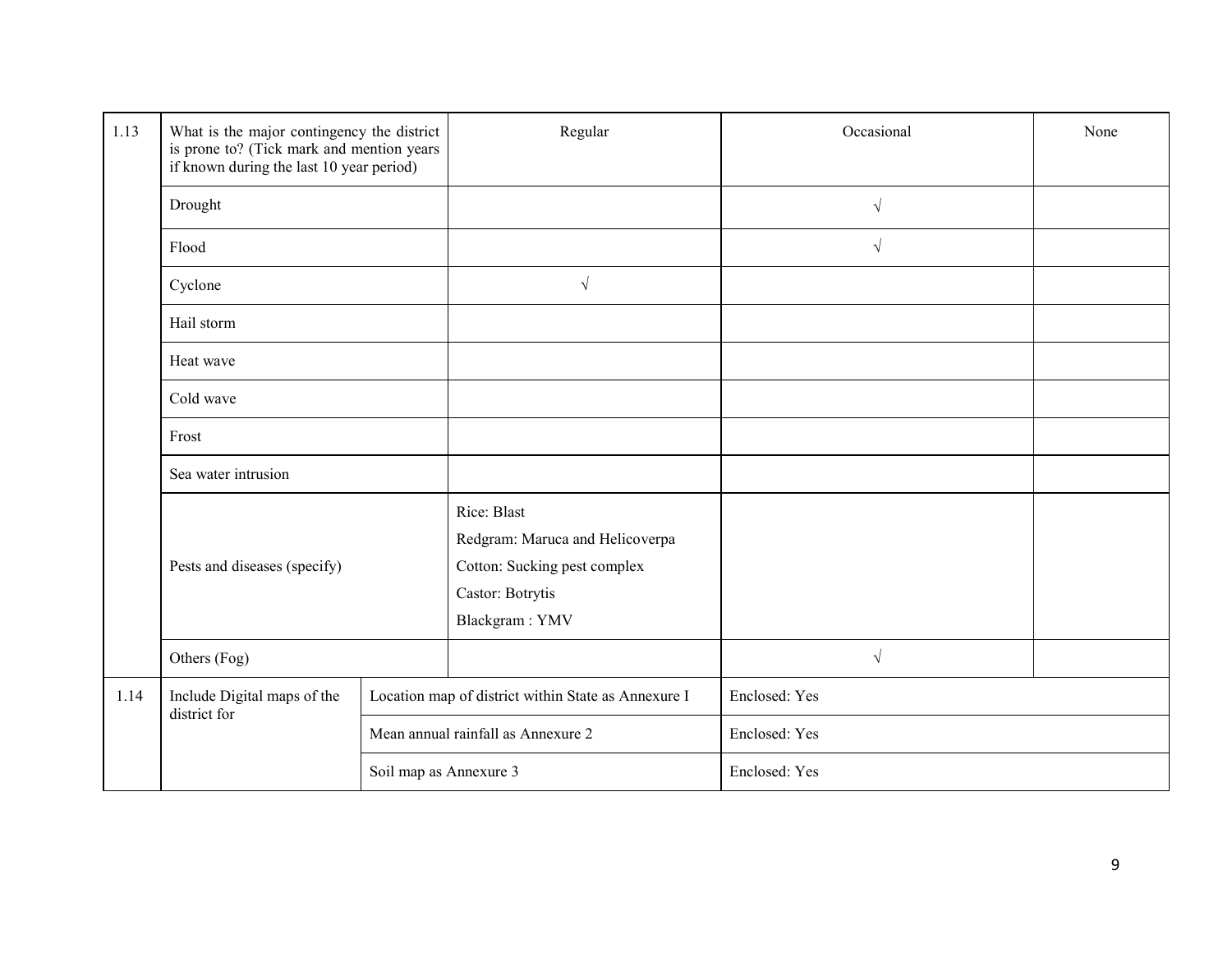### ANNEXURE-I

## LOCATION MAP OF GUNTUR WITH IN ANDHRA PRADESH

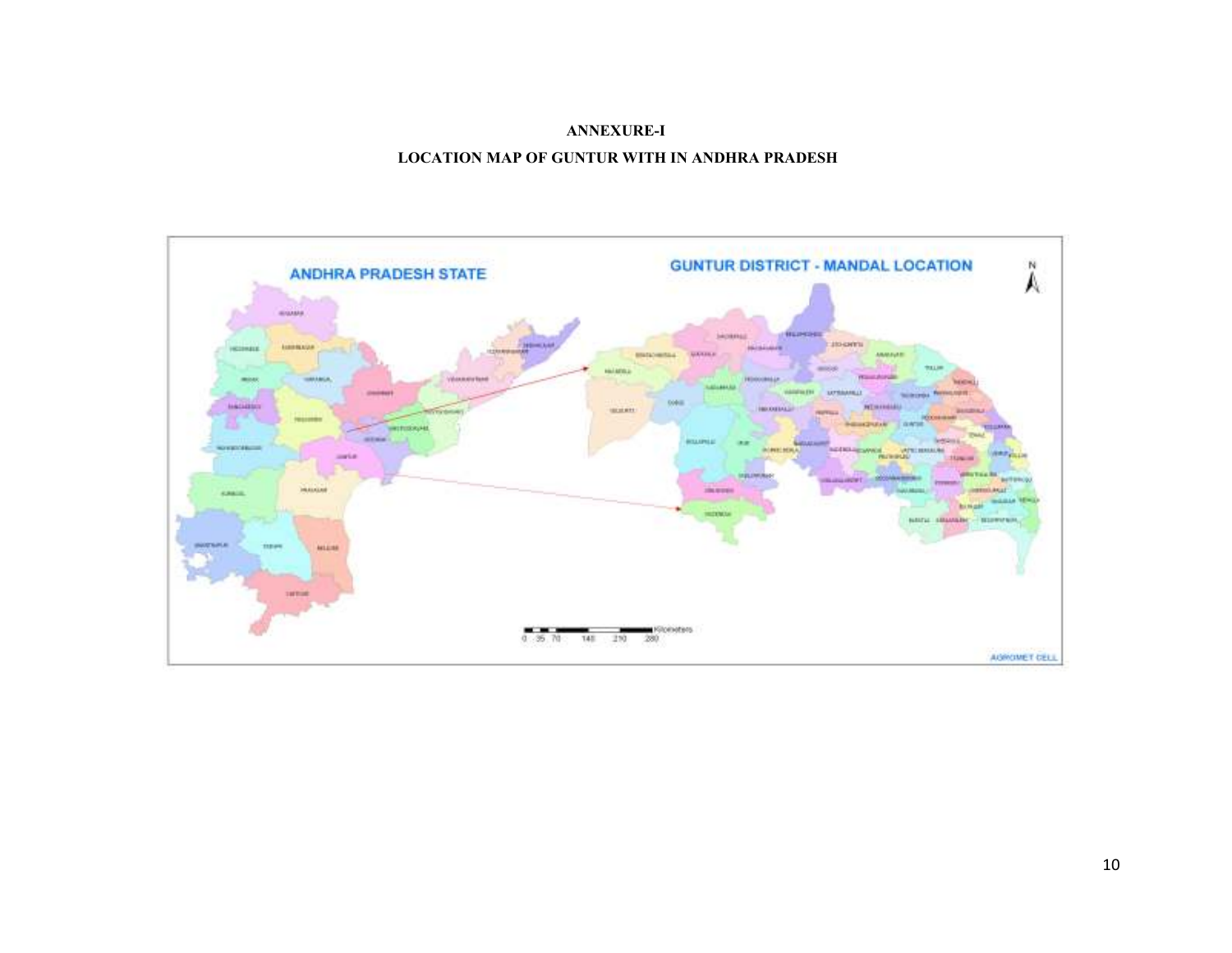#### ANNEXURE-II

#### MEAN ANNUAL RAINFALL

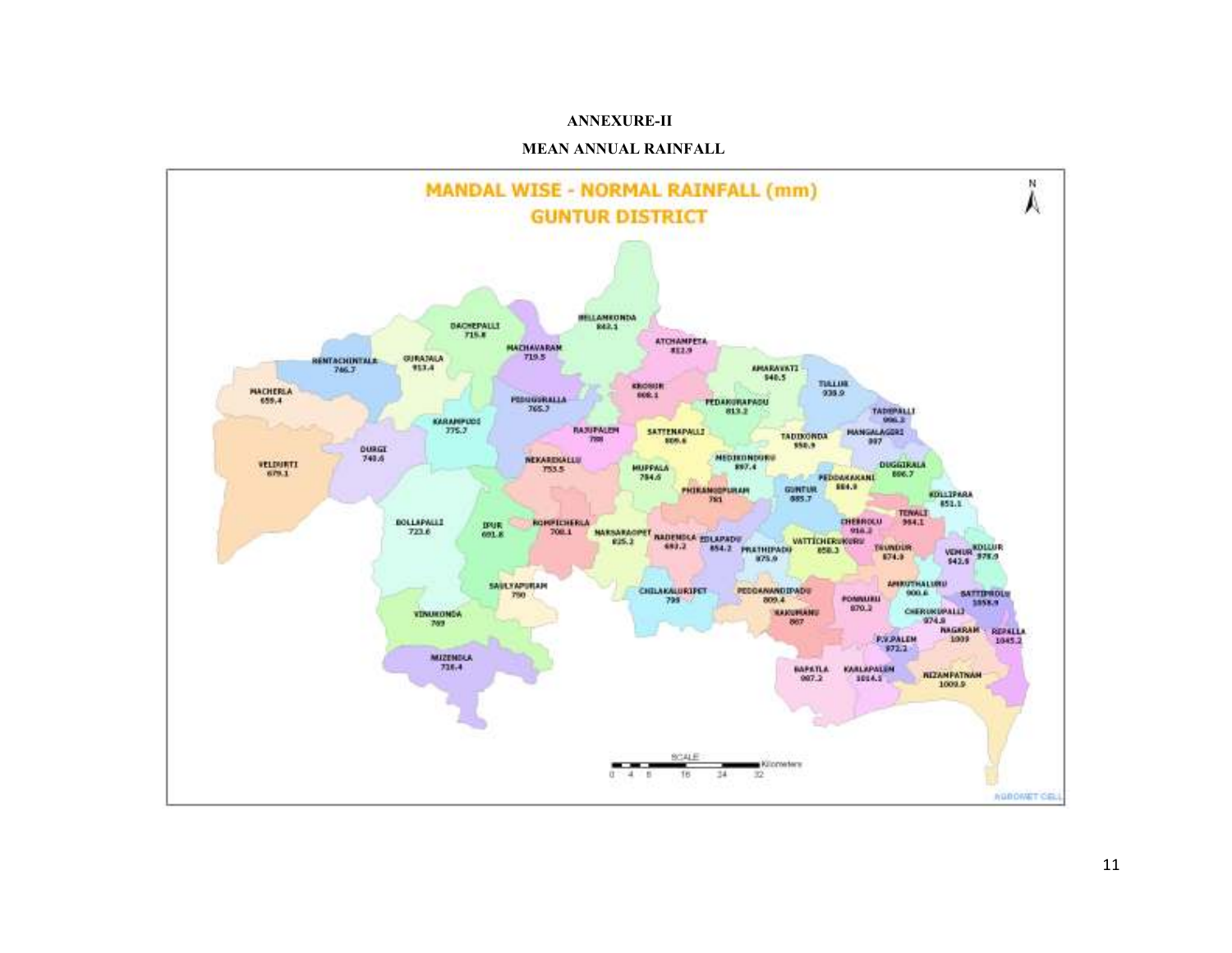

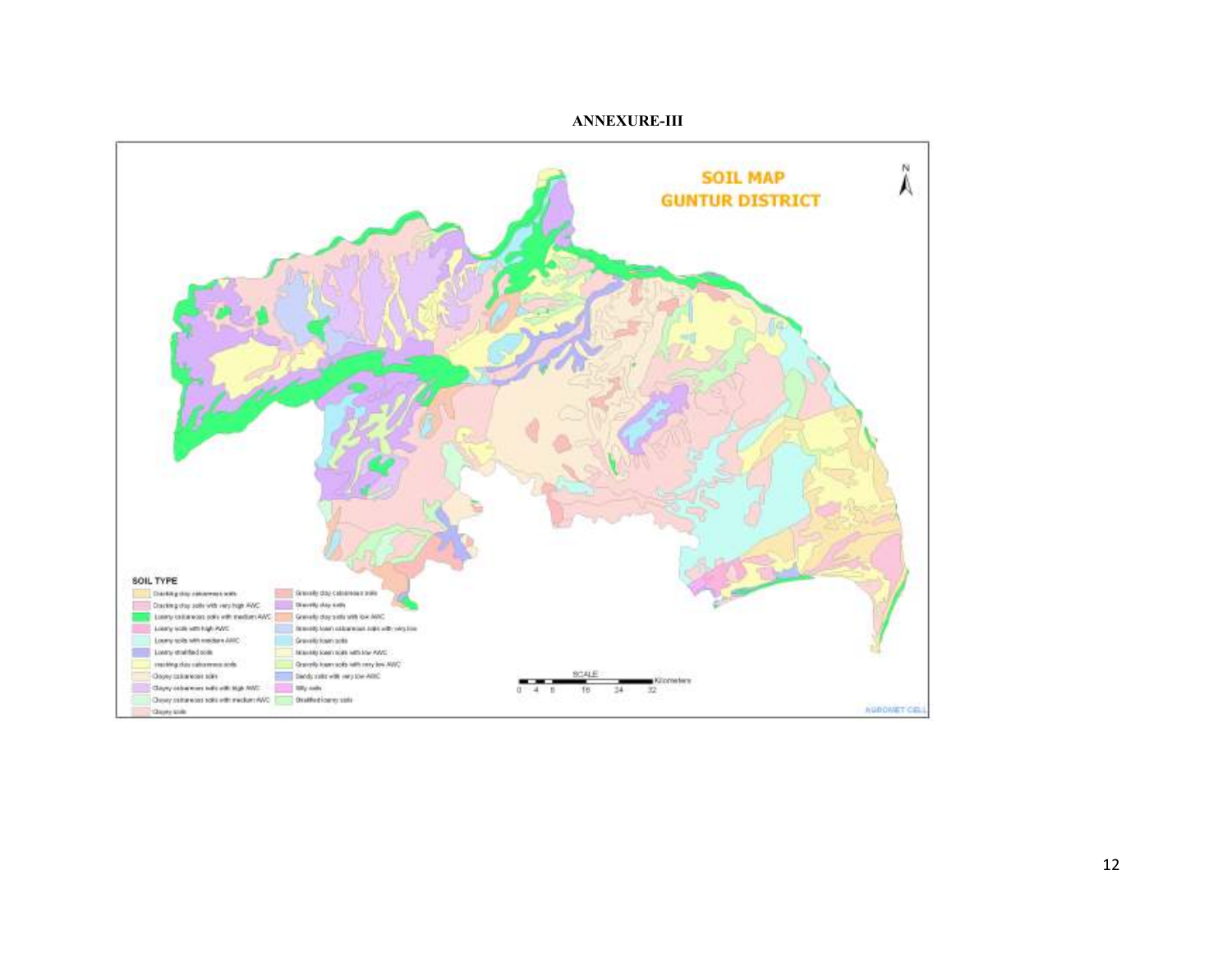## 2.0 Strategies for weather related contingencies

# 2.1 Drought

# 2.1.1 Rainfed situation

| Condition                                         |                                           |                                       | <b>Suggested Contingency measures</b> |                           |                                     |  |  |  |  |
|---------------------------------------------------|-------------------------------------------|---------------------------------------|---------------------------------------|---------------------------|-------------------------------------|--|--|--|--|
| <b>Early season</b><br>drought (delayed<br>onset) | <b>Major Farming</b><br>situation         | <b>Normal Crop/cropping</b><br>system | Change in crop/cropping<br>system     | <b>Agronomic measures</b> | <b>Remarks</b> on<br>Implementation |  |  |  |  |
| Delay by 2 weeks<br>$(3rd$ week of June)          | Black soils<br>(Medium deep) –<br>Rainfed | Cotton                                | No change                             | Normal practices          |                                     |  |  |  |  |
|                                                   | Red soils (Medium<br>deep)-Rainfed        | Cotton                                |                                       |                           |                                     |  |  |  |  |
|                                                   |                                           | Redgram (Sole crop)                   |                                       |                           |                                     |  |  |  |  |
|                                                   |                                           | Redgram+Greengram/Bajra<br>(1:5/1:2)  |                                       |                           |                                     |  |  |  |  |

| Condition                                         |                                          |                                       |                                   | <b>Suggested Contingency measures</b>            |                                     |
|---------------------------------------------------|------------------------------------------|---------------------------------------|-----------------------------------|--------------------------------------------------|-------------------------------------|
| <b>Early season</b><br>drought (delayed<br>onset) | <b>Major Farming</b><br>situation        | <b>Normal Crop/cropping</b><br>system | Change in crop/cropping<br>system | <b>Agronomic measures</b>                        | <b>Remarks</b> on<br>Implementation |
| Delay by 4 weeks                                  | Black soils (Medium<br>$deep)$ – Rainfed | Cotton                                | No change                         | Normal practices                                 |                                     |
| (July 1 <sup>st</sup> week)                       | Red soils (Medium                        | Cotton                                |                                   | $-do-$                                           |                                     |
|                                                   | deep) - Rainfed                          | Redgram (Sole crop)                   |                                   | Reduce row spacing 180<br>cm to $150 \text{ cm}$ |                                     |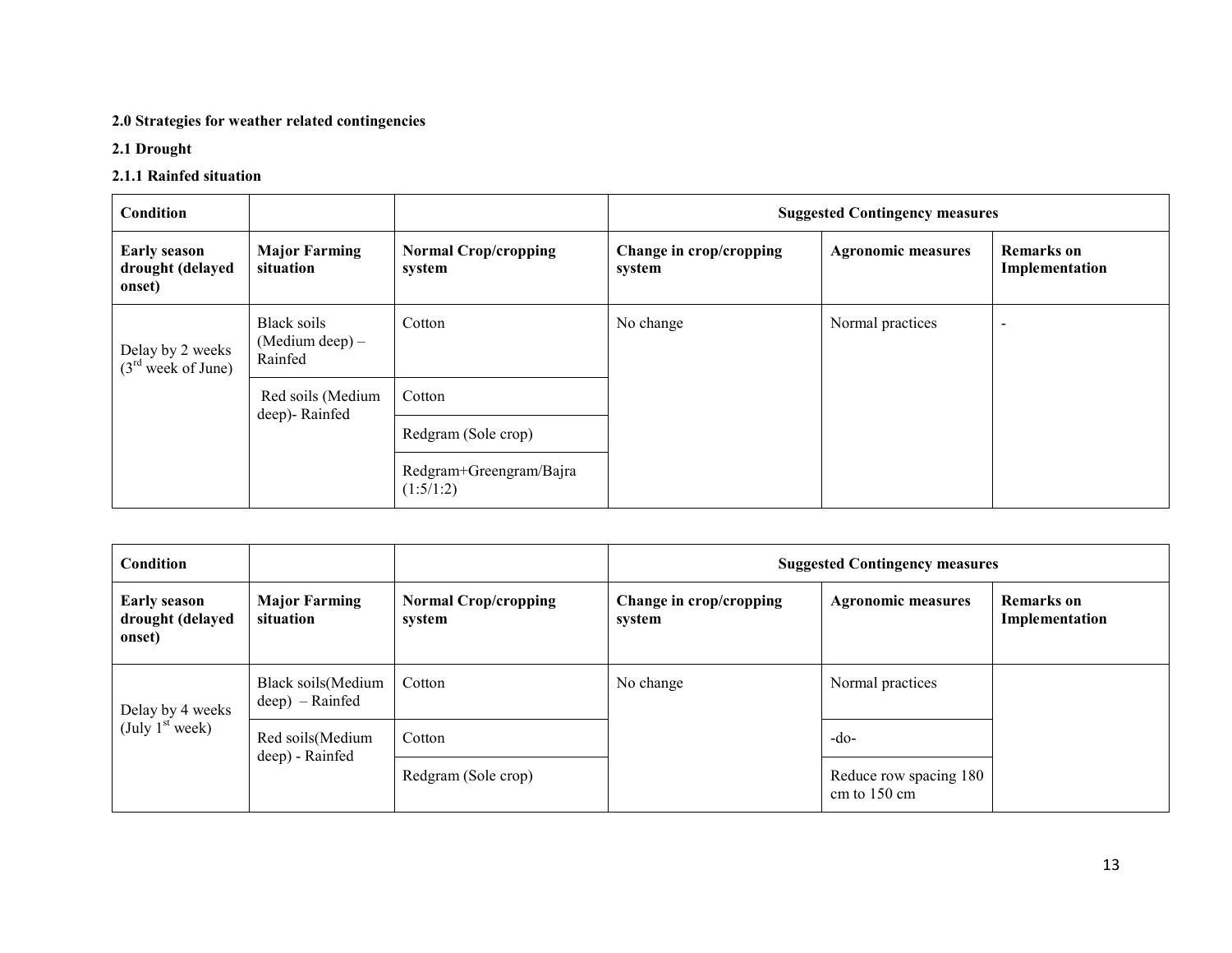|                                                   |                                        | Redgram+Greengram/Bajra<br>(1:5/1:2)  |                                             | Normal practices                      |                                     |
|---------------------------------------------------|----------------------------------------|---------------------------------------|---------------------------------------------|---------------------------------------|-------------------------------------|
| Condition                                         |                                        |                                       |                                             | <b>Suggested Contingency measures</b> |                                     |
| <b>Early season</b><br>drought (delayed<br>onset) | <b>Major Farming</b><br>situation      | <b>Normal Crop/cropping</b><br>system | Change in crop/cropping<br>system           | <b>Agronomic measures</b>             | <b>Remarks</b> on<br>Implementation |
| Delay by 6 weeks                                  | Black soils (Medium<br>deep) – Rainfed | Cotton                                | No change                                   |                                       |                                     |
| $(\text{July } 3^{\text{rd}} \text{ week})$       | Red soils(Medium<br>deep)              | Cotton                                |                                             | Adopt closer spacing of<br>$90X45$ cm |                                     |
|                                                   | - Rainfed<br>Redgram (Sole crop)       |                                       | Reduce row spacing<br>from 180 cm to 150 cm |                                       |                                     |
|                                                   |                                        | Redgram+Greengram/Bajra<br>(1:5/1:2)  |                                             | Normal spacing                        |                                     |
|                                                   |                                        | Castor                                |                                             | Adopt a closer spacing<br>of 90X45 cm |                                     |

| <b>Condition</b>                                  |                                          |                                       | <b>Suggested Contingency measures</b> |                                              |                              |  |
|---------------------------------------------------|------------------------------------------|---------------------------------------|---------------------------------------|----------------------------------------------|------------------------------|--|
| <b>Early season</b><br>drought (delayed<br>onset) | <b>Major Farming</b><br>situation        | <b>Normal Crop/cropping</b><br>system | Change in crop/cropping<br>system     | <b>Agronomic measures</b>                    | Remarks on<br>Implementation |  |
| Delay by 8 weeks<br>(August $1st$ week)           | Black soils (Medium<br>$deep) - Rainfed$ | Cotton                                | No change                             | Adopt closer spacing of<br>$90 \times 30$ cm |                              |  |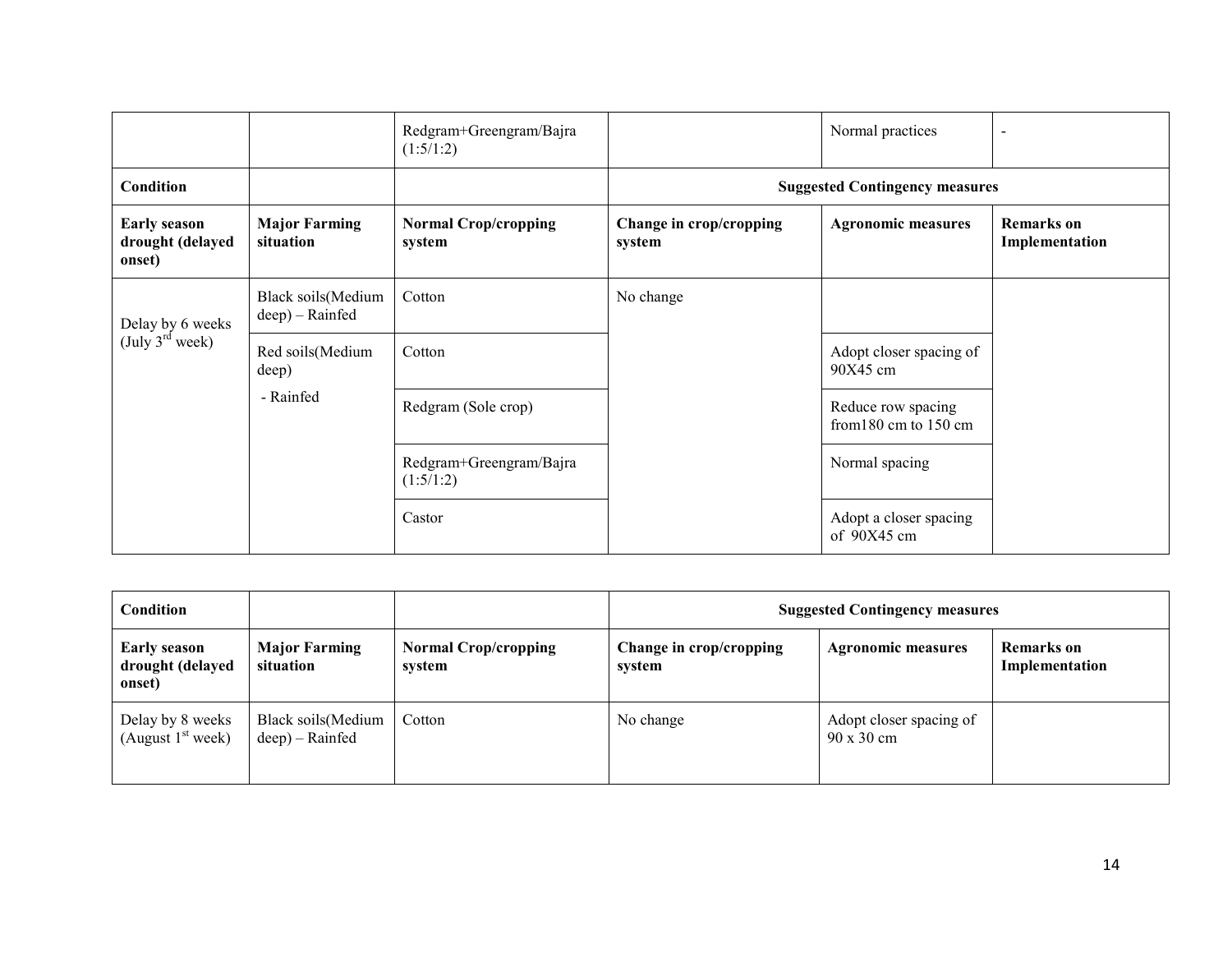| Red soils (Medium<br>deep) - Rainfed | Cotton                                   |                   | Adopt closer spacing of<br>75X30 cm.<br>Top dressing of fertilizer<br>at 20 days interval |  |
|--------------------------------------|------------------------------------------|-------------------|-------------------------------------------------------------------------------------------|--|
|                                      | Redgram (Sole crop)                      |                   | Reduce row spacing 180<br>cm to $120 \text{ cm}$                                          |  |
|                                      | Redgram + Greengram / Bajra<br>(1:5/1:2) | Sole crop Redgram |                                                                                           |  |
|                                      | Castor                                   | No change         | Adopt closer spacing of<br>90X30 cm                                                       |  |

| Condition                                                                                                                |                                   |                                                |                                                                                                    | <b>Suggested Contingency measures</b>                                                                                             |                                     |
|--------------------------------------------------------------------------------------------------------------------------|-----------------------------------|------------------------------------------------|----------------------------------------------------------------------------------------------------|-----------------------------------------------------------------------------------------------------------------------------------|-------------------------------------|
| <b>Early season</b><br>drought (Normal<br>onset)                                                                         | <b>Major Farming</b><br>situation | <b>Normal Crop/cropping</b><br>system          | Crop management                                                                                    | Soil nutrient &<br>moisture conservation<br>measures                                                                              | <b>Remarks</b> on<br>Implementation |
| Normal onset<br>followed by 15-20<br>days dry spell after<br>sowing leading to<br>poor<br>germination/crop<br>stand etc. | Black soils $-$<br>Rainfed        | Cotton                                         | Gap filling to be done by pot<br>watering 7-10 days after<br>sowing when the crop stand is<br>poor | When the crop is two<br>weeks old adopt inter-<br>cultivation to conserve<br>moisture                                             | $\overline{\phantom{0}}$            |
|                                                                                                                          | Red soils - Rainfed               | Cotton                                         |                                                                                                    | Spray 2 % urea solution<br>or 1 % water soluble<br>fertilizers like 19-19-19,<br>$20-20-20$ , 21-21-21 to<br>supplement nutrition |                                     |
|                                                                                                                          |                                   | Redgram (sole crop)<br>Redgram+Greengram/Bajra |                                                                                                    | Intercultivation to be.<br>done after 2 weeks of<br>sowing to conserve soil                                                       |                                     |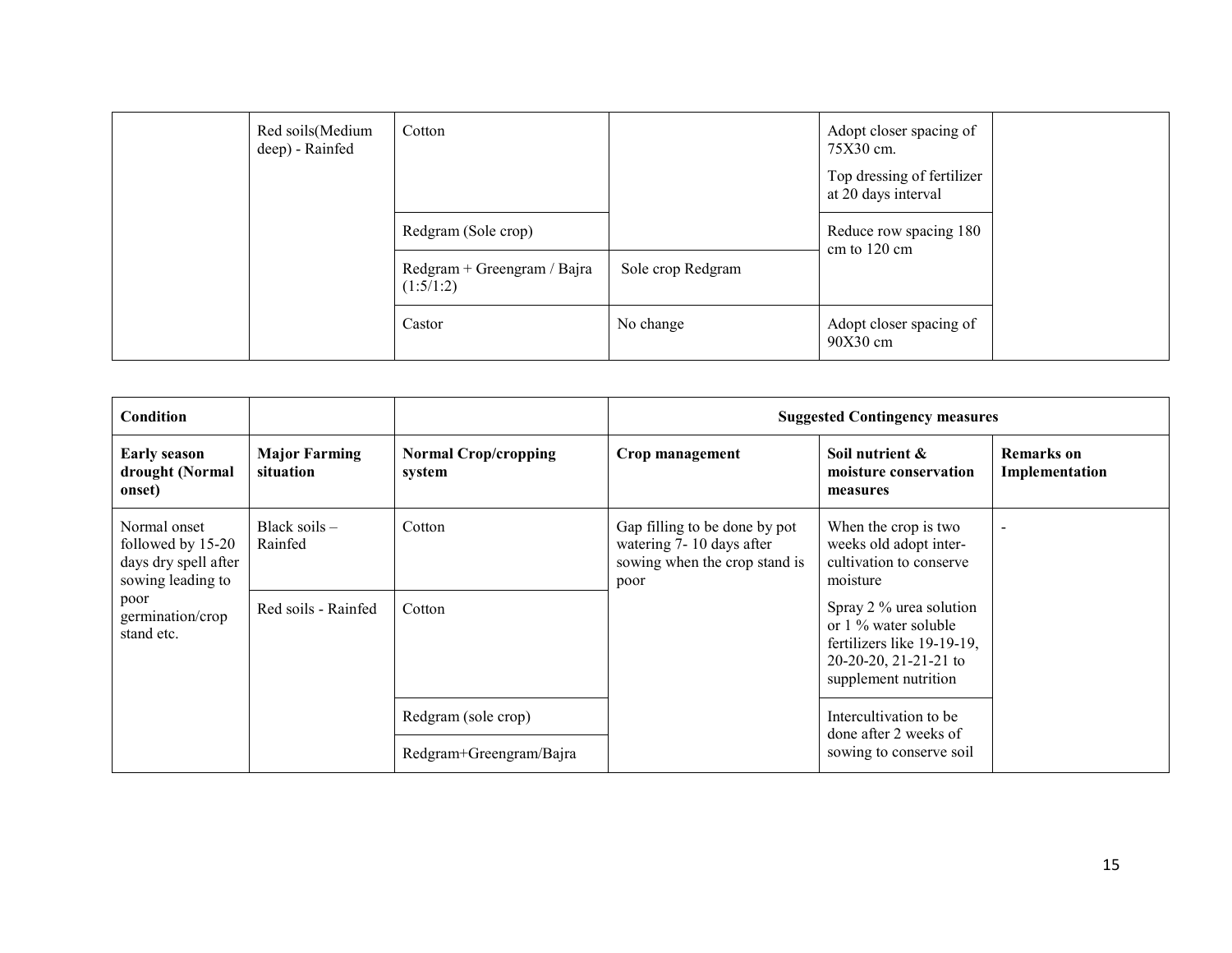|                                                                                                     |                                                  | Castor                                |                                                                                                                                       | moisture<br>Foliar spray of 2% urea<br>to supplement nutrition |                                     |
|-----------------------------------------------------------------------------------------------------|--------------------------------------------------|---------------------------------------|---------------------------------------------------------------------------------------------------------------------------------------|----------------------------------------------------------------|-------------------------------------|
| Condition                                                                                           |                                                  |                                       |                                                                                                                                       | <b>Suggested Contingency measures</b>                          |                                     |
| Mid season<br>drought (long dry<br>spell, consecutive<br>2 weeks rainless<br>$(>2.5$ mm)<br>period) | <b>Major Farming</b><br>situation                | <b>Normal Crop/cropping</b><br>system | Crop management                                                                                                                       | Soil nutrient &<br>moisture conservation<br>measures           | <b>Remarks</b> on<br>Implementation |
| At vegetative stage                                                                                 | Black soils -<br>Rainfed                         | Cotton                                | Spray 2 % urea or $1\%$ KNO <sub>3</sub><br>solution or 1 % water soluble<br>fertilizers like 19-19-19, 20-                           | Frequent intercultivation<br>at 7-10 days interval             |                                     |
|                                                                                                     | 20-20, 21-21-21<br>Red soils - Rainfed<br>Cotton |                                       |                                                                                                                                       |                                                                |                                     |
|                                                                                                     |                                                  | Redgram (sole crop)                   |                                                                                                                                       |                                                                |                                     |
|                                                                                                     |                                                  | Redgram+Greengram/Bajra               | Harvest intercrops as fodders<br>if chances of grain yield are<br>poor<br>Suppliment the nutrients to<br>the main crop through foliar |                                                                |                                     |
|                                                                                                     |                                                  |                                       | spray                                                                                                                                 |                                                                |                                     |
|                                                                                                     |                                                  | Castor                                | Spray 2 % urea solution or 1<br>% water soluble fertilizers like<br>19-19-19, 20-20-20, 21-21-21                                      |                                                                |                                     |
|                                                                                                     |                                                  |                                       | Adopt nipping to allow main<br>spike to develop                                                                                       |                                                                |                                     |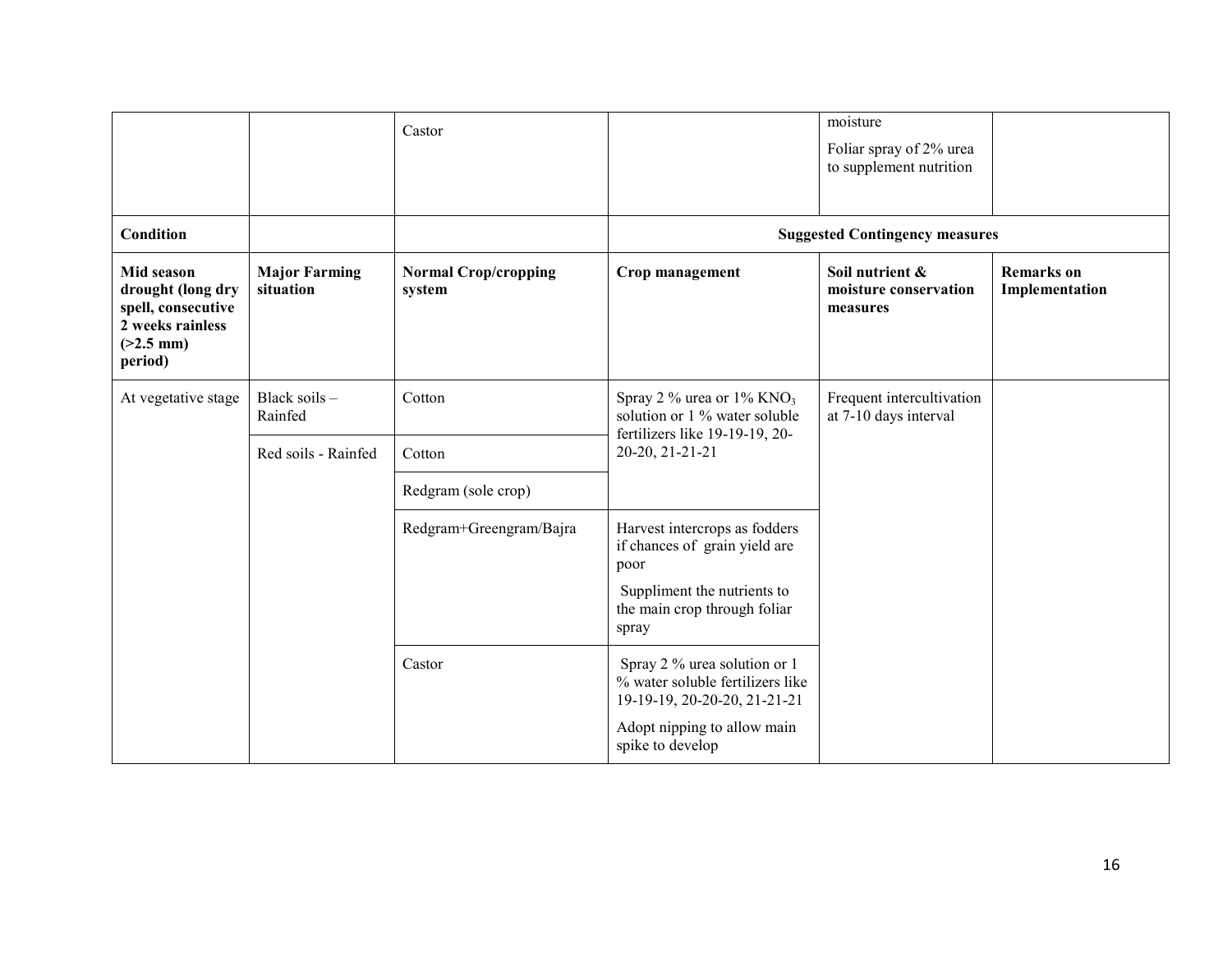| Condition                                 |                                   |                                       | <b>Suggested Contingency measures</b>                                                                                                                       |                                                                                                               |                                     |  |
|-------------------------------------------|-----------------------------------|---------------------------------------|-------------------------------------------------------------------------------------------------------------------------------------------------------------|---------------------------------------------------------------------------------------------------------------|-------------------------------------|--|
| Mid season<br>drought (long dry<br>spell) | <b>Major Farming</b><br>situation | <b>Normal Crop/cropping</b><br>system | Crop management                                                                                                                                             | Soil nutrient &<br>moisture conservation<br>measures                                                          | <b>Remarks</b> on<br>Implementation |  |
| At reproductive<br>stage                  | Black soils -<br>Rainfed          | Cotton                                | Spray 2 % urea - or $1\%$ KNO <sub>3</sub><br>or other water soluble fertilizers<br>1 % to supplement nutrition                                             | Intercultivation to<br>create soil mulch to<br>conserve moisture                                              |                                     |  |
|                                           | Red soils - Rainfed               | Cotton                                | Spray urea - $2\%$ or KNO <sub>3</sub> 1%<br>or other water soluble fertilizers<br>like 19-19-19,20-20-20-20,21-<br>21-21-1 $\%$ to supplement<br>nutrition | Intercultivation to<br>create soil mulch to<br>conserve moisture.<br>Supplemental<br>irrigation, if available |                                     |  |
|                                           |                                   | Redgram (sole crop)                   |                                                                                                                                                             | Intercultivation                                                                                              |                                     |  |
|                                           |                                   | Redgram+Greengram/Bajra               |                                                                                                                                                             |                                                                                                               |                                     |  |
|                                           |                                   | Castor                                | Nipping of auxiliary buds to<br>allow the main spike to mature                                                                                              |                                                                                                               |                                     |  |
|                                           |                                   |                                       | Foliar spray of urea 2 % or<br>$KNO3 1%$ or other water<br>soluble fertilizers 1 % to<br>supplement nutrition                                               |                                                                                                               |                                     |  |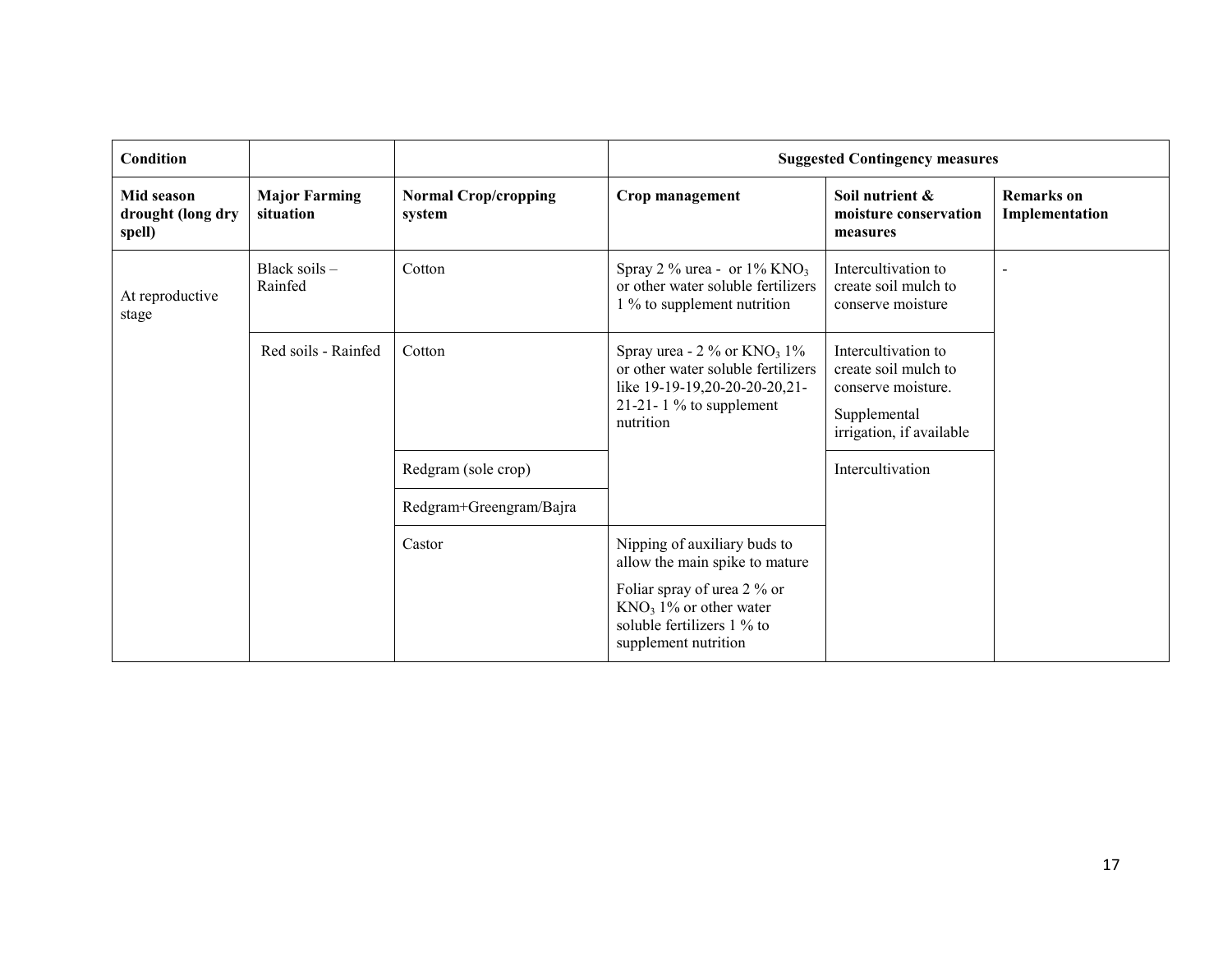| Condition               |                                                                                                                                                                                                                                                                                                  |                                                | <b>Suggested Contingency measures</b>                                                                                                                                                                                                                                          |                       |                                     |
|-------------------------|--------------------------------------------------------------------------------------------------------------------------------------------------------------------------------------------------------------------------------------------------------------------------------------------------|------------------------------------------------|--------------------------------------------------------------------------------------------------------------------------------------------------------------------------------------------------------------------------------------------------------------------------------|-----------------------|-------------------------------------|
| <b>Terminal drought</b> | <b>Major Farming</b><br>situation                                                                                                                                                                                                                                                                | <b>Normal Crop/cropping</b><br>system          | Crop management                                                                                                                                                                                                                                                                | Rabi Crop<br>planning | <b>Remarks</b> on<br>Implementation |
|                         | Black soils -Rainfed<br>Spray urea - $2\%$ or $KNO_3$ 1% or<br>Cotton<br>other water soluble fertilizers 19-<br>19-19, 20-20-20-20, 21-21-21 - 1%<br>to supplement nutrition<br>Topping to prevent formation of new<br>vegetative and reproductive flush<br>Supplemental irrigation if available |                                                |                                                                                                                                                                                                                                                                                |                       |                                     |
|                         | Red soils - Rainfed                                                                                                                                                                                                                                                                              | Cotton                                         | Spray urea - $2\%$ or KNO <sub>3</sub> 1% or<br>other water soluble fertilizers 1% to<br>supplement nutrition<br>Topping to prevent formation of new<br>vegetative and reproductive flush                                                                                      |                       |                                     |
|                         |                                                                                                                                                                                                                                                                                                  | Redgram (sole crop)<br>Redgram+Greengram/Bajra | Spray urea - $2\%$ or KNO <sub>3</sub> 1% or<br>other water soluble fertilizers 19-19-<br>19,20-20-20-20,21-21-21<br>- 1 % to supplement nutrition<br>Varieties like PRG 158, ASHA with<br>medium duration are to be promoted<br>if terminal drought is a common<br>phenomenon |                       |                                     |
|                         |                                                                                                                                                                                                                                                                                                  | Castor                                         | Nipping of auxiliary buds to allow<br>the main spike to mature<br>Foliar spray of urea $2\%$ or KNO <sub>3</sub><br>1% or other water soluble fertilizers<br>19-19-19, 20-20-20-20, 21-21-21-1<br>% to supplement nutrition                                                    |                       |                                     |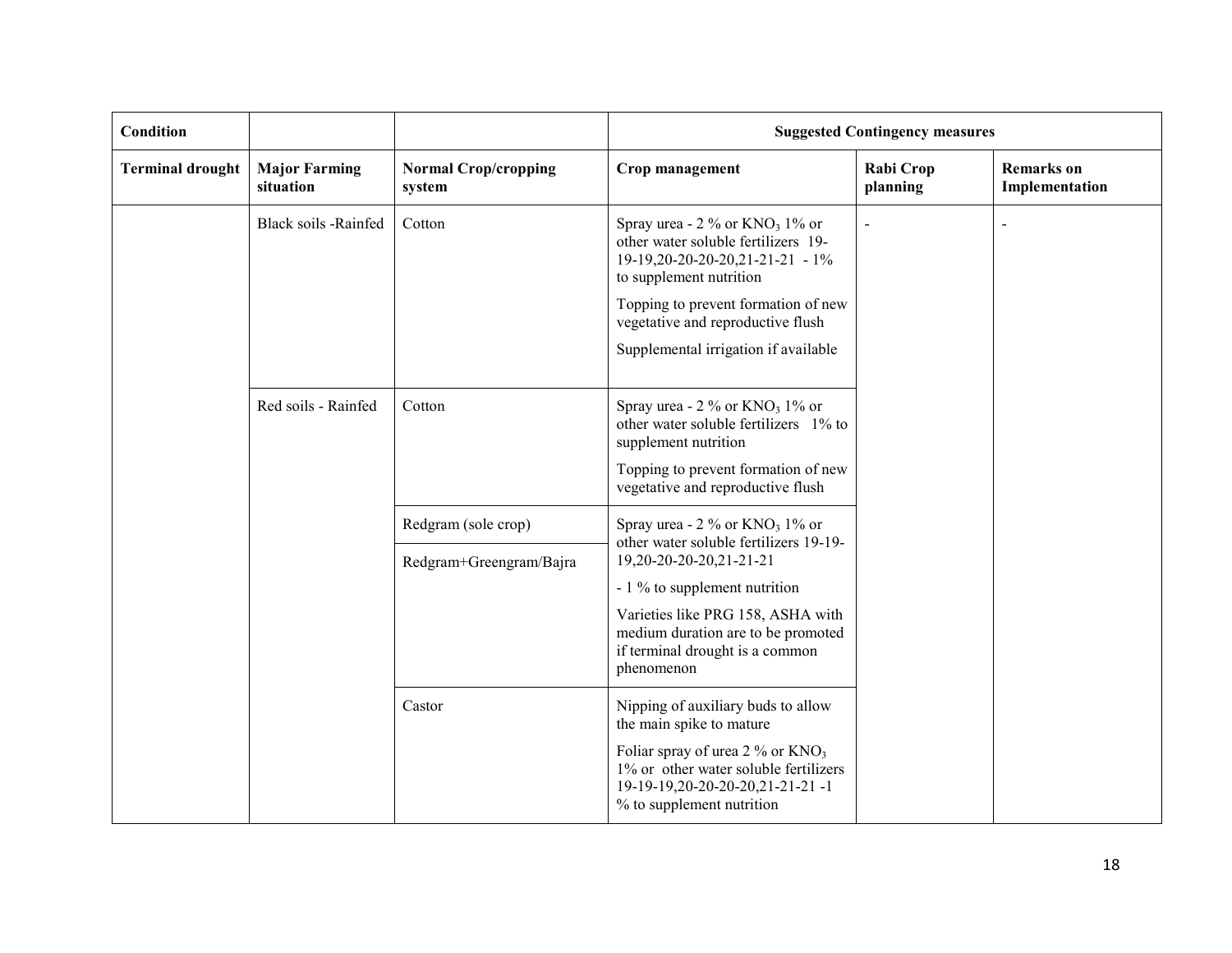## 2.1.2 Irrigated situation

| Condition                                                       | <b>Major Farming</b>                        | <b>Normal</b>                            | <b>Suggested Contingency measures</b>                         |                                                                                                                                                                                                                                                                                                                                                    |                                                                                                                                                                                   |  |  |
|-----------------------------------------------------------------|---------------------------------------------|------------------------------------------|---------------------------------------------------------------|----------------------------------------------------------------------------------------------------------------------------------------------------------------------------------------------------------------------------------------------------------------------------------------------------------------------------------------------------|-----------------------------------------------------------------------------------------------------------------------------------------------------------------------------------|--|--|
|                                                                 | situation                                   | Crop/cropping<br>system                  | Change in<br>crop/cropping<br>system                          | <b>Agronomic measures</b>                                                                                                                                                                                                                                                                                                                          | <b>Remarks on Implementation</b>                                                                                                                                                  |  |  |
| Delayed release<br>of water in<br>canals due to<br>low rainfall | Black soils $-$<br>Canal irrigated<br>(KWD) | Green manure – Rice<br>- Blackgram/Maize | Green manure $-$<br>$Rice -$<br>Greengram/Black<br>gram/Maize | Adopt preventive control measures for<br>rice blast<br>During Rabi season select Blackgram<br>varieties like LBG 20, LBG 752, LBG<br>708, LBG 709 which are early<br>maturing and suitable for delayed<br>sowings<br>Greengram can be grown in rice<br>fallows under late sown conditions<br>Rice fallows:<br>Blackgram - short duration varieties | Seed multiplication of required<br>pulse varieties can be planned and<br>produced during early rabi season in<br>Upland farming situation in the<br>district<br>Linkage with NFSM |  |  |

| Condition | <b>Major Farming</b>                                           | <b>Normal</b><br>Crop/cropping<br>system                        | <b>Suggested Contingency measures</b>            |                                                                                                                                                                                                                                                                                                                                                    |                                  |  |
|-----------|----------------------------------------------------------------|-----------------------------------------------------------------|--------------------------------------------------|----------------------------------------------------------------------------------------------------------------------------------------------------------------------------------------------------------------------------------------------------------------------------------------------------------------------------------------------------|----------------------------------|--|
|           | situation                                                      |                                                                 | Change in<br>$\mathbf{crop/c}$ ropping<br>system | <b>Agronomic measures</b>                                                                                                                                                                                                                                                                                                                          | <b>Remarks on Implementation</b> |  |
|           | Red Soils/Black<br>Soils – Canal<br>irrigated (NSP<br>Command) | Green gram $-$ Rice $-$<br>Greengram/Maize/Bla<br>ckgram/Fodder | No change                                        | Avoid growing rice varieties like BPT<br>5204 as they are highly susceptible to<br>blast disease under delayed season<br>Select varieties like NLR 34449, NLR<br>3041, NLR 145, JGL 384 etc. which<br>are resistant to blast and suitable for<br>mid kharif season<br>If BPT 5204 is grown adopt special<br>package for given for plant protection |                                  |  |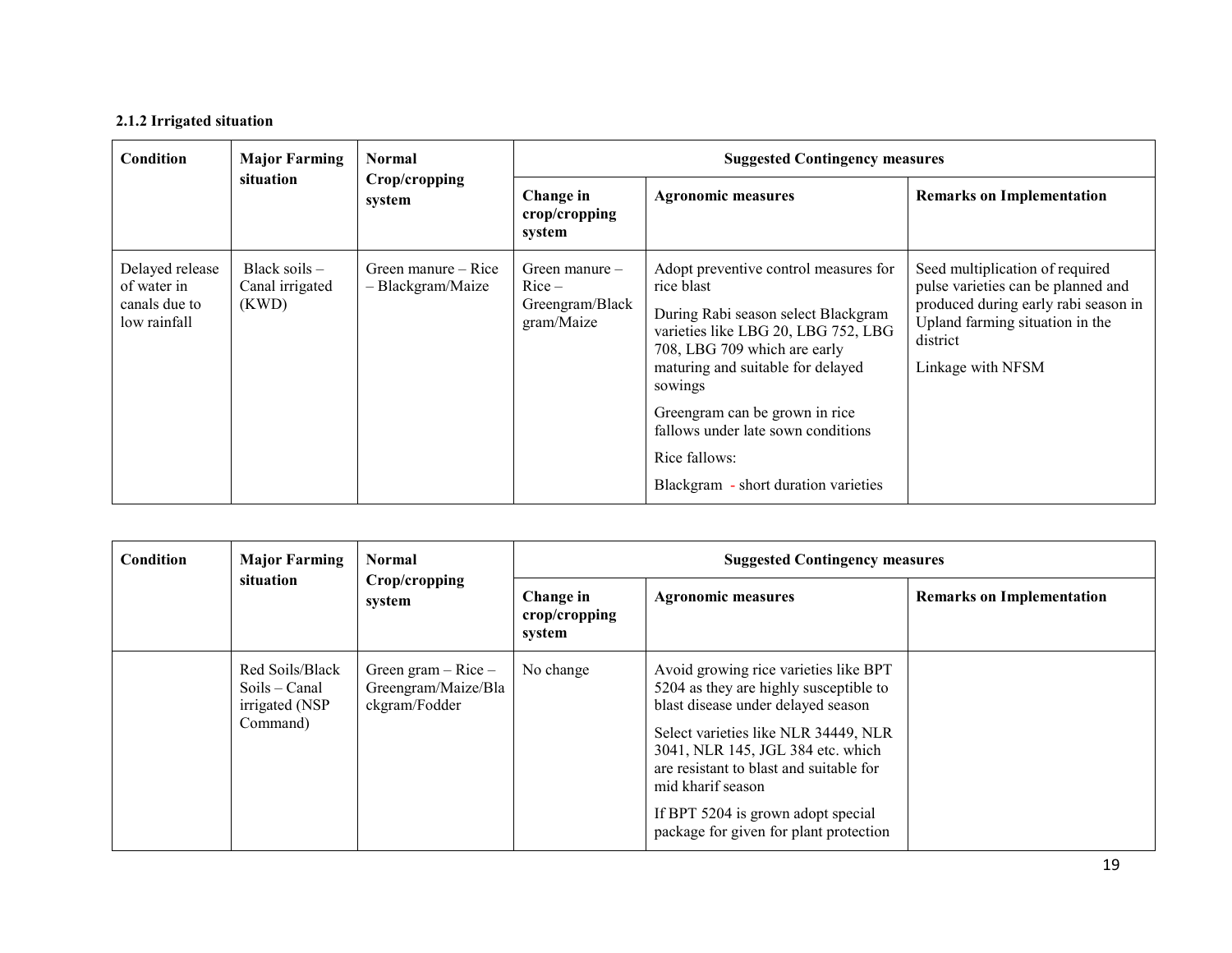| Condition                                                       | <b>Major Farming</b><br>situation           | <b>Normal</b>                            | <b>Suggested Contingency measures</b>                                                |                                                                                                                                                                                                                                                                                                                                                                                             |                                                                                                                                                                                                                                                                                  |  |  |
|-----------------------------------------------------------------|---------------------------------------------|------------------------------------------|--------------------------------------------------------------------------------------|---------------------------------------------------------------------------------------------------------------------------------------------------------------------------------------------------------------------------------------------------------------------------------------------------------------------------------------------------------------------------------------------|----------------------------------------------------------------------------------------------------------------------------------------------------------------------------------------------------------------------------------------------------------------------------------|--|--|
| system                                                          | Crop/cropping                               | Change in<br>crop/cropping<br>system     | <b>Agronomic measures</b>                                                            | <b>Remarks on Implementation</b>                                                                                                                                                                                                                                                                                                                                                            |                                                                                                                                                                                                                                                                                  |  |  |
| Limited release<br>of water in<br>canals due to<br>low rainfall | Black soils $-$<br>Canal irrigated<br>(KWD) | Green manure – Rice<br>- Blackgram/Maize | Green manure $-$<br>$Rice - Black$<br>gram/Greengram/<br>Jowar/Bajra<br>Aerobic rice | $Rice-$<br>1. Adopt alternate wetting and drying<br>upto primordial initiation stage to<br>save water<br>2. Irrigate upto a depth of $3 - 5$ cm<br>from primordial initiation to<br>maturity<br>3. Take up effective weed control<br>measures either mechanically or<br>through herbicides as the problem<br>of weeds is more under alternate<br>wetting and drying method of<br>irrigation | Rice - Farmers should be careful in<br>weed management as weeds are the<br>major threat to crop under alternate<br>wetting and drying method of<br>irrigation. They should be properly<br>educated and trained in use of<br>suitable chemical and mechanical<br>control measures |  |  |
|                                                                 |                                             |                                          |                                                                                      | <b>Rice fallows</b><br>1. Crops like maize which require<br>more water should be avoided<br>2. Crops like Greengram, Blackgram,<br>Jowar, Bajra etc. which require less<br>water than Maize may be grown<br>3. Short duration varieties of crops<br>should be selected.                                                                                                                     | Rice fallows $-$<br>1. Availability of seed of short<br>duration varieties should be<br>ensured through linkage with<br><b>NFSM</b><br>2. Micro irrigation systems -<br>Sprinkler and Drip under different<br>government schemes may be<br>extended.                             |  |  |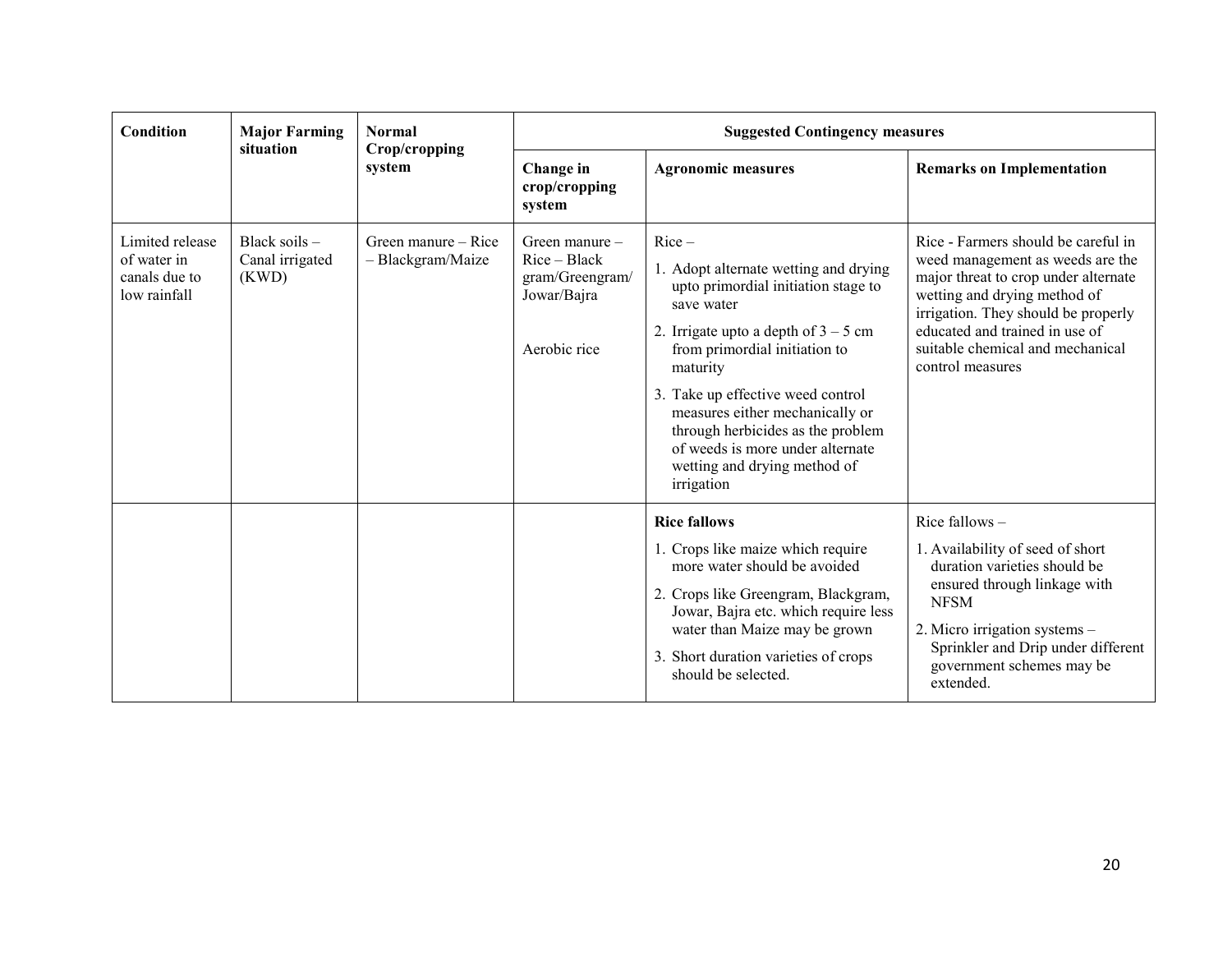|                                                                   |                                                                |                                                                                    | 4. Water saving micro irrigation<br>systems like Sprinkler irrigation for<br>Grengram and Blackgram may be<br>followed<br>5. In crops like Bajra and Jowar, water<br>conservation practices like inter<br>cultivation, earthing up, alternate<br>row irrigation may be practiced<br>6. Water loss in open field channels<br>during conveyance can be reduced<br>by using PVC/metallic pipes. |  |
|-------------------------------------------------------------------|----------------------------------------------------------------|------------------------------------------------------------------------------------|----------------------------------------------------------------------------------------------------------------------------------------------------------------------------------------------------------------------------------------------------------------------------------------------------------------------------------------------------------------------------------------------|--|
| Black soils/Red<br>$s$ oils – Canal<br>irrigated (NSP<br>Command) | Greengram $-$ Rice $-$<br>Blackgram/Greengra<br>m/Maize/Fodder | 1. Green manure -<br>$Rice -$<br>Greengram/Blac<br>kgram/Jowar/<br>2. Bajra/Fodder | For rice and rice fallow crops the<br>agronomic measures as suggested for<br>the above farming situation shall be<br>followed                                                                                                                                                                                                                                                                |  |
|                                                                   |                                                                | $3.$ Redgram +<br>Greengram/<br>Bajra/ Jowar                                       | Proper drainage facilities should be<br>created to take up cropping systems as<br>suggested                                                                                                                                                                                                                                                                                                  |  |
|                                                                   |                                                                | 4. Cotton<br>(Wherever)<br>drainage<br>facilities<br>available)                    | Proper drainage facilities should be<br>created to take up cropping systems as<br>suggested                                                                                                                                                                                                                                                                                                  |  |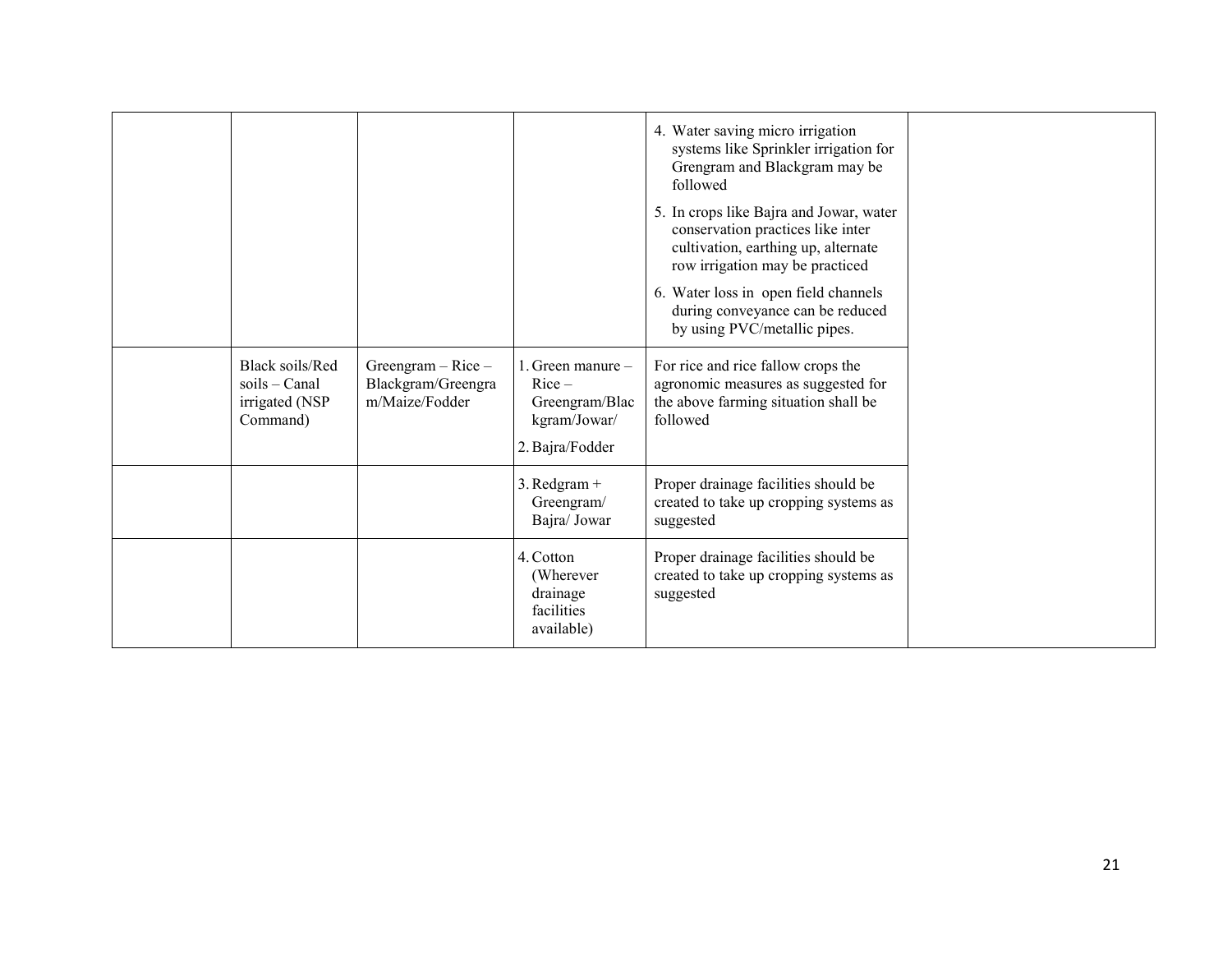| Condition                                          |                                                        |                                       | <b>Suggested Contingency measures</b> |                           |                                  |
|----------------------------------------------------|--------------------------------------------------------|---------------------------------------|---------------------------------------|---------------------------|----------------------------------|
|                                                    | <b>Major Farming</b><br>situation                      | <b>Normal Crop/cropping</b><br>system | Change in<br>crop/cropping system     | <b>Agronomic measures</b> | <b>Remarks on Implementation</b> |
| Non release of<br>water in canals<br>under delayed | Black soils – Canal<br>irrigated (KWD)                 | NA.                                   |                                       |                           |                                  |
| onset of monsoon<br>in catchment                   | Black soils/Red<br>$soils - Canal$<br>irrigation (NSP) |                                       |                                       |                           |                                  |

| <b>Condition</b>                                                                     |                                   |                                       | <b>Suggested Contingency measures</b> |                           |                                     |  |
|--------------------------------------------------------------------------------------|-----------------------------------|---------------------------------------|---------------------------------------|---------------------------|-------------------------------------|--|
|                                                                                      | <b>Major Farming</b><br>situation | <b>Normal Crop/cropping</b><br>system | Change in crop/cropping system        | <b>Agronomic measures</b> | <b>Remarks</b> on<br>Implementation |  |
| Lack of inflows<br>into tanks due to<br>insufficient<br>/delayed onset of<br>monsoon |                                   | <b>NA</b>                             |                                       |                           |                                     |  |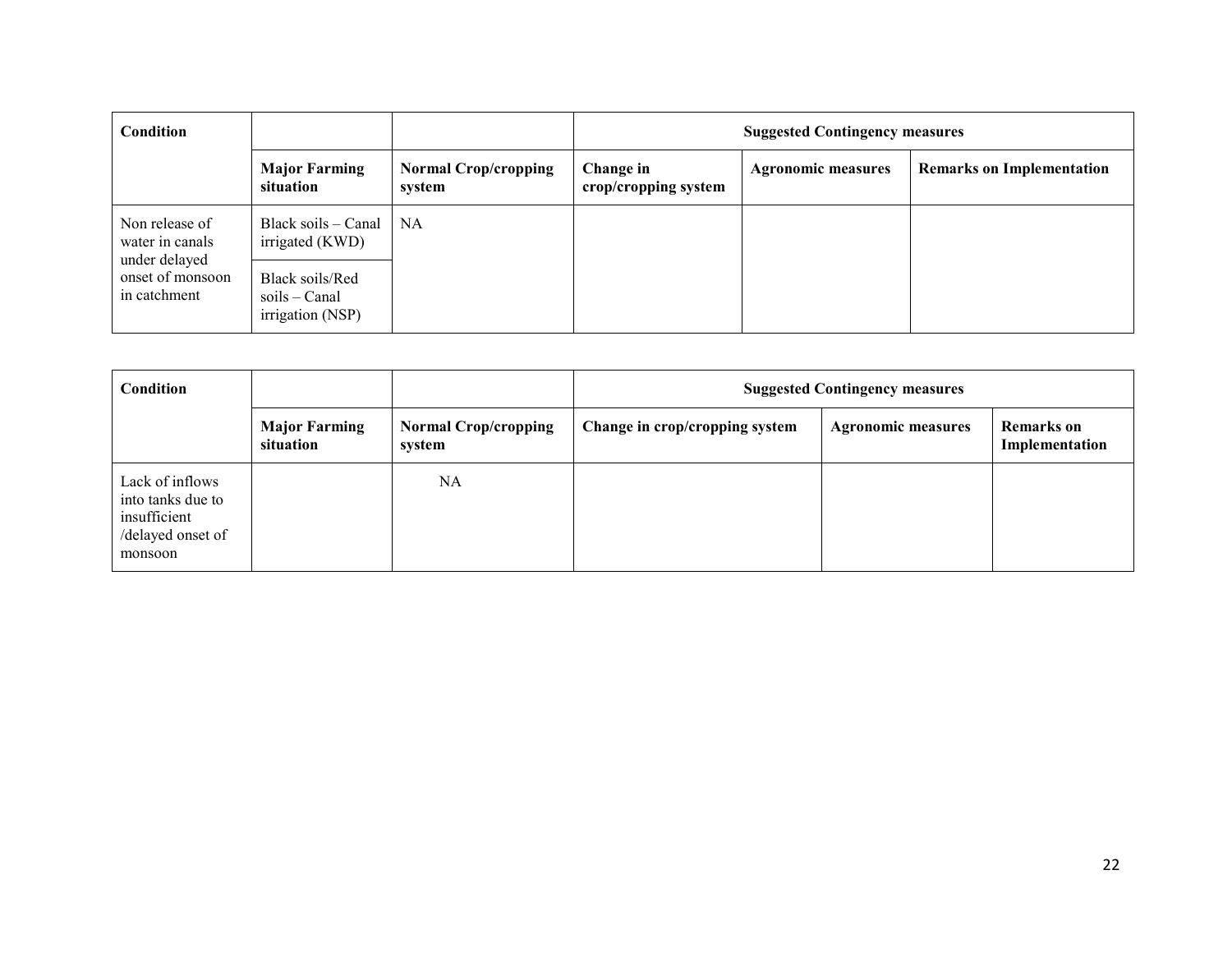| Condition                                                      |                                   |                                       | <b>Suggested Contingency measures</b> |                           |                                     |
|----------------------------------------------------------------|-----------------------------------|---------------------------------------|---------------------------------------|---------------------------|-------------------------------------|
|                                                                | <b>Major Farming</b><br>situation | <b>Normal Crop/cropping</b><br>system | Change in crop/cropping<br>system     | <b>Agronomic measures</b> | <b>Remarks</b> on<br>Implementation |
| Insufficient<br>groundwater<br>recharge due to<br>low rainfall |                                   | NA                                    |                                       |                           |                                     |
| Any other<br>condition (specify)                               |                                   |                                       |                                       |                           |                                     |

## 2.2 Unusual rains (untimely, unseasonal etc.) (for both rainfed and irrigated situations)

Condition - Continuous high rainfall in a short span leading to water logging

| Crop | <b>Suggested contingency measure</b>                                                                                                                                                                                                                                                                                                                  |                                                                                                                                                                                                                                                                                                                                                                                                                                       |                                                                                                                                                                                                                                                                                                                                                             |                                                                                                                                                                                                                                                                                                            |  |  |
|------|-------------------------------------------------------------------------------------------------------------------------------------------------------------------------------------------------------------------------------------------------------------------------------------------------------------------------------------------------------|---------------------------------------------------------------------------------------------------------------------------------------------------------------------------------------------------------------------------------------------------------------------------------------------------------------------------------------------------------------------------------------------------------------------------------------|-------------------------------------------------------------------------------------------------------------------------------------------------------------------------------------------------------------------------------------------------------------------------------------------------------------------------------------------------------------|------------------------------------------------------------------------------------------------------------------------------------------------------------------------------------------------------------------------------------------------------------------------------------------------------------|--|--|
|      | <b>Vegetative stage</b>                                                                                                                                                                                                                                                                                                                               | <b>Flowering stage</b>                                                                                                                                                                                                                                                                                                                                                                                                                | Crop maturity stage                                                                                                                                                                                                                                                                                                                                         | Post harvest                                                                                                                                                                                                                                                                                               |  |  |
| Rice | • Drain the excess water as early as<br>possible<br>Apply 20 kg $N + 10$ kg K /ha after<br>draining excess water<br>• Take up gap filling either with<br>available nursery or by splitting<br>the tillers from the surviving hills<br>Take up proper weed control<br>measures<br>Take up suitable plant protection<br>measures against pest & disease | Drain the excess water as early as<br>$\bullet$<br>possible<br>Apply 20 kg $N + 10$ kg K /ha after<br>draining excess water<br>Take up suitable plant protection<br>$\bullet$<br>Measures for BPH<br>$\bullet$<br>Rodents: Fumigate the burrow<br>$\bullet$<br>with luminium phosphide 2<br>pellets of 0.6 g per burrow.<br>Poison bait with bromadiolone<br>False smut: Spray Carbendzism<br>$\bullet$<br>1.0g or COC 2.5g at weekly | • Drain the excess water as early<br>as possible<br>• Take up suitable plant protection<br>measures against grain fest and<br>disceases<br>• Cut worm: SprayChlorpyriphos<br>2.5 ml or DDVP 1.0 ml or<br>Endosulfan 2.0 ml<br>• Rodents: Fumigate the burrow<br>with aluminium phosphide 2<br>pellets of 0.6 g per burrow.<br>Poison bait with bromadiolone | • Drain out water and<br>spread sheaves loosely<br>in the field or field<br>bunds where there is<br>no water stagnation<br>• Stack the sheaves<br>• Spray common salt<br>5% on panicles to<br>prevent germination<br>and spoilage of straw<br>from moulds<br>• Thresh after drying the<br>sheaves properly |  |  |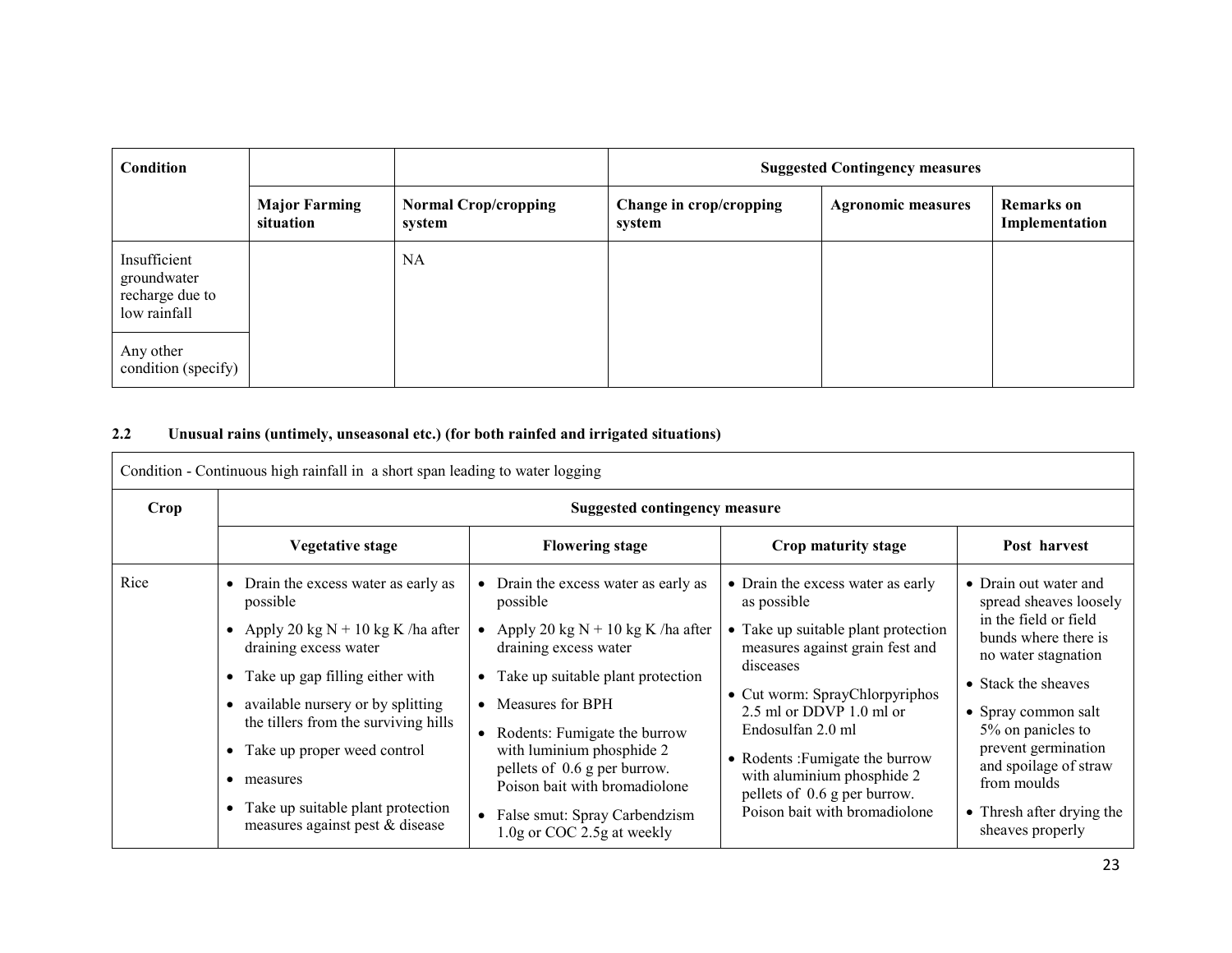|        | outbreaks                                                                                                                                                                               | interval                                                                                                                                                                  |                                                                       | • Ensure proper grain                                                                                                                              |
|--------|-----------------------------------------------------------------------------------------------------------------------------------------------------------------------------------------|---------------------------------------------------------------------------------------------------------------------------------------------------------------------------|-----------------------------------------------------------------------|----------------------------------------------------------------------------------------------------------------------------------------------------|
|        | • Leaf folder: Spray<br>Chlorpyriphos $(a, 2.5m]$ or<br>Acephate 1.5g or<br>Cartaphydrochloride 2.0g / 1 or<br>apply 8.0kg Cartaphydrochloride<br>granuals per acre.                    | • Sheath blight: Apply<br>recommended nitrogen in 3-4<br>splits. Spray Propiconazole 1.0 ml<br>or Hexaconazole 2.0 ml or<br>validamicin 2.0 ml /lt at 15 days<br>interval |                                                                       | moisture before storing<br>• Application of 40 - 60<br>kg/content<br>$<\!\!8\!\%$<br>common salt per acre<br>on sheaves if water is<br>not receded |
|        | • Sheath blight: Apply<br>recommended nitrogen in 3-4<br>splits. Spray Propiconazole 1.0 ml<br>or Hexaconazole 2.0 ml or<br>validamycin 2.0 ml /l at 15 days<br>interval based on need. | • Blast : remove weeds on the<br>bunds Spray Tricyclozole 0.6ml<br>or Edifenphos 1.0 ml<br>• Bacterial leaf blight: Nitrogen<br>management                                |                                                                       | • Application of $30 - 40$<br>kg common salt in<br>layer while heaping.                                                                            |
|        | Blast: remove weeds on the<br>bunds Spray Tricyclozole 0.6/ml<br>or Edifenphos 1.0 ml                                                                                                   |                                                                                                                                                                           |                                                                       |                                                                                                                                                    |
|        | • Bacterial leaf blight: Avoide<br>application of excess Nitrogen.                                                                                                                      |                                                                                                                                                                           |                                                                       |                                                                                                                                                    |
| Cotton | • Drain the excess water as early as<br>possible in black soils                                                                                                                         | • Drain the excess water as early as<br>possible                                                                                                                          | • Drain the excess water as<br>• early as possible                    | • Dry the produce<br>properly before baling                                                                                                        |
|        | • Apply 20 kg $N + 10$ kg K /ha after<br>draining excess water                                                                                                                          | • Apply 20 kg $N + 10$ kg K /ha after<br>draining excess water                                                                                                            | • To spray $KNO_3$ 1 % or water<br>soluble fertilizers like 19-19-19, | and sending to market                                                                                                                              |
|        | • Take up inter cultivation at<br>optimum soil moisture condition<br>to loosen and aerate the soil and to                                                                               | • To spray $KNO_3$ 1 % or water<br>soluble fertilizers like 19-19-19,<br>20-20-20, 21-21-21 at 1% to                                                                      | 20-20-20, 21-21-21 at 1% to<br>support nutrition                      |                                                                                                                                                    |
|        | control weeds                                                                                                                                                                           | support nutrition                                                                                                                                                         | • Spray fungicides like Copper<br>oxy chloride 0.3 % or               |                                                                                                                                                    |
|        | • To spray $KNO_3$ 1 % or water<br>soluble fertilizers like 19-19-19,<br>20-20-20, 21-21-21 @ 1% to<br>support nutrition                                                                | • Spray fungicides like Copper oxy<br>chloride 0.3 % or Carbendazim 0.1<br>% or Mancozeb 0.25% two to three<br>times by rotating the chemicals to                         | Carbendazim 0.1 % or<br>Mancozeb 0.25% against boll<br>not.           |                                                                                                                                                    |
|        | • Spray fungicides like Copper oxy<br>chloride 0.3 % or Carbendazim<br>0.1 % or Mancozeb 0.25% two to                                                                                   | control Bacterial leaf blight, wilt<br>alternaria leaf spot and grey<br>mildew                                                                                            | • Take up timely control measures<br>against bollworms and whitefly   |                                                                                                                                                    |
|        | three times by rotating the<br>chemicals                                                                                                                                                | • Take up timely control measures<br>against sucking pets and                                                                                                             |                                                                       |                                                                                                                                                    |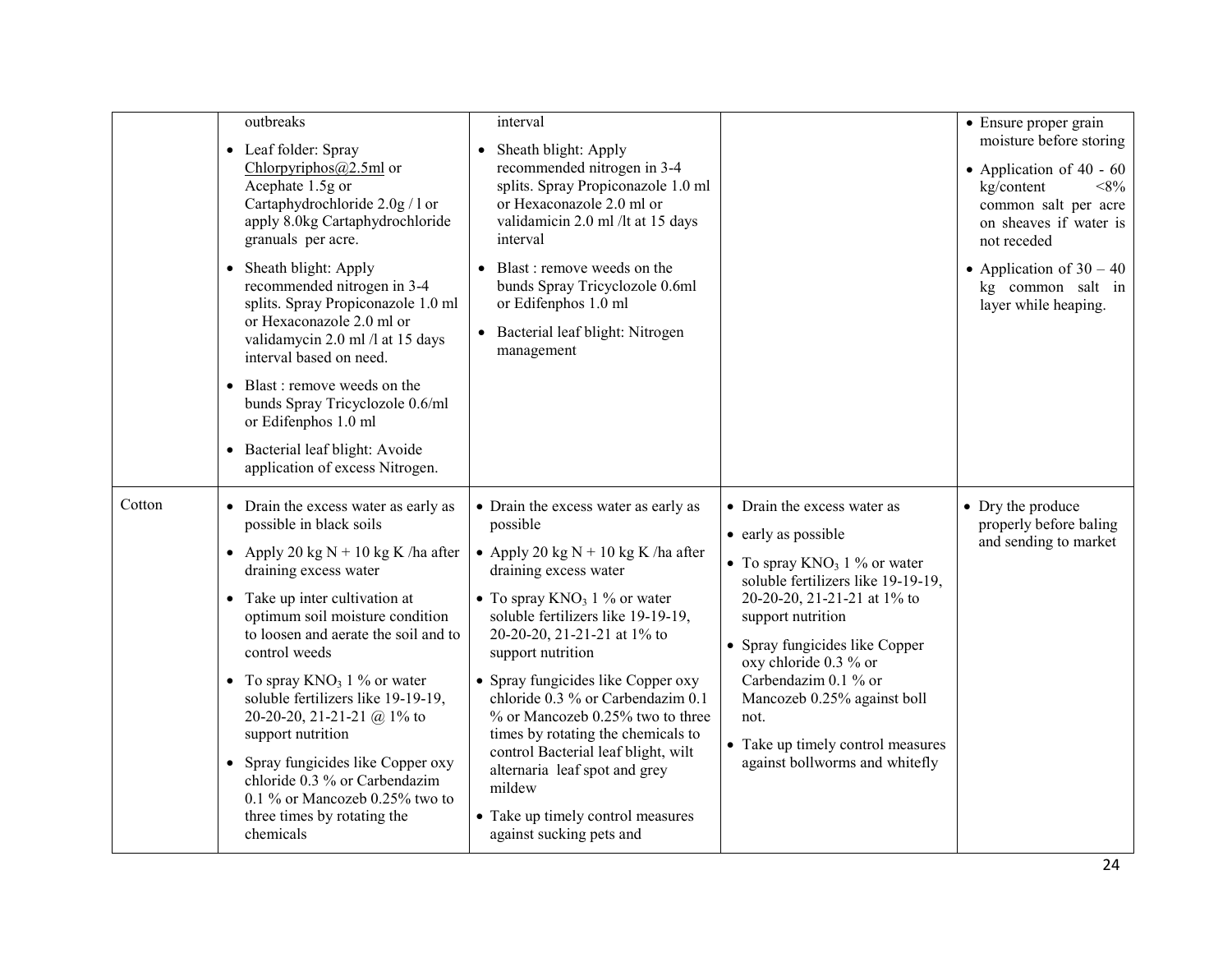|           | • Take up timely control measures<br>against sucking pests                                                                                                                                                                                                                                                                                                                                                                                                                              | bollworms.                                                                                                                                                                                                                                                                                                                                                                                                                             |                                                                                                               |                                                                                                                                                                                                                                                                                                                 |
|-----------|-----------------------------------------------------------------------------------------------------------------------------------------------------------------------------------------------------------------------------------------------------------------------------------------------------------------------------------------------------------------------------------------------------------------------------------------------------------------------------------------|----------------------------------------------------------------------------------------------------------------------------------------------------------------------------------------------------------------------------------------------------------------------------------------------------------------------------------------------------------------------------------------------------------------------------------------|---------------------------------------------------------------------------------------------------------------|-----------------------------------------------------------------------------------------------------------------------------------------------------------------------------------------------------------------------------------------------------------------------------------------------------------------|
| Redgram   | • Drain the excess water as early as<br>possible<br>• Apply 20 kg $N + 10$ kg K /acre<br>after draining excess water<br>• Take up inter cultivation at<br>optimum soil moisture status to<br>loosen and aerate the soil and to<br>control weeds<br>• To spray $KNO_3$ 1 % or water<br>soluble fertilizers like 19-19-19,<br>20-20-20, 21-21-21 at 1% to<br>support nutrition                                                                                                            | • Drain the excess water as early as<br>possible<br>• To spray $KNO_3$ 1 % or water<br>soluble fertilizers like 19-19-19,<br>20-20-20, 21-21-21 at 1% to<br>support nutrition<br>• Take up timely control measures<br>against possible outbreak of pod<br>borer complex, maruca,<br>Helicovera etc.                                                                                                                                    | • Drain the excess water as early<br>as possible<br>• Allow the crop to dry completely<br>before harvesting   | • Spread the bundles<br>drenched in rain on<br>field bunds or drying<br>floors to quicken the<br>drying<br>• Thresh the bundles<br>after they are dried<br>properly<br>• Dry the grain to proper<br>moisture per cent<br>before bagging and<br>storing to prevent<br>deterioration in quality<br>during storage |
| Blackgram | • Drain the excess water as early as<br>possible<br>• Apply 4-5 kg N /acre after<br>draining excess water<br>• To spray $KNO_3$ 1 % or water<br>soluble fertilizers like 19-19-19,<br>20-20-20, 21-21-21 at 1% to<br>support nutrition<br>• Spray fungicides like Copper oxy<br>chloride 0.3 % or Carbendazim<br>0.1 % or Mancozeb 0.25% two to<br>three times by rotating the<br>chemicals<br>• Take up timely control measures<br>against sucking pets whitefly that<br>transmits YMV | • Drain the excess water as early as<br>possible<br>• Apply 4-5 kg N /acre after draining<br>excess water<br>• To spray $KNO_3$ 1 % or water<br>soluble fertilizers like 19-19-19,<br>20-20-20, 21-21-21 at 1% to<br>support nutrition<br>• Spray fungicides like Copper oxy<br>chloride 0.3 % or Carbendazim 0.1<br>% or Mancozeb 0.25%<br>• Take up timely control measures<br>against the outbreak of pests like<br>Spodoptera etc. | • Drain the excess water as<br>• early as possible<br>• Allow the crop to dry completely<br>before harvesting | • Spread the bundles<br>drenched in rain on<br>field bunds or drying<br>floors to quicken the<br>drying<br>• Thresh the bundles<br>after they are dried<br>properly<br>• Dry the grain to proper<br>moisture per cent<br>before bagging and<br>storing to prevent<br>deterioration in quality<br>during storage |
| Maize     | • Drain the excess water as early as                                                                                                                                                                                                                                                                                                                                                                                                                                                    | • Drain the excess water as early as                                                                                                                                                                                                                                                                                                                                                                                                   | • Drain the excess water as                                                                                   | • Harvest the cobs after<br>the they are dried up                                                                                                                                                                                                                                                               |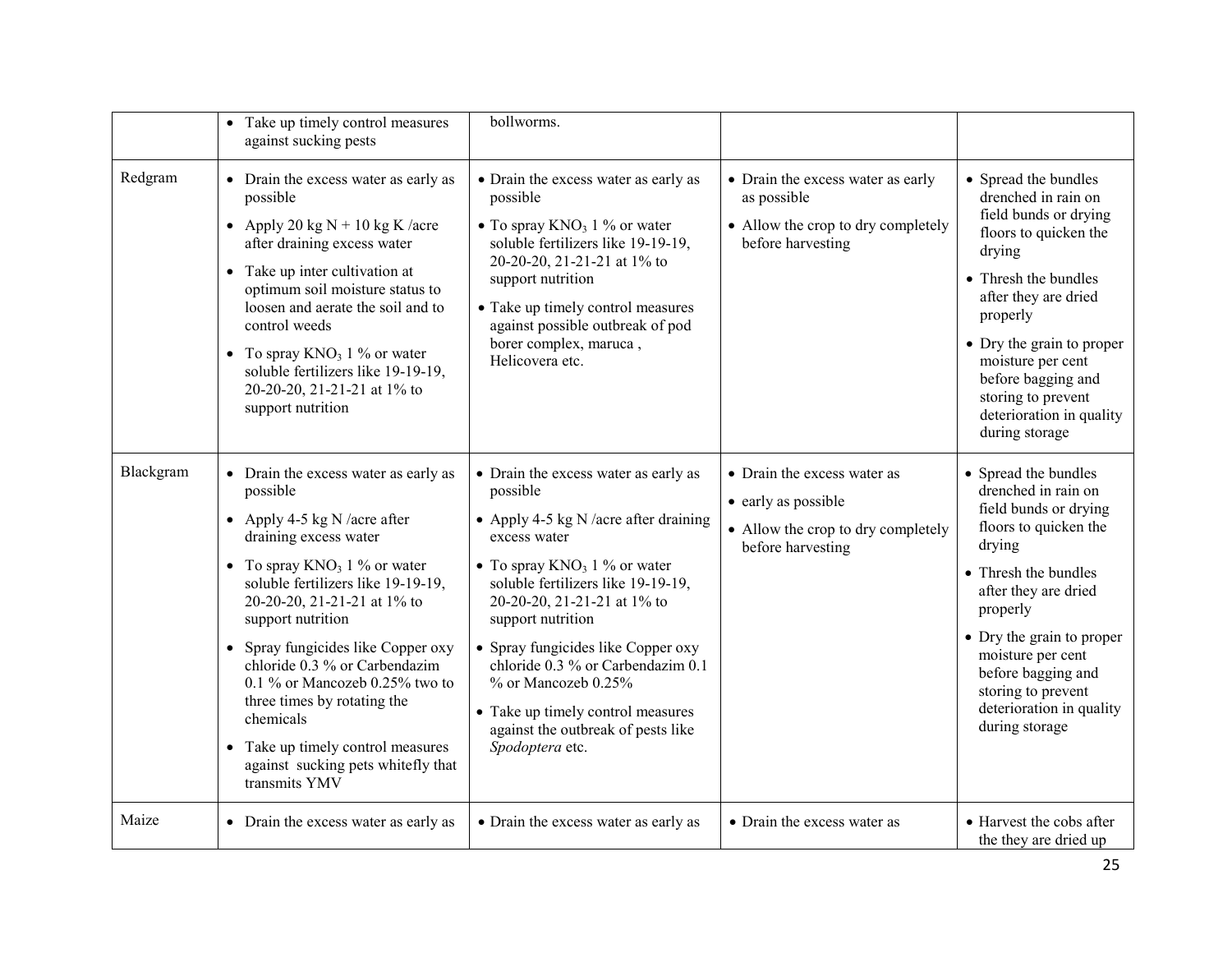|                                    | possible<br>• Apply 20 kg $N + 10$ kg K /haafter<br>draining excess water<br>• Take up inter cultivation and at<br>optimum soil moisture condition<br>to loosen and aerate the soil and to<br>control weeds<br>Earthenup the crop for anchorage<br>$\bullet$<br>• Spray $KNO_3$ 1 % or water soluble<br>fertilizers like 19-19-19, 20-20- | possible<br>• Apply 20 kg $N + 10$ kg K /ha after<br>draining excess water<br>• Spray $KNO_3$ 1 % or water soluble<br>fertilizers like 19-19-19, 20-20-20,<br>21-21-21 at $1\%$ to support nutrition<br>• Take up timely control measures<br>for sheath blight and post<br>flowering stalk rots | • early as possible<br>• Allow the crop to dry completely<br>before harvesting                         | properly. Dry the grain<br>to optimum moisture<br>condition before<br>storing                                                                           |
|------------------------------------|-------------------------------------------------------------------------------------------------------------------------------------------------------------------------------------------------------------------------------------------------------------------------------------------------------------------------------------------|-------------------------------------------------------------------------------------------------------------------------------------------------------------------------------------------------------------------------------------------------------------------------------------------------|--------------------------------------------------------------------------------------------------------|---------------------------------------------------------------------------------------------------------------------------------------------------------|
|                                    | 20, 21-21-21 at 1% to support<br>nutrition<br>Take up timely control measures<br>$\bullet$<br>for Pink stem borer, sheath blight<br>and Turcicum leaf blight                                                                                                                                                                              |                                                                                                                                                                                                                                                                                                 |                                                                                                        |                                                                                                                                                         |
| Horticulture crops - Fruits        |                                                                                                                                                                                                                                                                                                                                           |                                                                                                                                                                                                                                                                                                 |                                                                                                        |                                                                                                                                                         |
|                                    | Horticulture crops vegetables                                                                                                                                                                                                                                                                                                             |                                                                                                                                                                                                                                                                                                 |                                                                                                        |                                                                                                                                                         |
| <b>Spices and Plantation crops</b> |                                                                                                                                                                                                                                                                                                                                           |                                                                                                                                                                                                                                                                                                 |                                                                                                        |                                                                                                                                                         |
|                                    | Condition - Heavy rainfall with high speed winds in a short span                                                                                                                                                                                                                                                                          |                                                                                                                                                                                                                                                                                                 |                                                                                                        |                                                                                                                                                         |
| Rice                               | Measures similar to above given for<br>heavy rainfall situation as above                                                                                                                                                                                                                                                                  | In addition to the above measures<br>lift the lodged hills and tie them<br>together to keep them erect                                                                                                                                                                                          | In addition to the above measures,<br>lift the lodged plants and tie<br>them together keep erect       | In addition t the above<br>measures, for water<br>lagging take up<br>measures to minimize.<br>blowing away of<br>produce due to high<br>velocity winds. |
| Cotton                             | In addition to the measures for<br>removing excess water,<br>Lift the fallen plants if any and firm<br>up the soil around the base of the                                                                                                                                                                                                 | Lift the fallen plants if any and firm<br>up the soil around the base of the<br>stem<br>Bacterial leaf blight: Spray                                                                                                                                                                            | Similar measures as in water<br>lagged situation. Additional by<br>pick the net cotton at the earliest | Dry the produce under<br>sun before sending to<br>market                                                                                                |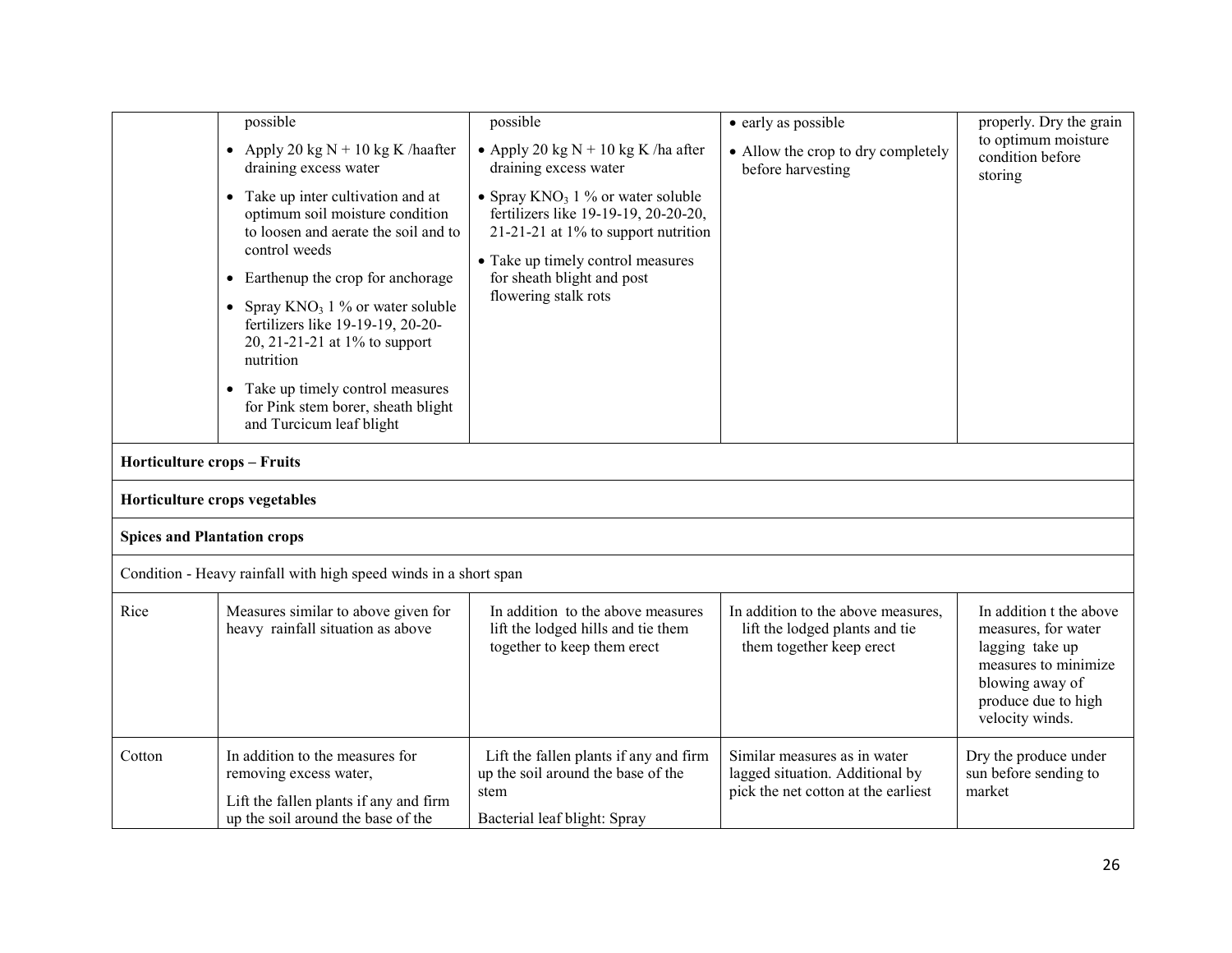|                                                                    | stem                                                                                                                                        | plantomycin 16g per acre                                                                                                                               |                                                                                                                            |                                                                                                                           |  |
|--------------------------------------------------------------------|---------------------------------------------------------------------------------------------------------------------------------------------|--------------------------------------------------------------------------------------------------------------------------------------------------------|----------------------------------------------------------------------------------------------------------------------------|---------------------------------------------------------------------------------------------------------------------------|--|
|                                                                    |                                                                                                                                             |                                                                                                                                                        |                                                                                                                            |                                                                                                                           |  |
| Redgram                                                            | Lift the lodged plants if any and firm<br>up the soil around the base of the<br>stem<br>Apply 4-5 kg N /acre after draining<br>excess water | Lift the lodged plants if any and firm<br>up the soil around the base of the<br>stem<br>Takeup timely pest control measures<br>for pod borers and wilt | Harvest the pods from uprooted<br>plants as soon as the field<br>condition permits and transport to<br>drying floor        | Dry the produce under<br>sun before thrashing and<br>sending to market.                                                   |  |
| Blackgram                                                          | Similar measure as in water lagged<br>situation as above.                                                                                   | Similar measure as in water lagged<br>situation as above.                                                                                              | Harvest the crop as soon as the<br>field condition permits                                                                 | Dry the produce under<br>sun before sending to<br>market                                                                  |  |
| Maize                                                              | Drain out the excess water from the<br>field as early as possible<br>Earthing-up for better anchorage                                       | Drain out the excess water from the<br>field as early as possible                                                                                      | Drain out the excess water from<br>the field as early as possible<br>Allow the crop to dry completely<br>before harvesting | Harvest the cobs after<br>they are dried up<br>properly. Dry the grain to<br>optimum moisture<br>condition before storing |  |
| Horticulture                                                       |                                                                                                                                             |                                                                                                                                                        |                                                                                                                            |                                                                                                                           |  |
|                                                                    | Horticulture crops vegetables                                                                                                               |                                                                                                                                                        |                                                                                                                            |                                                                                                                           |  |
| Horticulture crops flowers                                         |                                                                                                                                             |                                                                                                                                                        |                                                                                                                            |                                                                                                                           |  |
| <b>Spices and Plantation crops</b>                                 |                                                                                                                                             |                                                                                                                                                        |                                                                                                                            |                                                                                                                           |  |
| Condition - Outbreak of pests and diseases due to unseasonal rains |                                                                                                                                             |                                                                                                                                                        |                                                                                                                            |                                                                                                                           |  |
| Rice                                                               | Stem rot and Sheath blight - need<br>based plant protection measures to be<br>initiated based on incidence levels                           | BPH, Blast, Sheath blight incidence<br>may increase due to unseasonal rains<br>- need based plant protection<br>measures to be initiated               | Climbing cutworm and neck blast                                                                                            | $\overline{\phantom{0}}$                                                                                                  |  |
| Cotton                                                             | Jassids, Wilt and root rot, Bacterial<br>leaf blight - Need based plant                                                                     | Jassids, Spodoptera, Wilt and root<br>rot, Bacterial leaf blight, Grey                                                                                 | Dusky cotton bug, Grey mildew -<br>Need based plant protection                                                             | Dry the seed cotton<br>properly after picking                                                                             |  |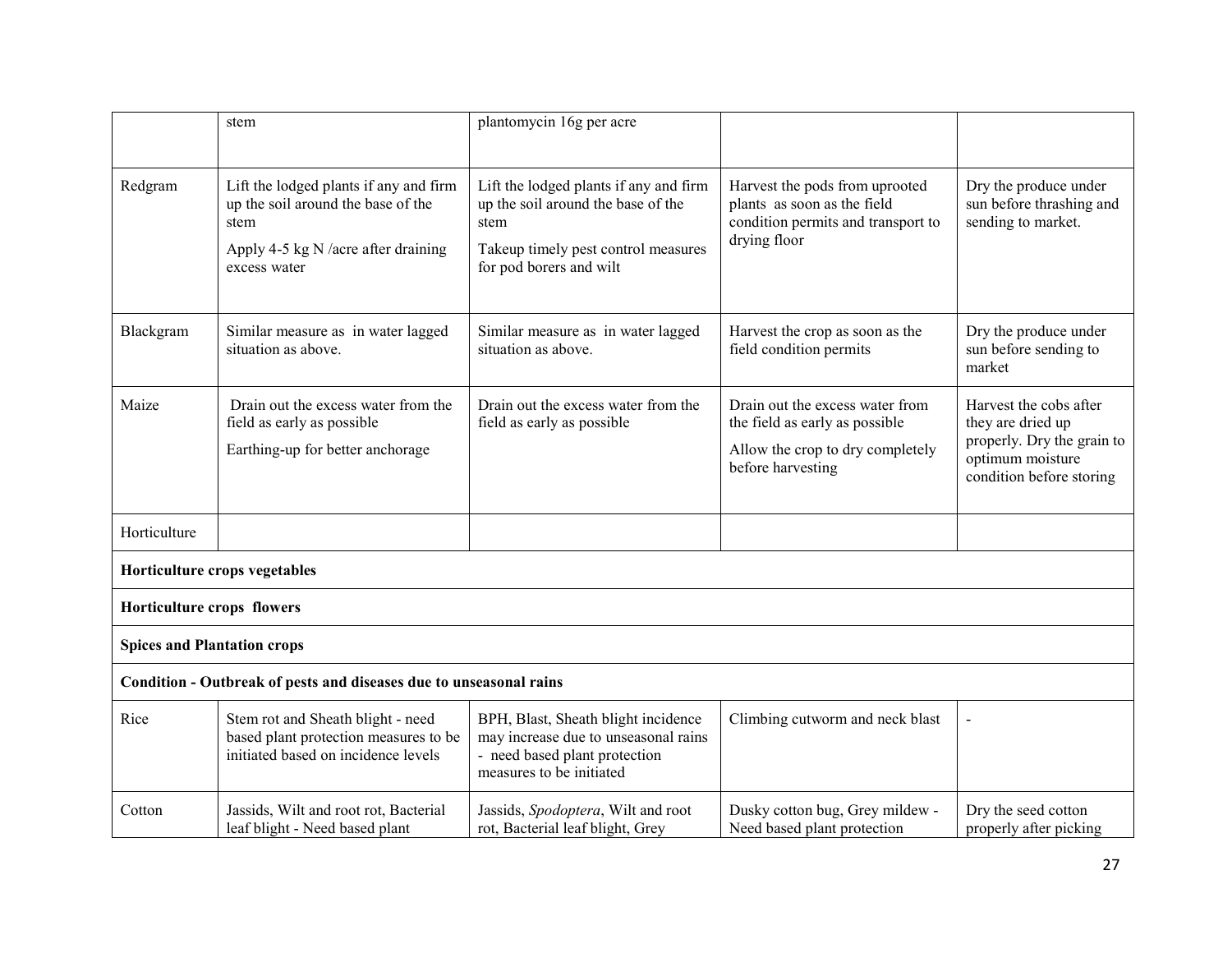|                               | protection measures to be initiated                                         | mildew - Need based plant protection<br>measures to be initiated                                         | measures to be initiated                                                       | and store it under shade<br>in aerated place                                      |  |
|-------------------------------|-----------------------------------------------------------------------------|----------------------------------------------------------------------------------------------------------|--------------------------------------------------------------------------------|-----------------------------------------------------------------------------------|--|
| Redgram                       | Wilt and root rot - Need based plant<br>protection measures to be initiated | Wilt and root rot. Need based plant<br>protection measures to be initiated                               |                                                                                |                                                                                   |  |
| Blackgram                     | Spodoptera - Need based plant<br>protection measures to be initiated        | Spodoptera, Leaf spots, Powdery<br>mildew - Need based plant protection<br>measures to be initiated      | Spodoptera, Rust - Need based<br>plant protection measures to be<br>initiated  |                                                                                   |  |
| Maize                         |                                                                             | Jassids, Wilt and Stalk rot<br>Post flowering Stalk rots may<br>aggravate, if unseasonal rains<br>occurs |                                                                                |                                                                                   |  |
|                               | Outbreak of pests and diseases due to unseasonal rains                      |                                                                                                          |                                                                                |                                                                                   |  |
| Banana                        | Need based plant protection<br>$\bullet$<br>measures to be done immediately | Need based plant protection<br>$\bullet$<br>measures to be done immediately                              | Need based plant protection<br>$\bullet$<br>measures to be done<br>immediately | Need based plant<br>$\bullet$<br>protection measures<br>to be done<br>immediately |  |
| Lemon                         | Control pest diseases in an<br>$\bullet$<br>holistic approach with proper   | Control pest diseases in an<br>$\bullet$<br>holistic approach with proper                                | Control pest diseases in an<br>$\bullet$<br>holistic approach with proper      | Control pest diseases<br>$\bullet$<br>in an holistic                              |  |
| Orange $&$<br>Batavian        | plant protection chemicals<br>Adoption of IPM and IDM<br>$\bullet$          | plant protection chemicals<br>Adoption of IPM and IDM<br>$\bullet$                                       | plant protection chemicals<br>Adoption of IPM and<br>$\bullet$                 | approach with proper<br>plant protection<br>chemicals                             |  |
| Papaya                        | practices                                                                   | practices                                                                                                | IDM practices                                                                  | Adoption of<br>$\bullet$                                                          |  |
| Mango                         |                                                                             |                                                                                                          |                                                                                | IPM and IDM<br>practices                                                          |  |
| Horticulture crops vegetables |                                                                             |                                                                                                          |                                                                                |                                                                                   |  |
| Chillies                      | Control pest diseases in an<br>$\bullet$<br>holistic approach with proper   | Control pest diseases in an<br>$\bullet$<br>holistic approach with proper                                | Control pest diseases in an<br>$\bullet$<br>holistic approach with proper      | Control pest diseases<br>$\bullet$<br>in an holistic                              |  |
| Bhendi                        | plant protection chemicals                                                  | plant protection chemicals                                                                               | plant protection chemicals                                                     | approach with proper                                                              |  |
| Gourds &<br>Cucumbur          | Adoption of IPM and IDM<br>practices                                        | Adoption of IPM and IDM<br>$\bullet$<br>practices                                                        | Adoption of IPM and<br>IDM practices                                           | plant protection<br>chemicals<br>Adoption of                                      |  |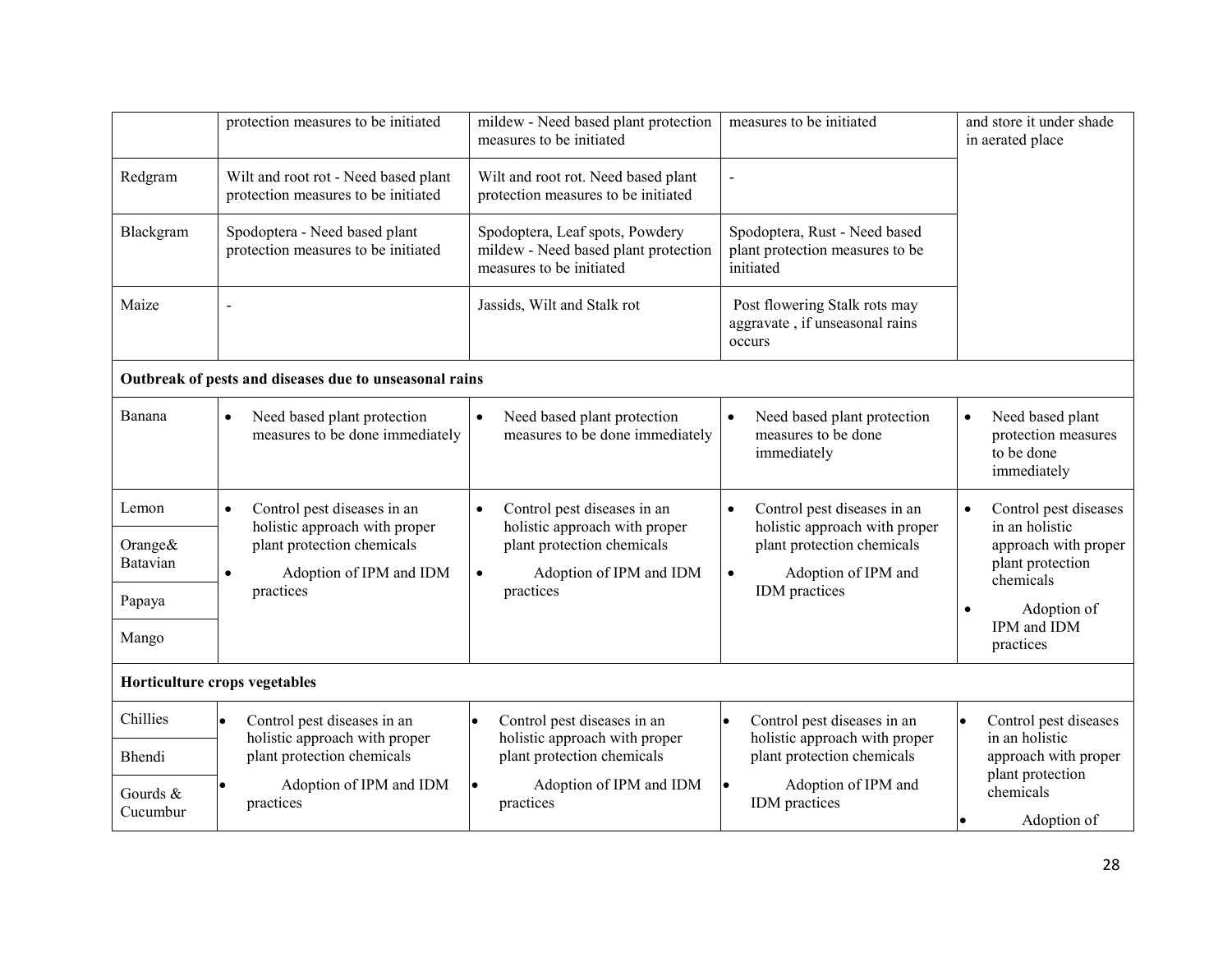| <b>Brinjal</b> |                                                          |                                                                                                                                                                                 |                                                                                                                                                                                    | IPM and IDM<br>practices                                                                                                                                                                                                                                                                                                                                                                                                                                                                                                                     |  |  |
|----------------|----------------------------------------------------------|---------------------------------------------------------------------------------------------------------------------------------------------------------------------------------|------------------------------------------------------------------------------------------------------------------------------------------------------------------------------------|----------------------------------------------------------------------------------------------------------------------------------------------------------------------------------------------------------------------------------------------------------------------------------------------------------------------------------------------------------------------------------------------------------------------------------------------------------------------------------------------------------------------------------------------|--|--|
|                | <b>Spices &amp; Plantation crops</b>                     |                                                                                                                                                                                 |                                                                                                                                                                                    |                                                                                                                                                                                                                                                                                                                                                                                                                                                                                                                                              |  |  |
| Turmeric       | Gap filling to replace rotten<br>$\bullet$<br>seedlings. | • Control pest diseases in an holistic<br>approach with proper plant<br>protection chemicals<br>• Adoption of IPM and IDM<br>practices<br>• Protect against rhizome fly and rot | • Control pest diseases in an<br>holistic approach with proper<br>plant protection chemicals<br>• Adoption of IPM and IDM<br>practices<br>• Protect against rhizome fly and<br>rot | • Drain the excess water<br>as soon as possible.<br>• Dry the rhizomes on<br>elevated concrete floor<br>immediately after the<br>appearance of sunlight.<br>Mix thoroughly and<br>periodically for quick<br>and uniform drying of<br>surface moisture.<br>• Remove and separate<br>the rotten and mould<br>affected rhizomes.<br>• Cook and dry the<br>rhizomes as soon as<br>possible.<br>• Store the produce in<br>wellventilated place in<br>gunny bags treated<br>with safe fungicides<br>and insecticides before<br>it can be marketed. |  |  |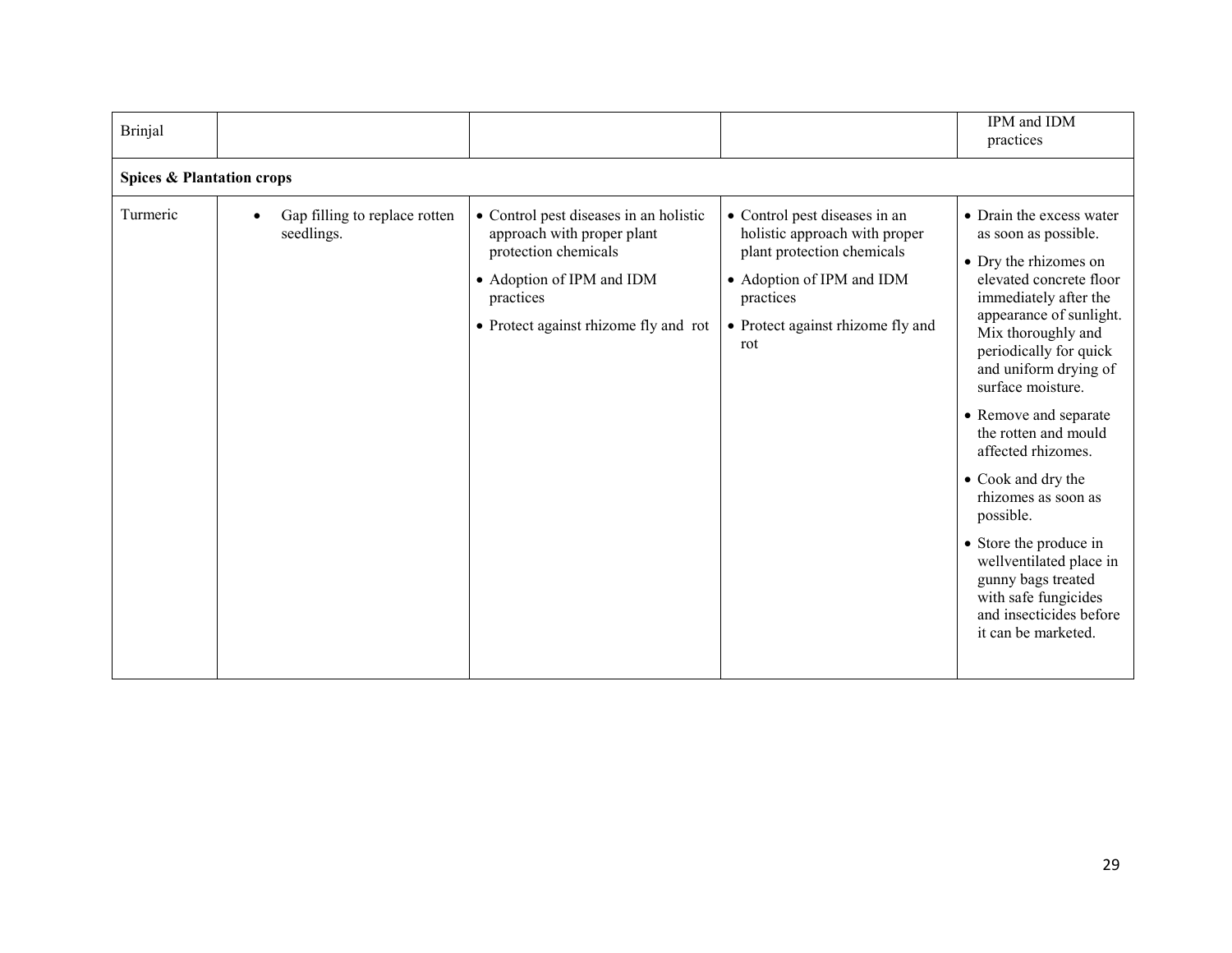| <b>Condition</b> | Transient water logging/ partial inundation and Continuous submergence for more than 2 days                                                                                                                                       |                                                                                                                                                                                                                                                                                                                                                                                                                                                                                                                                                                 |                                                                                                                                                                                             |                                                                                                                                                                                                                                                                                                                                                                                         |  |  |
|------------------|-----------------------------------------------------------------------------------------------------------------------------------------------------------------------------------------------------------------------------------|-----------------------------------------------------------------------------------------------------------------------------------------------------------------------------------------------------------------------------------------------------------------------------------------------------------------------------------------------------------------------------------------------------------------------------------------------------------------------------------------------------------------------------------------------------------------|---------------------------------------------------------------------------------------------------------------------------------------------------------------------------------------------|-----------------------------------------------------------------------------------------------------------------------------------------------------------------------------------------------------------------------------------------------------------------------------------------------------------------------------------------------------------------------------------------|--|--|
|                  | <b>Suggested contingency measure</b>                                                                                                                                                                                              |                                                                                                                                                                                                                                                                                                                                                                                                                                                                                                                                                                 |                                                                                                                                                                                             |                                                                                                                                                                                                                                                                                                                                                                                         |  |  |
|                  | Seedling / nursery stage                                                                                                                                                                                                          | <b>Vegetative stage</b>                                                                                                                                                                                                                                                                                                                                                                                                                                                                                                                                         | <b>Reproductive stage</b>                                                                                                                                                                   | At harvest                                                                                                                                                                                                                                                                                                                                                                              |  |  |
| Rice             | To drain out the excess<br>water at the earliest<br>2. Apply booster dose of<br>$0.2$ kg N/40 sq. m<br>Spray micronutrients like<br>Zn, Fe two to three times<br>at 4 -5 days interval<br>Take up proper weed<br>control measures | To drain out the excess water at<br>the earliest by farming drainage<br>channels if there is a gradient and<br>if not by using motors<br>Apply a booster dose of 20 kg<br>N/acre<br>Spray $ZnSO_4$ 0.2 % if it is less<br>than 45 days after transplanting<br>Take up need based plant<br>protection measures<br>Timely plant protection measures<br>for pest and disease out break<br>Take up gap filling either with<br>available nursery or by splitting<br>the tillers from the surviving hills<br>if the gaps are $\leq 30\%$ if more go<br>for replanting | To drain out the excess<br>water at the earliest by<br>farming drainage channels if<br>there is a gradient and if not<br>by using motors<br>Take up need based plant<br>protection measures | Drain out water .Spread sheaves loosely in field<br>or field bunds where there is no water<br>stagnation by farming drainage channels if<br>there is a gradient and if not by using motors<br>Spray common salt at % on panicles to prevent<br>germination and spoilage of straw from moulds<br>Thresh after drying the sheaves properly<br>Ensure proper grain moisture before storing |  |  |
| Cotton           | To drain out the excess<br>water at the earliest by<br>farming drainage channels<br>if there is a gradient and<br>if not by using motors<br>Take up the gap filling at<br>the earliest                                            | To drain out the excess water at<br>the earliest by farming drainage<br>channels if there is a gradient and<br>if not by using motors<br>Inter cultivate at optimum field<br>moisture condition<br>Apply 20 kg $N + 10$ kg K /ha<br>after draining excess water                                                                                                                                                                                                                                                                                                 | To drain out the excess<br>water at the earliest<br>by farming drainage<br>channels if there is a<br>gradient and if not by using<br>motors 5<br>To spray $KNO_3$ 1 % or                    | Kapas picking should be done carefully to<br>prevent admixtures with waste plant material                                                                                                                                                                                                                                                                                               |  |  |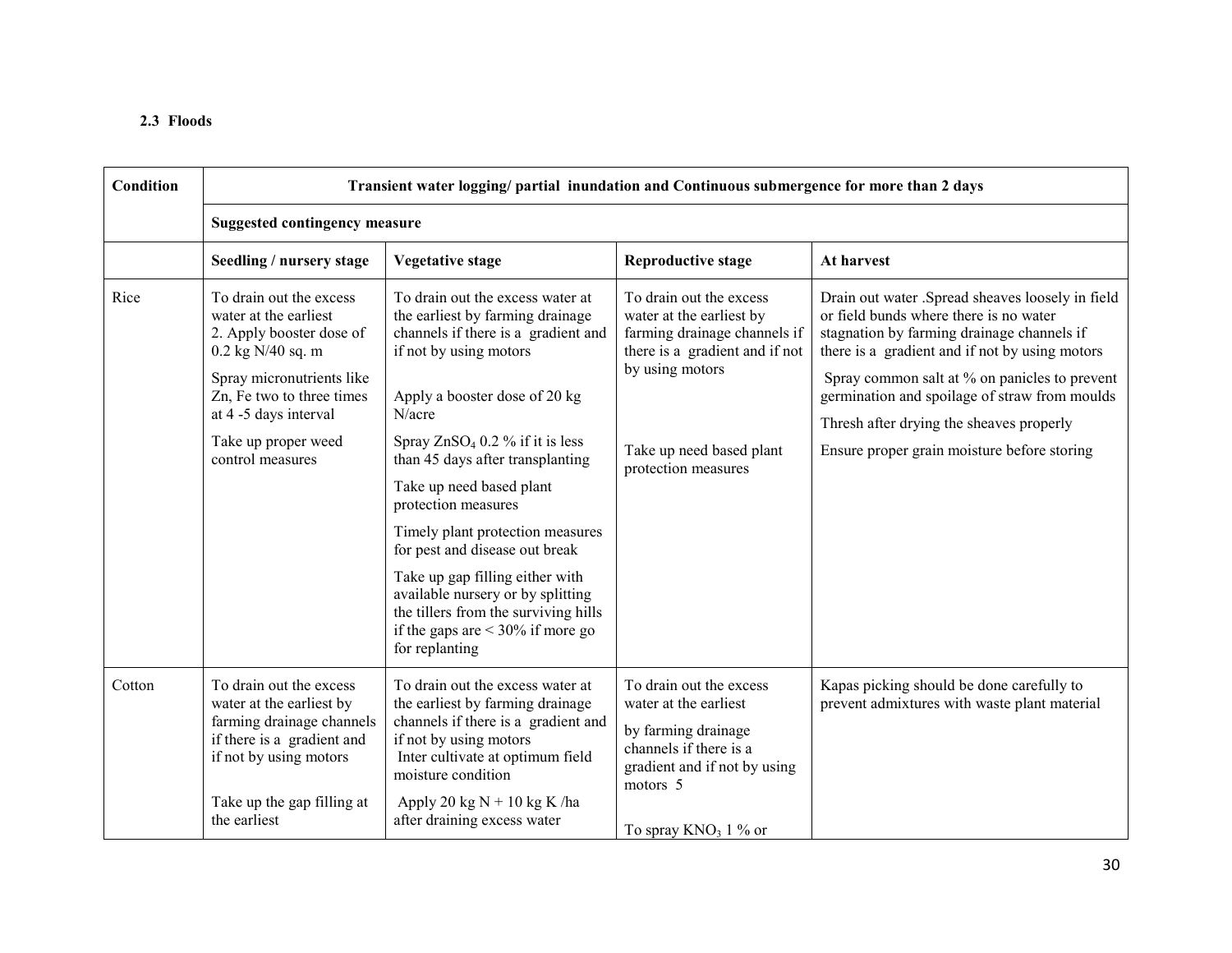|           | Inter cultivate at optimum<br>field moisture condition<br>Apply 20 kg $N + 10$ kg K<br>ha after draining excess<br>water<br>To spray $KNO_3$ 1 % or<br>water soluble fertilizers<br>like 19-19-19, 20-20-20,<br>21-21-21 at $1\%$ to support<br>nutrition<br>Take up plant protection<br>measures against possible<br>pests and disease<br>incidence<br>Select short duration<br>hybrids<br>Adopt closer spacing of<br>90X45 or 90X30 cm | To spray $KNO_3$ 1 % or water<br>soluble fertilizers like 19-19-19.<br>20-20-20, 21-21-21 at 1% to<br>support nutrition<br>Spray of micronutrients two<br>times at 7-10 days interval<br>Take up plant protection<br>measures against possible pests<br>and disease incidence | water soluble fertilizers like<br>19-19-19, 20-20-20, 21-21-<br>21 at $1\%$ to support<br>nutrition<br>Take up plant protection<br>measures against possible<br>pests and disease incidence                                                                                |                                                                                                                                                                                                   |
|-----------|------------------------------------------------------------------------------------------------------------------------------------------------------------------------------------------------------------------------------------------------------------------------------------------------------------------------------------------------------------------------------------------------------------------------------------------|-------------------------------------------------------------------------------------------------------------------------------------------------------------------------------------------------------------------------------------------------------------------------------|----------------------------------------------------------------------------------------------------------------------------------------------------------------------------------------------------------------------------------------------------------------------------|---------------------------------------------------------------------------------------------------------------------------------------------------------------------------------------------------|
| Redgram   | To drain out the excess<br>water at the earliest<br>Takeup the gap filling at<br>the earliest<br>Inter cultivate at optimum<br>field moisture condition<br>Apply 4-5 kg N/acre after<br>draining excess water                                                                                                                                                                                                                            | To drain out the excess water at<br>the earliest<br>Takeup the gap filling at the<br>earliest<br>Inter cultivate at optimum field<br>moisture condition<br>Apply 4-5 kg N/acre after<br>draining excess water                                                                 | To drain out the excess<br>water at the earliest<br>To spray $KNO_3$ 1 % or<br>water soluble fertilizers like<br>19-19-19, 20-20-20, 21-21-<br>21 at $1\%$ to support<br>nutrition<br>Take up plant protection<br>measures against possible<br>pests and disease incidence | To drain out the excess water at the earliest<br>Harvest the crop when the field condition<br>permits<br>Drying of bundles should be done on elevated<br>places like filed bunds or drying floors |
| Blackgram | To drain out the excess<br>water at the earliest<br>Take up the gap filling at<br>the earliest                                                                                                                                                                                                                                                                                                                                           | To drain out the excess water at<br>the earliest<br>Takeup weed control either<br>mechanically or through                                                                                                                                                                     | To drain out the excess<br>water at the earliest<br>Apply 4-5 kg N/acre after<br>draining excess water                                                                                                                                                                     | Drain out the excess water at the earliest<br>Harvest the crop after the fields are dried up                                                                                                      |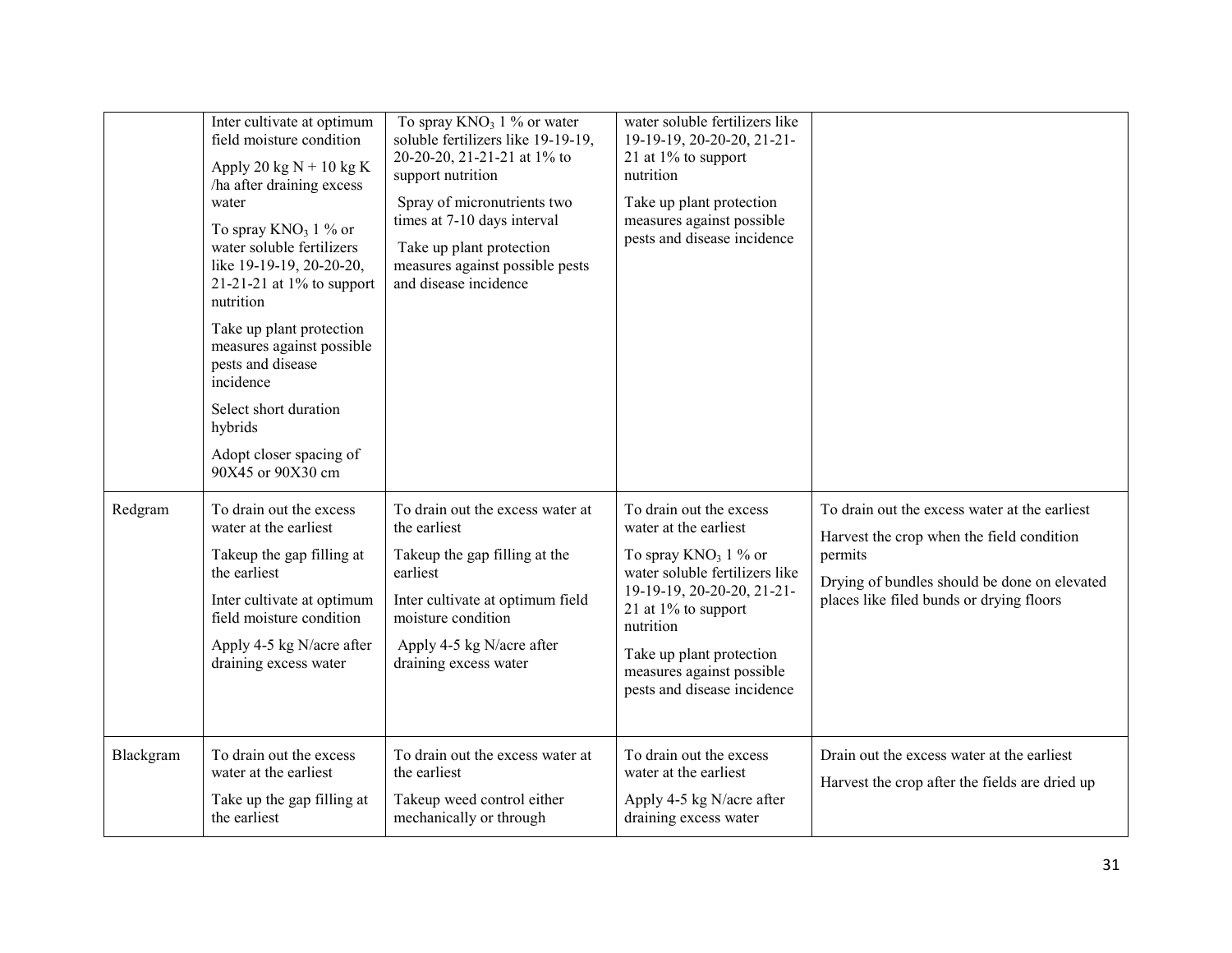| Maize        | Takeup weed control<br>either mechanically or<br>through weedicides<br>Apply 4-5 kg N/acre after<br>draining excess water<br>Take up plant protection<br>measures against possible<br>pests and disease<br>incidence<br>To drain out the excess<br>water at the earliest | weedicides<br>Apply 4-5 kg N/acre after<br>draining excess water<br>To spray $KNO_3$ 1 % or water<br>soluble fertilizers like 19-19-19,<br>20-20-20, 21-21-21 at 1% to<br>support nutrition<br>Take up plant protection<br>measures against possible pests<br>and disease incidence<br>To drain out the excess water at<br>the earliest | To spray $KNO_3$ 1 % or<br>water soluble fertilizers like<br>19-19-19, 20-20-20, 21-21-<br>21 at 1% to support<br>nutrition<br>Take up plant protection<br>measures against possible<br>pests and disease incidence<br>To drain out the excess<br>water at the earliest | To drain out the excess water at the earliest<br>Cob picking to be done after they are dried                                                           |
|--------------|--------------------------------------------------------------------------------------------------------------------------------------------------------------------------------------------------------------------------------------------------------------------------|-----------------------------------------------------------------------------------------------------------------------------------------------------------------------------------------------------------------------------------------------------------------------------------------------------------------------------------------|-------------------------------------------------------------------------------------------------------------------------------------------------------------------------------------------------------------------------------------------------------------------------|--------------------------------------------------------------------------------------------------------------------------------------------------------|
|              | Takeup weed control<br>either mechanically or<br>through weedicides                                                                                                                                                                                                      | Takeup weed control either<br>mechanically or through<br>weedicides                                                                                                                                                                                                                                                                     | Take up plant protection<br>measures against possible<br>pests and disease incidence                                                                                                                                                                                    | fully                                                                                                                                                  |
|              | Intercultivation and<br>earthing up to be done                                                                                                                                                                                                                           | Intercultivation and earthing up<br>to be done                                                                                                                                                                                                                                                                                          |                                                                                                                                                                                                                                                                         |                                                                                                                                                        |
|              | Apply 20 kg $N + 10$ kg K<br>/acre after draining excess<br>water<br>Take up plant protection<br>measures against possible<br>pests and disease<br>incidence                                                                                                             | Apply 20 kg $N + 10$ kg K /acre<br>after draining excess water<br>Take up plant protection<br>measures against possible pests<br>and disease incidence                                                                                                                                                                                  |                                                                                                                                                                                                                                                                         |                                                                                                                                                        |
| Horticulture |                                                                                                                                                                                                                                                                          |                                                                                                                                                                                                                                                                                                                                         |                                                                                                                                                                                                                                                                         |                                                                                                                                                        |
|              | <b>Horticulture crops - Fruits</b>                                                                                                                                                                                                                                       |                                                                                                                                                                                                                                                                                                                                         |                                                                                                                                                                                                                                                                         |                                                                                                                                                        |
| Banana       |                                                                                                                                                                                                                                                                          | • Drain the excess water as soon<br>as possible<br>• Spray 1% KNO3 or Urea 2%<br>solution 2-3 times.                                                                                                                                                                                                                                    | • Drain the excess water as<br>soon as possible<br>• Spray 1% KNO3 or Urea<br>2% solution 2-3 times.                                                                                                                                                                    | • Drain the excess water as soon as possible.<br>• Harvest the mature bunches as soon as<br>possible.<br>• use ripening chambers for quick and uniform |
|              |                                                                                                                                                                                                                                                                          | • Topdressing of booster dose of<br>$80$ g MOP + 100 g Urea per                                                                                                                                                                                                                                                                         | • Stake the plants with<br>bamboos to prevent                                                                                                                                                                                                                           | ripening                                                                                                                                               |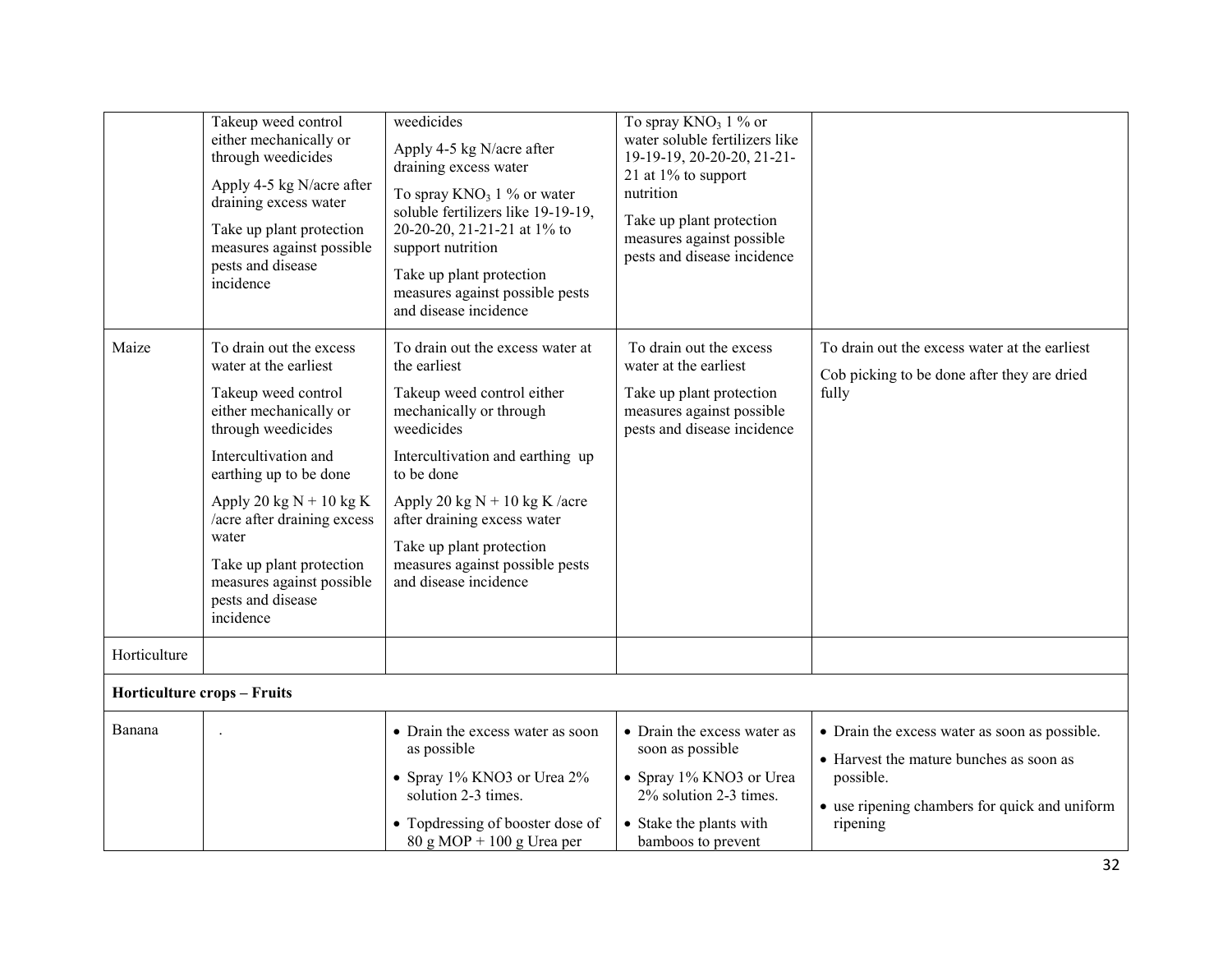|                        |                                                                                                                                                                                                              | plant in two to three splits at<br>monthly intervals.<br>• If the age the plant is more than<br>three months and less than<br>seven months allow one sword<br>sucker for ratoon and take up<br>fertilization at monthly<br>intervals for four months.                                                                                                                                                                                          | further lodging.                                                                                                                                                                                                                                                                          | • Store the harvested bunches in well ventilated<br>place temporarily before it can be marketed.<br>• Market the fruits as soon as possible.                                                                                                 |
|------------------------|--------------------------------------------------------------------------------------------------------------------------------------------------------------------------------------------------------------|------------------------------------------------------------------------------------------------------------------------------------------------------------------------------------------------------------------------------------------------------------------------------------------------------------------------------------------------------------------------------------------------------------------------------------------------|-------------------------------------------------------------------------------------------------------------------------------------------------------------------------------------------------------------------------------------------------------------------------------------------|----------------------------------------------------------------------------------------------------------------------------------------------------------------------------------------------------------------------------------------------|
| Lemon                  | Drain the excess<br>$\bullet$<br>water as soon as<br>possible.<br>Spray 1% KNO3 or<br>$\bullet$<br>Urea 2% solution 2-3<br>times.                                                                            | • Drain the excess water as soon<br>as possible.<br>• Spray 1% KNO3 or Urea 2%<br>solution 2-3 times.<br>• Foliar spray of micronutrient<br>mixture is also to be taken up.<br>• Sand casting around the tree<br>trunks should be removed up to<br>the collar region of the tree to<br>prevent fungal infections.<br>• If the tree age is above eight<br>years a booster dose of 500 g of<br>Urea and 750 g MOP per tree<br>should be applied. | • Drain the excess water as<br>soon as possible<br>• Spray 1% KNO3 or Urea<br>2% solution 2-3 times.                                                                                                                                                                                      | • Drain the excess water as soon as possible.<br>• Harvest the mature produce as soon as<br>possible.<br>• Store the produce in well ventilated place<br>temporarily before it can be marketed.<br>• Market the produce as soon as possible. |
| Orange $&$<br>Batavian | • Drain the excess water<br>as soon as possible.<br>• Spray $1\%$ KNO3 or<br>Urea 2% solution 2-3<br>times.<br>• Plant protection<br>measures may be taken<br>for control of insect<br>vectors and diseases. | • Drain the excess water as soon<br>as possible.<br>• Spray 1% KNO3 or Urea 2%<br>solution 2-3 times.<br>• Foliar spray of micronutrient<br>mixture is also to be taken up.<br>• Sand casting around the tree<br>trunks should be removed up to<br>the collar region of the tree to<br>prevent fungal infections.<br>• If the tree age is above eight                                                                                          | • Drain the excess water as<br>soon as possible.<br>• Spray 1% KNO3 or Urea<br>2% solution 2-3 times.<br>• Foliar spray of<br>micronutrient mixture is<br>also to be taken up.<br>• Sand casting around the<br>tree trunks should be<br>removed up to the collar<br>region of the tree to | • Drain the excess water as soon as possible.<br>• Harvest the mature fruits as soon as possible.<br>• Store the fruits in well-ventilated place<br>temporarily before it can be marketed.<br>• Market the fruits as soon as possible.       |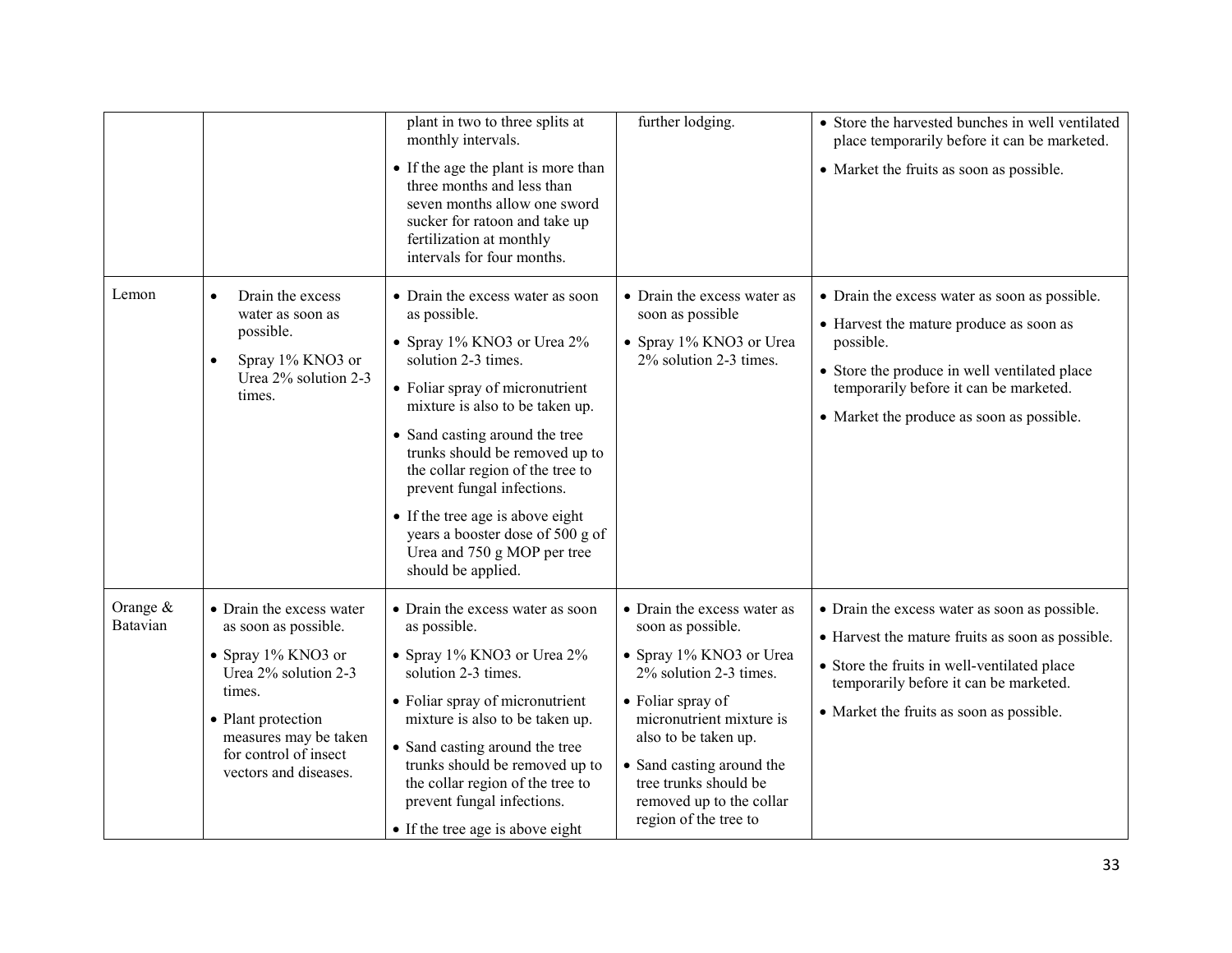|                 |                                                                                                                                                                                                                          | years a booster dose of 500 g of<br>Urea and 750 g MOP per tree<br>should be applied.<br>• Plant protection measures may<br>be taken for control of insect<br>vectors and diseases.                                          | prevent fungal infections.<br>• If the tree age is above<br>eight years a booster dose<br>of 500 g of Urea and 750<br>g MOP per tree should be<br>applied.<br>• Plant protection measures<br>may be taken for control<br>of insect vectors and<br>diseases |                                                                                                                                                                                                                                                                                                                                          |
|-----------------|--------------------------------------------------------------------------------------------------------------------------------------------------------------------------------------------------------------------------|------------------------------------------------------------------------------------------------------------------------------------------------------------------------------------------------------------------------------|------------------------------------------------------------------------------------------------------------------------------------------------------------------------------------------------------------------------------------------------------------|------------------------------------------------------------------------------------------------------------------------------------------------------------------------------------------------------------------------------------------------------------------------------------------------------------------------------------------|
| Papaya<br>Mango | • Drain the excess water<br>as soon as possible<br>• Spray $1\%$ KNO3 or<br>Urea 2% solution 2-3<br>times.<br>• Drain the excess water<br>as soon as possible<br>• Spray $1\%$ KNO3 or<br>Urea 2% solution 2-3<br>times. | • Drain the excess water as soon<br>as possible<br>• Spray 1% KNO3 or Urea 2%<br>solution 2-3 times.<br>• Drain the excess water as soon<br>as possible<br>• Spray 1% KNO3 or Urea 2%<br>solution 2-3 times.                 | • Drain the excess water as<br>soon as possible<br>• Spray 1% KNO3 or Urea<br>2% solution 2-3 times.<br>• Drain the excess water as<br>soon as possible<br>• Spray 1% KNO3 or Urea<br>2% solution 2-3 times.                                               | • Drain the excess water as soon as possible.<br>• Harvest the mature produce as soon as<br>possible.<br>• Store the produce in well-ventilated place<br>temporarily before it can be marketed.<br>• Market the produce as soon as possible.                                                                                             |
|                 | Horticulture crops vegetables                                                                                                                                                                                            |                                                                                                                                                                                                                              |                                                                                                                                                                                                                                                            |                                                                                                                                                                                                                                                                                                                                          |
| Chillies        | • Drain the excess water<br>as soon as possible                                                                                                                                                                          | • Drain the excess water as soon<br>as possible<br>• Spray Urea 2% solution 2-3<br>times.<br>• Topdressing of booster dose of<br>15 kg MOP + 30 kg Urea per<br>acre as soon as possible.<br>• Gap filling may be taken up if | • Drain the excess water as<br>soon as possible<br>• Spray Urea 2% solution 2-<br>3 times.<br>• Topdressing of booster<br>dose of 15 kg MOP + 30<br>kg Urea per acre as soon<br>as possible.                                                               | • Drain the excess water as soon as possible.<br>• Dry the pods on concrete floor/tarpaulins.<br>• Spray any drying oil after the pods are free<br>from surface moisture for quick drying.<br>• Use poly house solar driers for quick drying<br>• Remove the pest and disease infected pods.<br>• Market the produce as soon as possible |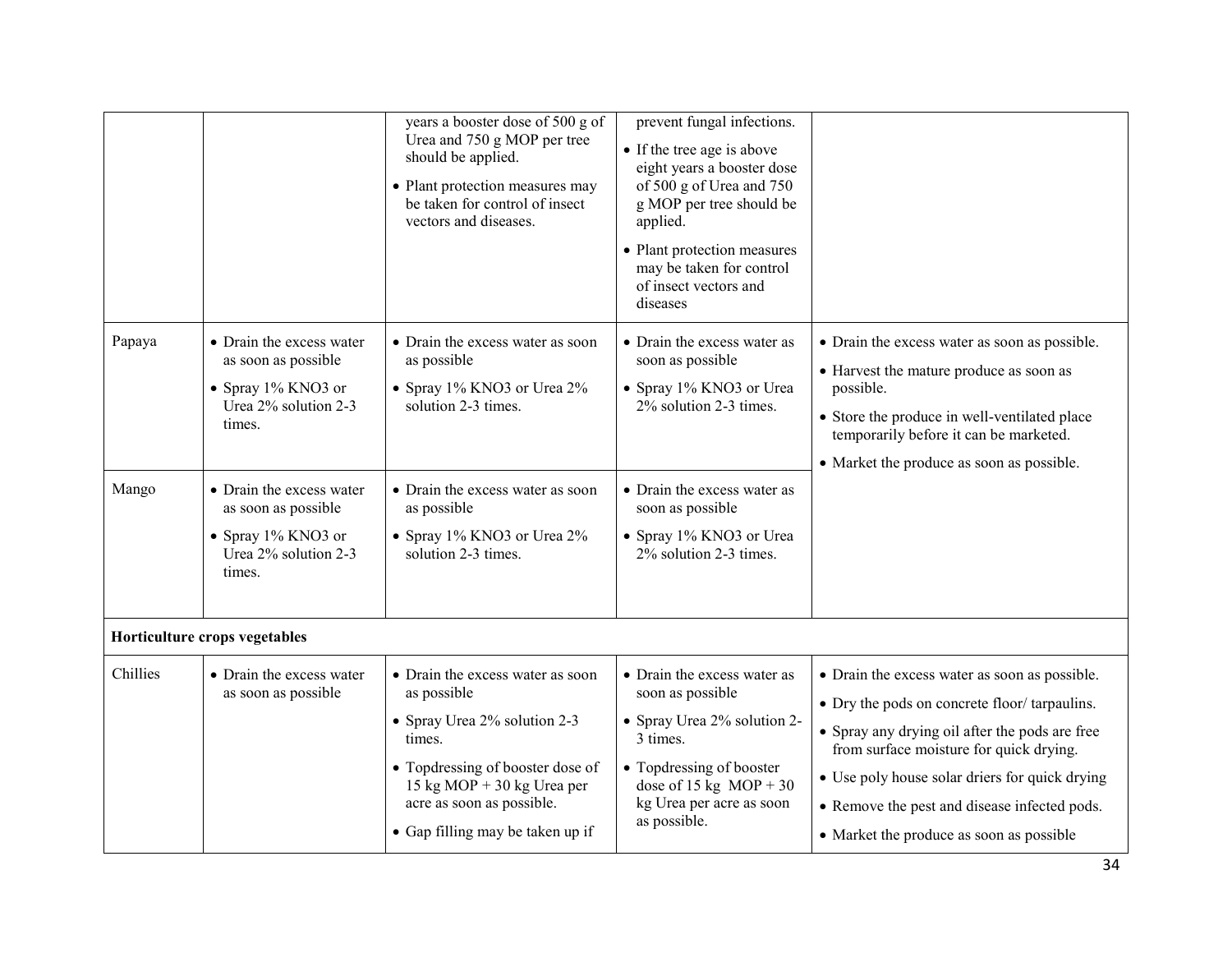| <b>Bhendi</b>        | • Drain the excess water<br>as soon as possible<br>• Spray Urea 2% solution<br>2-3 times.<br>• Topdressing of booster<br>dose of $12$ kg MOP +<br>30 kg Urea per acre as<br>soon as possible.<br>• Gap filling may be<br>taken up if the plants are<br>two weeks old and<br>sowing window is still<br>available for the crop. | the plants are two weeks old<br>and sowing window is still<br>available for the crop.<br>• Drain the excess water as soon<br>as possible<br>• Spray Urea 2% solution 2-3<br>times.<br>• Topdressing of booster dose of<br>$10 \text{ kg MOP} + 30 \text{ kg Urea per}$<br>acre as soon as possible.<br>• pots                                                                                                                                                                                     | • Drain the excess water as<br>soon as possible<br>• Spray Urea 2% solution<br>once. | • Drain the excess water as soon as possible.<br>• Harvest the mature produce as soon as<br>possible.<br>• Store the produce in well-ventilated place<br>temporarily before it can be marketed.<br>• Market the produce as soon as possible. |
|----------------------|-------------------------------------------------------------------------------------------------------------------------------------------------------------------------------------------------------------------------------------------------------------------------------------------------------------------------------|---------------------------------------------------------------------------------------------------------------------------------------------------------------------------------------------------------------------------------------------------------------------------------------------------------------------------------------------------------------------------------------------------------------------------------------------------------------------------------------------------|--------------------------------------------------------------------------------------|----------------------------------------------------------------------------------------------------------------------------------------------------------------------------------------------------------------------------------------------|
| Gourds &<br>Cucumbur |                                                                                                                                                                                                                                                                                                                               | • Drain the excess water as soon<br>as possible<br>• Spray Urea 2% solution 2-3<br>times.<br>• Topdressing of booster dose of<br>$10 \text{ kg MOP} + 30 \text{ kg Urea per}$<br>acre as soon as possible.<br>• Gap filling may be taken up if<br>the plants are two weeks old<br>and sowing window is still<br>available for the crop.<br>• In case of severe damage<br>(considered as complete<br>economical loss), and the<br>contingency period is between<br>June to August, go for resowing | • Drain the excess water as<br>soon as possible<br>• Spray Urea 2% solution<br>once. | • Drain the excess water as soon as possible.<br>• Harvest the mature produce as soon as<br>possible.<br>• Store the produce in well-ventilated place<br>temporarily before it can be marketed.<br>• Market the produce as soon as possible. |
| <b>Brinjal</b>       | • Drain the excess water                                                                                                                                                                                                                                                                                                      | • Drain the excess water as soon                                                                                                                                                                                                                                                                                                                                                                                                                                                                  | • Drain the excess water as                                                          | • Drain the excess water as soon as possible.                                                                                                                                                                                                |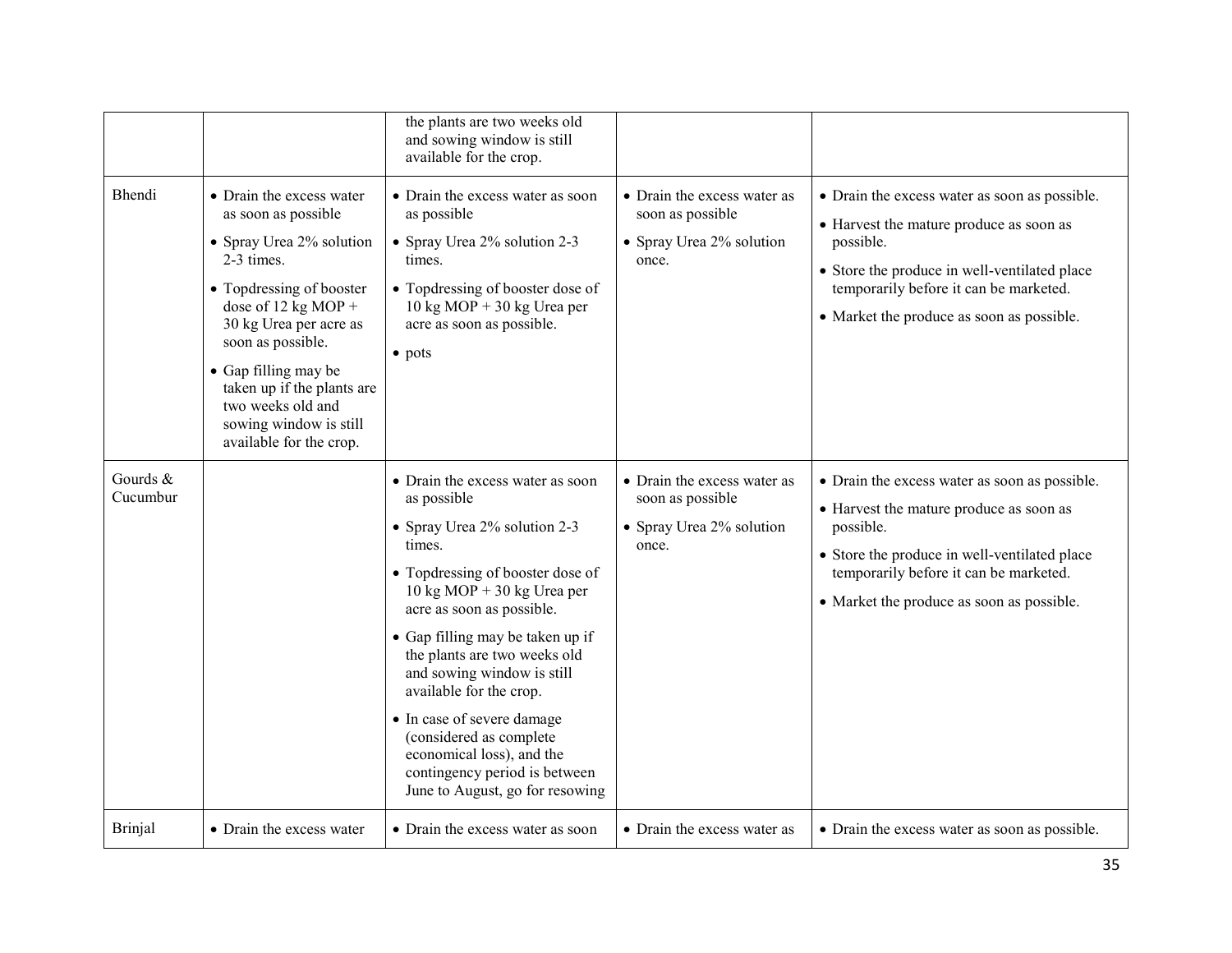|             | as soon as possible<br><b>Spices and Plantation crops</b> | as possible<br>• Spray Urea 2% solution 2-3<br>times.<br>• Topdressing of booster dose of<br>$10 \text{ kg MOP} + 30 \text{ kg Urea per}$<br>acre as soon as possible.<br>• Spray COC 30 g in 10 liters of<br>water, 2-3 times against leaf<br>spots                                                                                                                                                            | soon as possible<br>• Spray Urea 2% solution<br>once.                                                                                                                                                                                                                                                                                                                                                                          | possible.                       | • Harvest the mature produce as soon as<br>• Store the produce in well ventilated place<br>temporarily before it can be marketed.<br>• Market the produce as soon as possible.                                                                                                                                                                                       |
|-------------|-----------------------------------------------------------|-----------------------------------------------------------------------------------------------------------------------------------------------------------------------------------------------------------------------------------------------------------------------------------------------------------------------------------------------------------------------------------------------------------------|--------------------------------------------------------------------------------------------------------------------------------------------------------------------------------------------------------------------------------------------------------------------------------------------------------------------------------------------------------------------------------------------------------------------------------|---------------------------------|----------------------------------------------------------------------------------------------------------------------------------------------------------------------------------------------------------------------------------------------------------------------------------------------------------------------------------------------------------------------|
| Turmeric    |                                                           | • Drain the excess water as soon<br>as possible<br>• Spray Urea 2% or 1% KNO3<br>solution 2-3 times.<br>• Spray Propiconazole 1 ml per<br>litre of water, 2-3 times against<br>the occurrence of leaf spots.<br>• Soil drenching with COC 3g or<br>redomil 2g in 1 lit of water to<br>prevent rhizome rot<br>• Spray ferrous sulphate $20g +$<br>citric acid 5g in 10 lit of water<br>twice at weekly intervals | • Drain the excess water as<br>soon as possible<br>• Spray Urea $2\%$ or $1\%$<br>KNO3 solution 2-3 times.<br>• Spray Propiconazole 1 ml<br>per litre of water, 2-3<br>times against the<br>occurrence of leaf spots.<br>• Soil drenching with COC<br>3g or redomil 2g in 1 lit of<br>water to prevent rhizome<br>rot<br>• Spray ferrous sulphate<br>$20g +$ citric acid 5g in 10<br>lit of water twice at<br>weekly intervals | affected rhizomes.<br>possible. | • Drain the excess water as soon as possible.<br>• Dry the rhizomes on concrete floor<br>immediately after the appearance of sunlight.<br>Mix thoroughly and periodically for quick<br>and uniform drying of surface moisture.<br>• Use boilers and polishers for processing<br>• Remove and separate the rotten and mould<br>• Cook and dry the rhizomes as soon as |
|             |                                                           |                                                                                                                                                                                                                                                                                                                                                                                                                 |                                                                                                                                                                                                                                                                                                                                                                                                                                |                                 |                                                                                                                                                                                                                                                                                                                                                                      |
| Condition - |                                                           |                                                                                                                                                                                                                                                                                                                                                                                                                 |                                                                                                                                                                                                                                                                                                                                                                                                                                |                                 |                                                                                                                                                                                                                                                                                                                                                                      |
|             |                                                           | Suggested contingency measure                                                                                                                                                                                                                                                                                                                                                                                   |                                                                                                                                                                                                                                                                                                                                                                                                                                |                                 |                                                                                                                                                                                                                                                                                                                                                                      |
| Rice        |                                                           |                                                                                                                                                                                                                                                                                                                                                                                                                 |                                                                                                                                                                                                                                                                                                                                                                                                                                |                                 |                                                                                                                                                                                                                                                                                                                                                                      |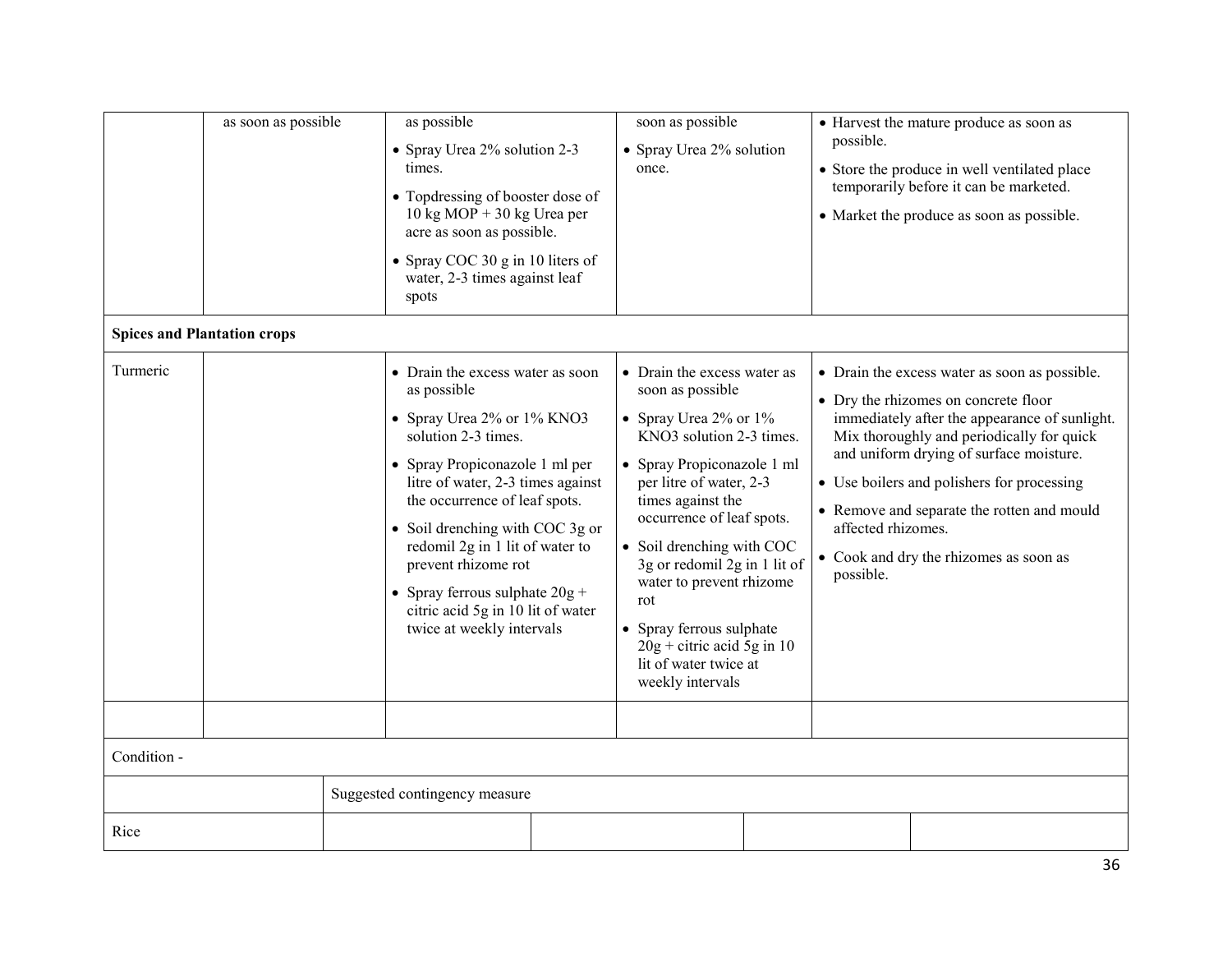| Cotton    |                                                                                                                                                                                                                                                            | • To drain out the excess water<br>at the earliest<br>• Apply 20 kg $N + 10$ kg K/ha<br>after draining excess water<br>• Spray micronutrient mixture<br>for 2 to 3 times at an interval<br>of 7-10 days<br>• To spray $KNO_3$ 1 % or water<br>soluble fertilizers like 19-19-<br>19, 20-20-20, 21-21-21 at<br>1% to support nutrition<br>• Intercultivate to smother<br>weeds and to loosen and<br>aerate the soil<br>• Need based plant protection<br>measures to be taken up | • To drain out the<br>excess water at the<br>earliest<br>• Spray micronutrient<br>mixture for 2 to 3<br>times at an interval of<br>$7-10$ days<br>• To spray $KNO_3$ 1 %<br>or water soluble<br>fertilizers like 19-19-<br>19, 20-20-20, 21-21-<br>21 at 1% to support<br>nutrition<br>• Need based plant<br>protection measures<br>to be taken up | • Drain out the water as early<br>as possible<br>• To spray $KNO_3$ 1 % or water<br>soluble fertilizers like 19-19-<br>19, 20-20-20, 21-21-21 at 1%<br>to support nutrition<br>• Kapas picking should be done<br>carefully to avoid admixtures<br>with plant waste |
|-----------|------------------------------------------------------------------------------------------------------------------------------------------------------------------------------------------------------------------------------------------------------------|--------------------------------------------------------------------------------------------------------------------------------------------------------------------------------------------------------------------------------------------------------------------------------------------------------------------------------------------------------------------------------------------------------------------------------------------------------------------------------|----------------------------------------------------------------------------------------------------------------------------------------------------------------------------------------------------------------------------------------------------------------------------------------------------------------------------------------------------|--------------------------------------------------------------------------------------------------------------------------------------------------------------------------------------------------------------------------------------------------------------------|
| Redgram   | • Takeup gap filling if the<br>gaps are $<$ 30 % and if more<br>take up resowing<br>• After gap filling take up<br>inter cultivation to smother<br>the weeds and to aerate the<br>soil<br>• Apply 20 kg $N + 10$ kg K<br>ha after draining excess<br>water | • After gap filling take up inter<br>cultivation to smother the<br>weeds and to aerate the soil<br>• Apply 20 kg $N + 10$ kg K /ha<br>after draining excess water                                                                                                                                                                                                                                                                                                              | • Drain out excess<br>water form the field<br>• Apply 20 kg $N + 10$<br>kg K /ha after<br>draining excess water<br>• Need based plant<br>protection measures<br>to be taken up                                                                                                                                                                     | • Drain out excess water as<br>early as possible<br>• Dry the bundles on field<br>bunds and drying floors                                                                                                                                                          |
| Blackgram | • To drain out the excess<br>water at the earliest<br>• Takeup gap filling if the<br>gaps are $<$ 30 % and if more<br>take up resowing<br>• Apply 4-5 kg N /ha after                                                                                       | • To drain out the excess water<br>at the earliest<br>• Apply 4-5 kg N /ha after<br>draining excess water<br>• To spray $KNO_3$ 1 % or water<br>soluble fertilizers like 19-19-                                                                                                                                                                                                                                                                                                | • To drain out the<br>excess water at the<br>earliest<br>• To spray $KNO_3$ ( $\widehat{\omega}$ )<br>% or water soluble<br>fertilizers like 19-19-<br>$19, 20 - 20 - 20, 21 - 21$                                                                                                                                                                 | • To drain out the excess water<br>at the earliest<br>• Dry the bundles on field<br>bunds and drying floors<br>• Dry the grain to optimum<br>moisture content before                                                                                               |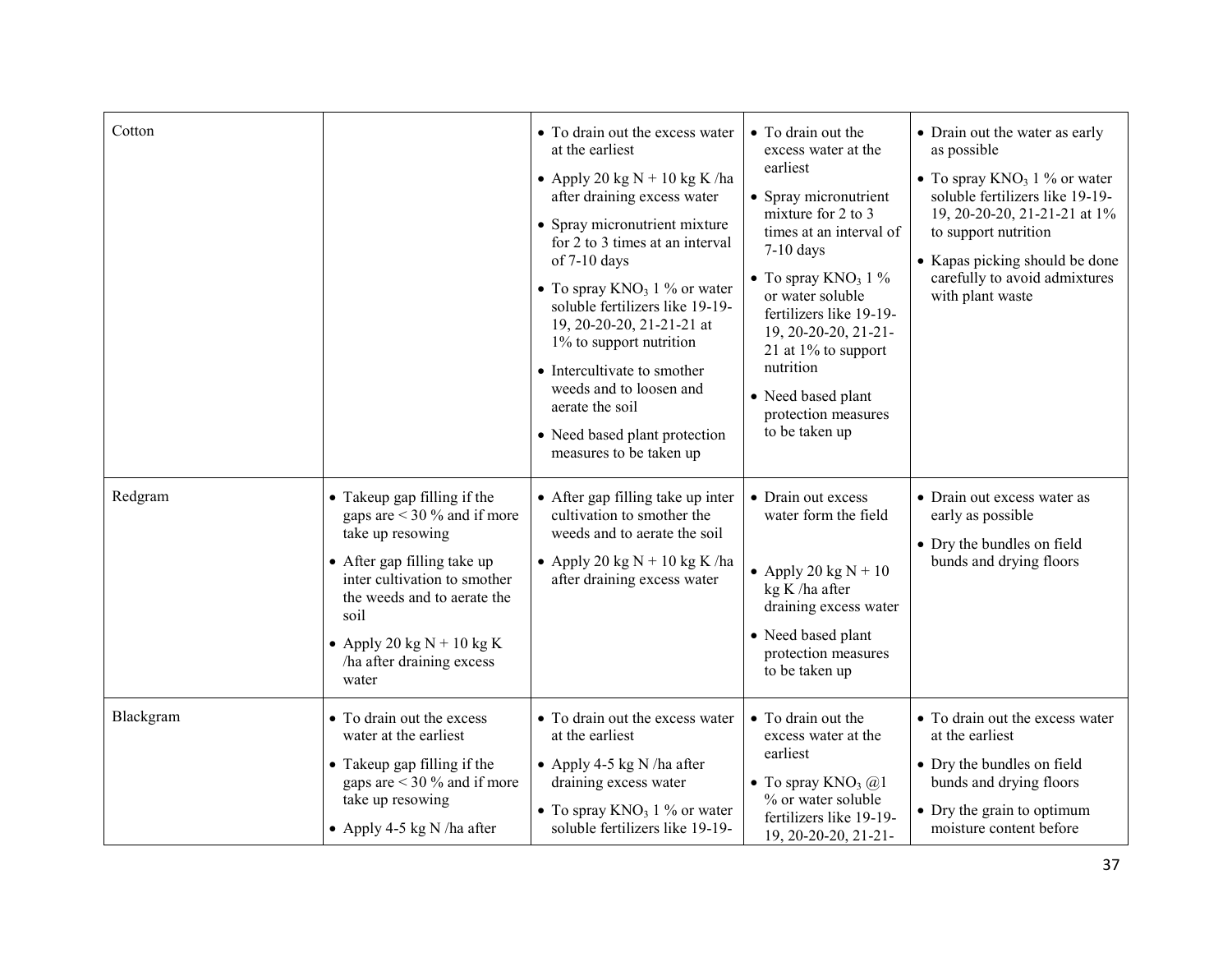|       | draining excess water                                                                                                                                                    | 19, 20-20-20, 21-21-21 at<br>1% to support nutrition<br>• Proper weed control<br>measures to be taken up<br>• Need based plant protection<br>measures to be taken up                                                                                                                                                                                                                                 | 21 $\omega$ 1% to support<br>nutrition<br>• Need based plant<br>protection measures<br>to be taken up                                                                                                                                                                                                                                  | storage                                                                                                                                                                                          |
|-------|--------------------------------------------------------------------------------------------------------------------------------------------------------------------------|------------------------------------------------------------------------------------------------------------------------------------------------------------------------------------------------------------------------------------------------------------------------------------------------------------------------------------------------------------------------------------------------------|----------------------------------------------------------------------------------------------------------------------------------------------------------------------------------------------------------------------------------------------------------------------------------------------------------------------------------------|--------------------------------------------------------------------------------------------------------------------------------------------------------------------------------------------------|
| Maize | • To drain out the excess<br>water at the earliest<br>• Re sow the crop if mortality<br>$is > 15 \%$<br>• Apply 20 kg $N + 10$ kg K<br>ha after draining excess<br>water | • To drain out the excess water<br>at the earliest<br>• Apply 20 kg $N + 10$ kg K /ha<br>after draining excess water<br>• Intercultivate to smother<br>weeds and to loosen and<br>aerate the soil<br>• To spray $KNO_{3\alpha}$ 1 % or<br>water soluble fertilizers like<br>19-19-19, 20-20-20, 21-21-<br>21 $@$ 1% to support nutrition<br>• Need based plant protection<br>measures to be taken up | • To drain out the<br>excess water at the<br>earliest<br>• Apply 20 kg $N + 10$<br>$kg K/ha$ after<br>draining excess water<br>• To spray $KNO_3$ @1<br>% or water soluble<br>fertilizers like 19-19-<br>19, 20-20-20, 21-21-<br>21 $\omega$ 1% to support<br>nutrition<br>• Need based plant<br>protection measures<br>to be taken up | • To drain out the excess water<br>at the earliest<br>• Pick the cobs and dry them<br>properly before threshing<br>• Dry the grain to optimum<br>moisture content before<br>storage or marketing |

| Horticulture                |                                                                                        |                                                            |                                                       |
|-----------------------------|----------------------------------------------------------------------------------------|------------------------------------------------------------|-------------------------------------------------------|
| Horticulture crops – Fruits |                                                                                        |                                                            |                                                       |
| Banana                      | • Drain the excess water as<br>soon as possible                                        | • Drain the excess water<br>as soon as possible            | Drain the excess water as<br>soon as possible.        |
|                             | • Spray 1% KNO3 or Urea<br>2% solution 2-3 times.                                      | • Spray $1\%$ KNO3 or<br>Urea $2\%$ solution 2-3<br>times. | Harvest the mature<br>bunches as soon as<br>possible. |
|                             | • Topdressing of booster dose<br>of 80 g MOP + 100 g Urea<br>per plant in two to three | • Stake the plants with<br>bamboos to prevent              | use ripening chambers for<br>quick and uniform        |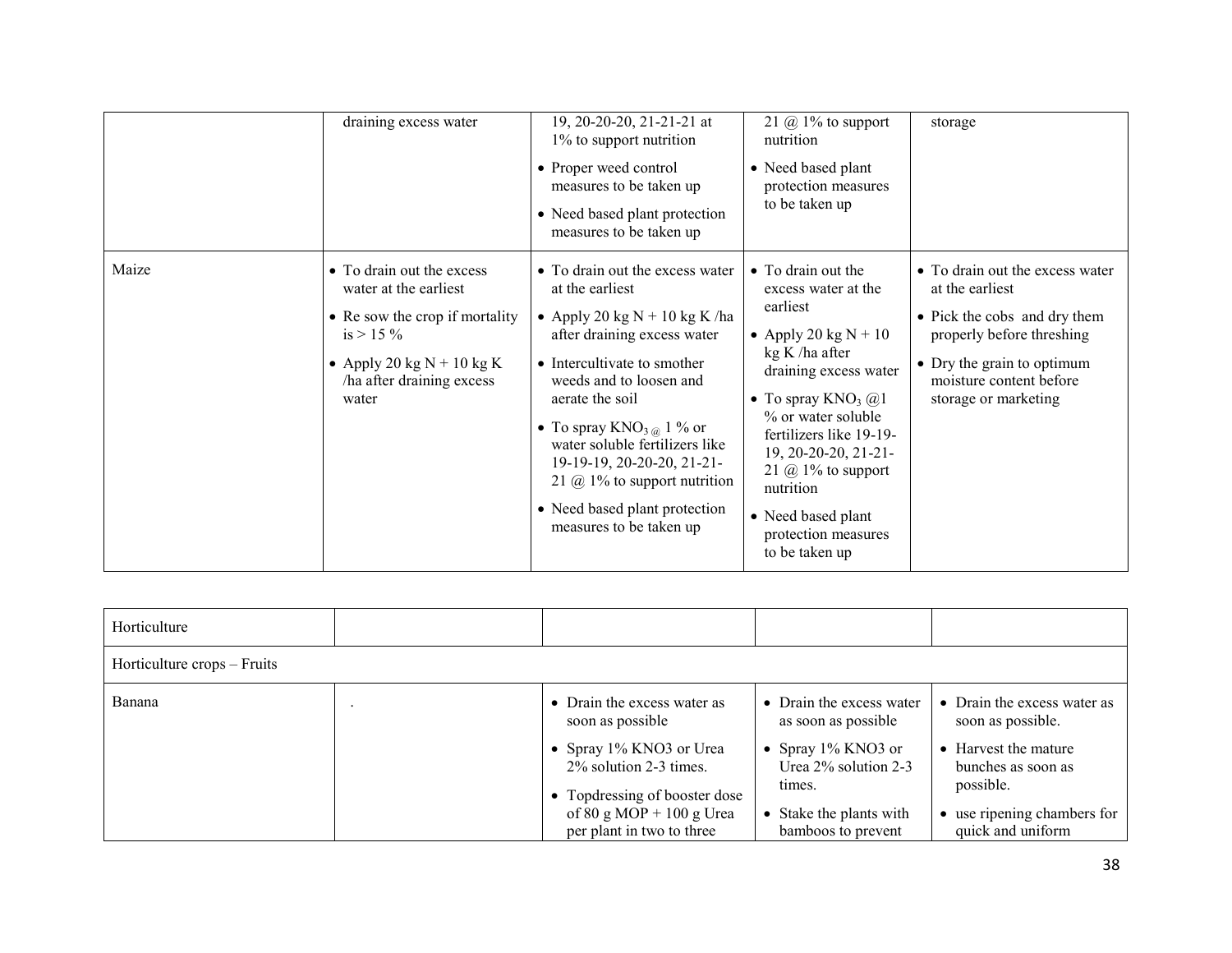|                   |                                                                                                                                                                                                                                                                                    | splits at monthly intervals.<br>• If the age the plant is more<br>than three months and less<br>than seven months allow<br>one sword sucker for ratoon<br>and take up fertilization at<br>monthly intervals for four<br>months.                                                                                                                                                                                                                      | further lodging.                                                                                                                                                                  | ripening<br>• Store the harvested<br>bunches in well<br>ventilated place<br>temporarily before it can<br>be marketed.<br>• Market the fruits as soon<br>as possible.                                                                                         |
|-------------------|------------------------------------------------------------------------------------------------------------------------------------------------------------------------------------------------------------------------------------------------------------------------------------|------------------------------------------------------------------------------------------------------------------------------------------------------------------------------------------------------------------------------------------------------------------------------------------------------------------------------------------------------------------------------------------------------------------------------------------------------|-----------------------------------------------------------------------------------------------------------------------------------------------------------------------------------|--------------------------------------------------------------------------------------------------------------------------------------------------------------------------------------------------------------------------------------------------------------|
| Lemon             | • Drain the excess water as<br>soon as possible.<br>• Spray 1% KNO3 or Urea<br>2% solution 2-3 times.<br>• Plant protection measures<br>may be taken for control of<br>insect vectors and diseases.<br>• Soil drenching with<br>Bordeaux mixture/COC to<br>avoid fungal infections | • Drain the excess water as<br>soon as possible.<br>• Spray 1% KNO3 or Urea<br>2% solution 2-3 times.<br>• Foliar spray of<br>micronutrient mixture is<br>also to be taken up.<br>• Sand casting around the tree<br>trunks should be removed<br>up to the collar region of the<br>tree to prevent fungal<br>infections.<br>• If the tree age is above eight<br>years a booster dose of 500<br>g of Urea and 750 g MOP<br>per tree should be applied. | • Drain the excess water<br>as soon as possible<br>• Spray $1\%$ KNO3 or<br>Urea 2% solution 2-3<br>times.                                                                        | • Drain the excess water as<br>soon as possible.<br>• Harvest the mature<br>produce as soon as<br>possible.<br>• Store the produce in well-<br>ventilated place<br>temporarily before it can<br>be marketed.<br>• Market the produce as<br>soon as possible. |
| Orange & Batavian | • Drain the excess water as<br>soon as possible.<br>• Spray 1% KNO3 or Urea<br>2% solution 2-3 times.<br>• Plant protection measures<br>may be taken for control of<br>insect vectors and diseases.<br>• Soil drenching with                                                       | • Drain the excess water as<br>soon as possible.<br>• Spray 1% KNO3 or Urea<br>2% solution 2-3 times.<br>$\bullet$ Foliar spray of<br>micronutrient mixture is<br>also to be taken up.<br>• Sand casting around the tree                                                                                                                                                                                                                             | • Drain the excess water<br>as soon as possible.<br>• Spray 1% KNO3 or<br>Urea 2% solution 2-3<br>times.<br>• Foliar spray of<br>micronutrient mixture<br>is also to be taken up. | • Drain the excess water as<br>soon as possible.<br>• Harvest the mature fruits<br>as soon as possible.<br>• Store the fruits in well<br>ventilated place<br>temporarily before it can<br>be marketed.                                                       |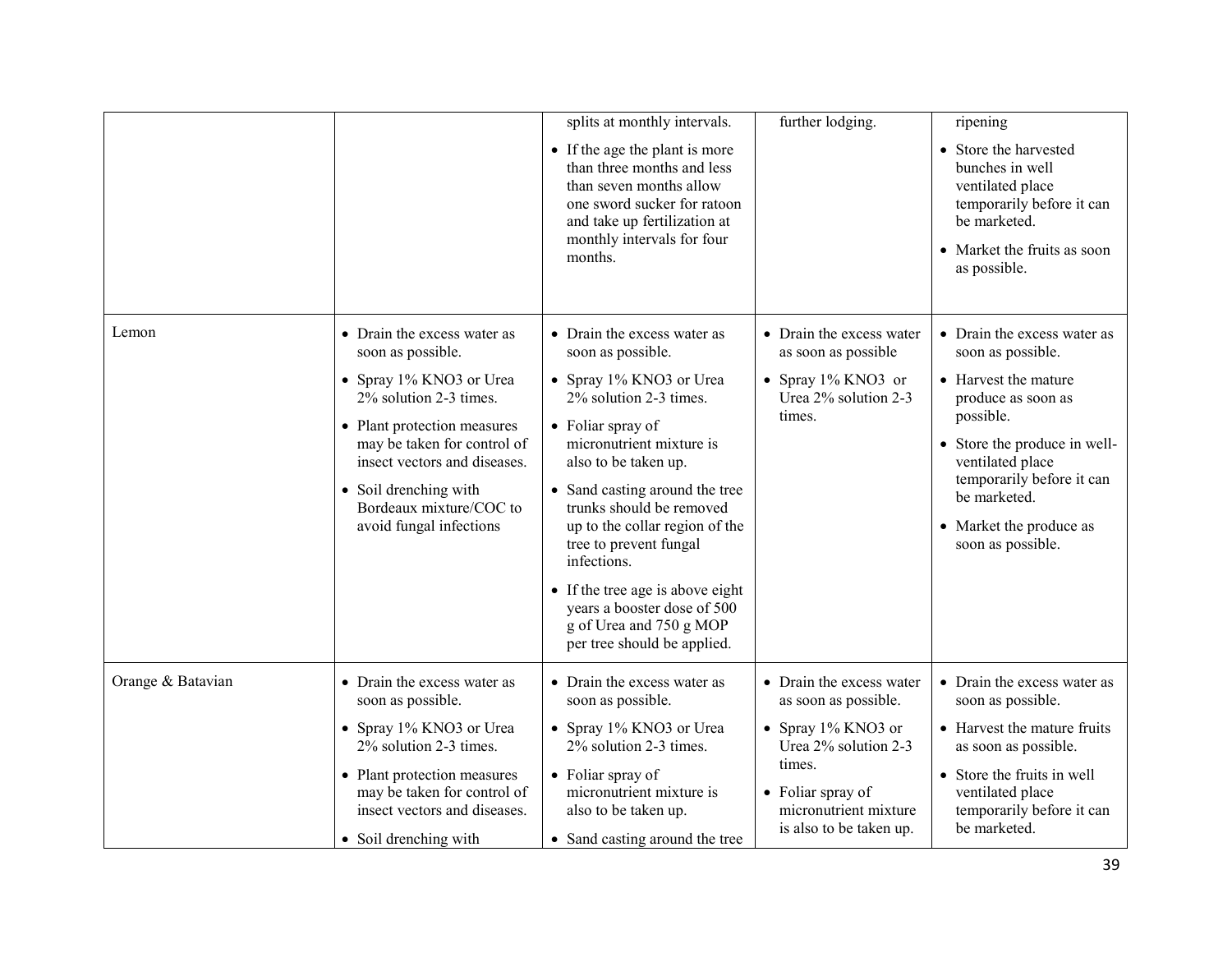|                               | Bordeaux mixture/COC to<br>avoid fungal infections. | trunks should be removed<br>up to the collar region of the<br>tree to prevent fungal<br>infections.<br>• If the tree age is above eight<br>years a booster dose of 500<br>g of Urea and 750 g MOP<br>per tree should be applied.<br>• Plant protection measures<br>may be taken for control of<br>insect vectors and diseases. | • Sand casting around<br>the tree trunks should<br>be removed up to the<br>collar region of the<br>tree to prevent fungal<br>infections.<br>• If the tree age is above<br>eight years a booster<br>dose of 500 g of Urea<br>and 750 g MOP per<br>tree should be applied.<br>• Plant protection<br>measures may be<br>taken for control of<br>insect vectors and<br>diseases. | • Market the fruits as soon<br>as possible.                                                                                                                                                                                                                                                                                               |
|-------------------------------|-----------------------------------------------------|--------------------------------------------------------------------------------------------------------------------------------------------------------------------------------------------------------------------------------------------------------------------------------------------------------------------------------|------------------------------------------------------------------------------------------------------------------------------------------------------------------------------------------------------------------------------------------------------------------------------------------------------------------------------------------------------------------------------|-------------------------------------------------------------------------------------------------------------------------------------------------------------------------------------------------------------------------------------------------------------------------------------------------------------------------------------------|
| Papaya                        | $-Do-$                                              | $-Do-$                                                                                                                                                                                                                                                                                                                         | $-Do$                                                                                                                                                                                                                                                                                                                                                                        | $-Do-$                                                                                                                                                                                                                                                                                                                                    |
| Mango                         | $-D0$                                               | $-Do-$                                                                                                                                                                                                                                                                                                                         | $-D0$                                                                                                                                                                                                                                                                                                                                                                        | $-Do-$<br>$\bullet$                                                                                                                                                                                                                                                                                                                       |
| Horticulture crops vegetables |                                                     |                                                                                                                                                                                                                                                                                                                                |                                                                                                                                                                                                                                                                                                                                                                              |                                                                                                                                                                                                                                                                                                                                           |
| Chillies                      | • Drain the excess water as<br>soon as possible     | • Drain the excess water as<br>soon as possible<br>• Spray Urea 2% solution 2-3<br>times.<br>• Topdressing of booster dose<br>of 15 kg MOP + 30 kg Urea<br>per acre as soon as possible.<br>• Gap filling may be taken up<br>if the plants are two weeks<br>old and sowing window is<br>still available for the crop.          | • Drain the excess water<br>as soon as possible<br>• Spray Urea 2%<br>solution 2-3 times.<br>• Topdressing of booster<br>dose of 15 kg MOP +<br>30 kg Urea per acre as<br>soon as possible.                                                                                                                                                                                  | • Drain the excess water as<br>soon as possible.<br>• Dry the pods on concrete<br>floor/tarpaulins.<br>• Spray any drying oil after<br>the pods are free from<br>surface moisture for quick<br>drying.<br>• Use poly house solar<br>driers for quick drying<br>• Remove the pest and<br>disease infected pods.<br>• Market the produce as |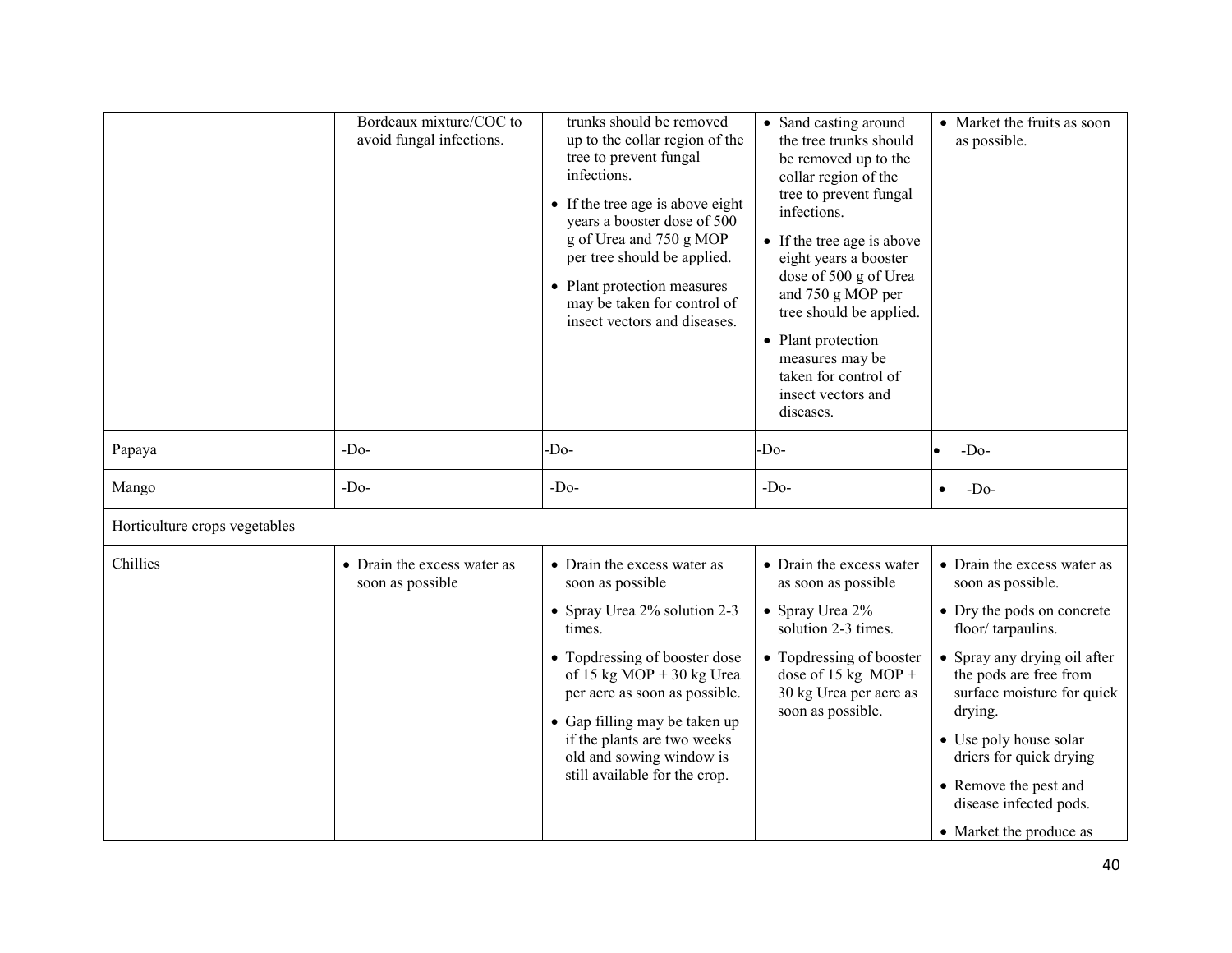|                   |                                                                                                                                                                                                                                                                                                                         |                                                                                                                                                                                                                                                                                                                                                                                                                                                                                    |                                                                                      | soon as possible.                                                                                                                                                                                                                                            |
|-------------------|-------------------------------------------------------------------------------------------------------------------------------------------------------------------------------------------------------------------------------------------------------------------------------------------------------------------------|------------------------------------------------------------------------------------------------------------------------------------------------------------------------------------------------------------------------------------------------------------------------------------------------------------------------------------------------------------------------------------------------------------------------------------------------------------------------------------|--------------------------------------------------------------------------------------|--------------------------------------------------------------------------------------------------------------------------------------------------------------------------------------------------------------------------------------------------------------|
| Bhendi            | • Drain the excess water as<br>soon as possible<br>• Spray Urea 2% solution 2-3<br>times.<br>• Topdressing of booster dose<br>of $12$ kg MOP + 30 kg Urea<br>per acre as soon as possible.<br>• Gap filling may be taken up<br>if the plants are two weeks<br>old and sowing window is<br>still available for the crop. | • Drain the excess water as<br>soon as possible<br>• Spray Urea 2% solution 2-3<br>times.<br>• Topdressing of booster dose<br>of 10 kg MOP + 30 kg Urea<br>per acre as soon as possible.                                                                                                                                                                                                                                                                                           | • Drain the excess water<br>as soon as possible<br>• Spray Urea 2%<br>solution once. | • Drain the excess water as<br>soon as possible.<br>• Harvest the mature<br>produce as soon as<br>possible.<br>• Store the produce in well-<br>ventilated place<br>temporarily before it can<br>be marketed.<br>• Market the produce as<br>soon as possible. |
| Gourds & Cucumbur |                                                                                                                                                                                                                                                                                                                         | • Drain the excess water as<br>soon as possible<br>• Spray Urea 2% solution 2-3<br>times.<br>• Topdressing of booster dose<br>of 10 kg MOP + 30 kg Urea<br>per acre as soon as possible.<br>• Gap filling may be taken up<br>if the plants are two weeks<br>old and sowing window is<br>still available for the crop.<br>• In case of severe damage<br>(considered as complete<br>economical loss), and the<br>contingency period is<br>between June to August, go<br>for resowing | • Drain the excess water<br>as soon as possible<br>• Spray Urea 2%<br>solution once. | • Drain the excess water as<br>soon as possible.<br>• Harvest the mature<br>produce as soon as<br>possible.<br>• Store the produce in well-<br>ventilated place<br>temporarily before it can<br>be marketed.<br>• Market the produce as<br>soon as possible. |
| <b>Brinjal</b>    | • Drain the excess water as<br>soon as possible                                                                                                                                                                                                                                                                         | • Drain the excess water as<br>soon as possible<br>• Spray Urea 2% solution 2-3                                                                                                                                                                                                                                                                                                                                                                                                    | • Drain the excess water<br>as soon as possible<br>• Spray Urea 2%                   | • Drain the excess water as<br>soon as possible.<br>• Harvest the mature<br>produce as soon as                                                                                                                                                               |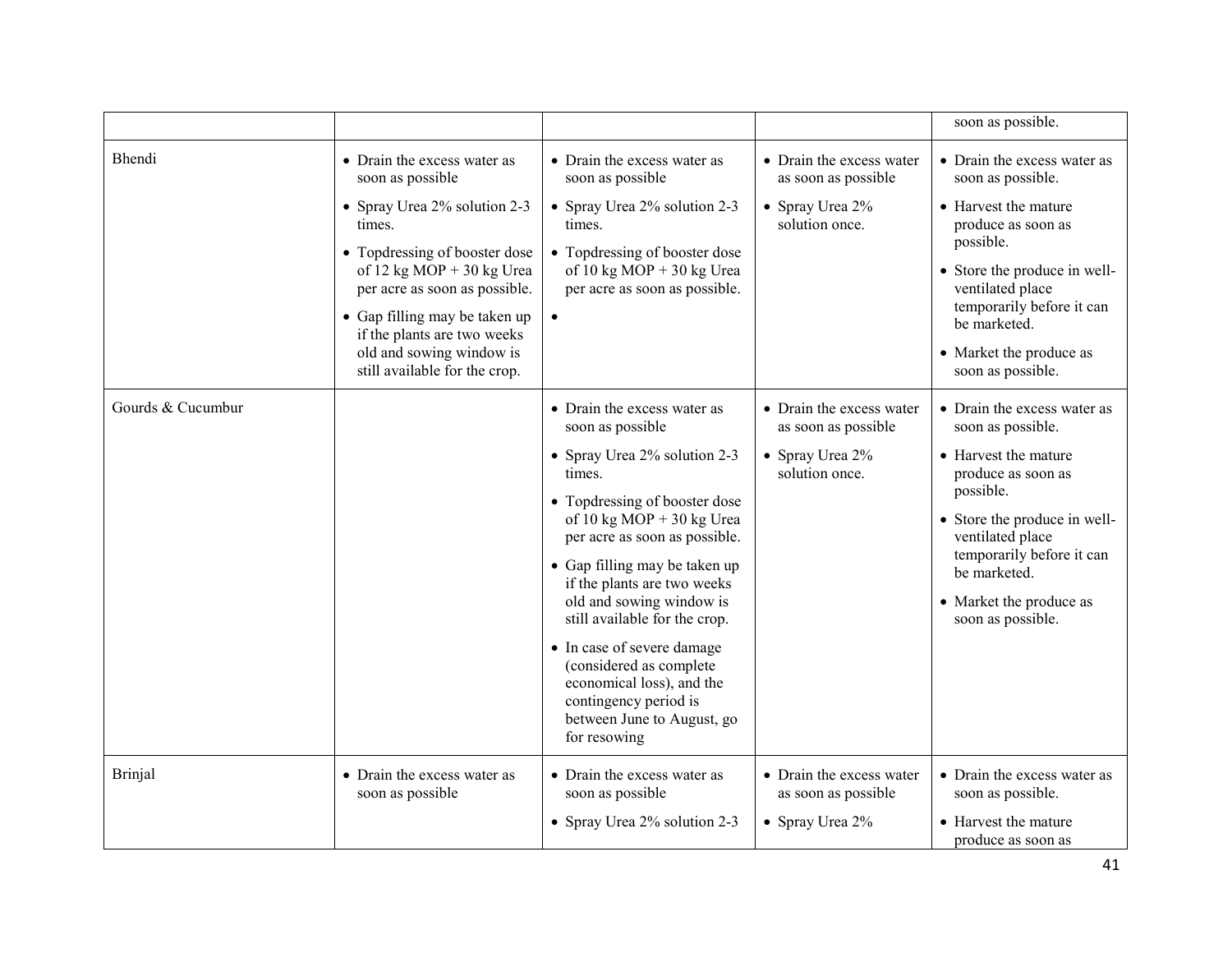|                             | times.<br>• Topdressing of booster dose<br>of 10 kg MOP+30 kg Urea<br>per acre as soon as possible.  | solution once.                                                                                          | possible.<br>• Store the produce in well-<br>ventilated place<br>temporarily before it can<br>be marketed.<br>• Market the produce as<br>soon as possible.                                                                                                                                                                                                                                                                |
|-----------------------------|------------------------------------------------------------------------------------------------------|---------------------------------------------------------------------------------------------------------|---------------------------------------------------------------------------------------------------------------------------------------------------------------------------------------------------------------------------------------------------------------------------------------------------------------------------------------------------------------------------------------------------------------------------|
| Spices and Plantation crops |                                                                                                      |                                                                                                         |                                                                                                                                                                                                                                                                                                                                                                                                                           |
| Turmeric                    | • Drain the excess water as<br>soon as possible<br>• Spray Urea 2% or 1% KNO3<br>solution 2-3 times. | • Drain the excess water<br>as soon as possible<br>• Spray Urea 2% or 1%<br>KNO3 solution 2-3<br>times. | • Drain the excess water as<br>soon as possible.<br>• Dry the rhizomes on<br>concrete floor immediately<br>after the appearance of<br>sunlight. Mix thoroughly<br>and periodically for quick<br>and uniform drying of<br>surface moisture.<br>• Use boilers and polishers<br>for processing<br>• Remove and separate the<br>rotten and mould affected<br>rhizomes.<br>• Cook and dry the rhizomes<br>as soon as possible. |
| Sea water intrusion         |                                                                                                      |                                                                                                         |                                                                                                                                                                                                                                                                                                                                                                                                                           |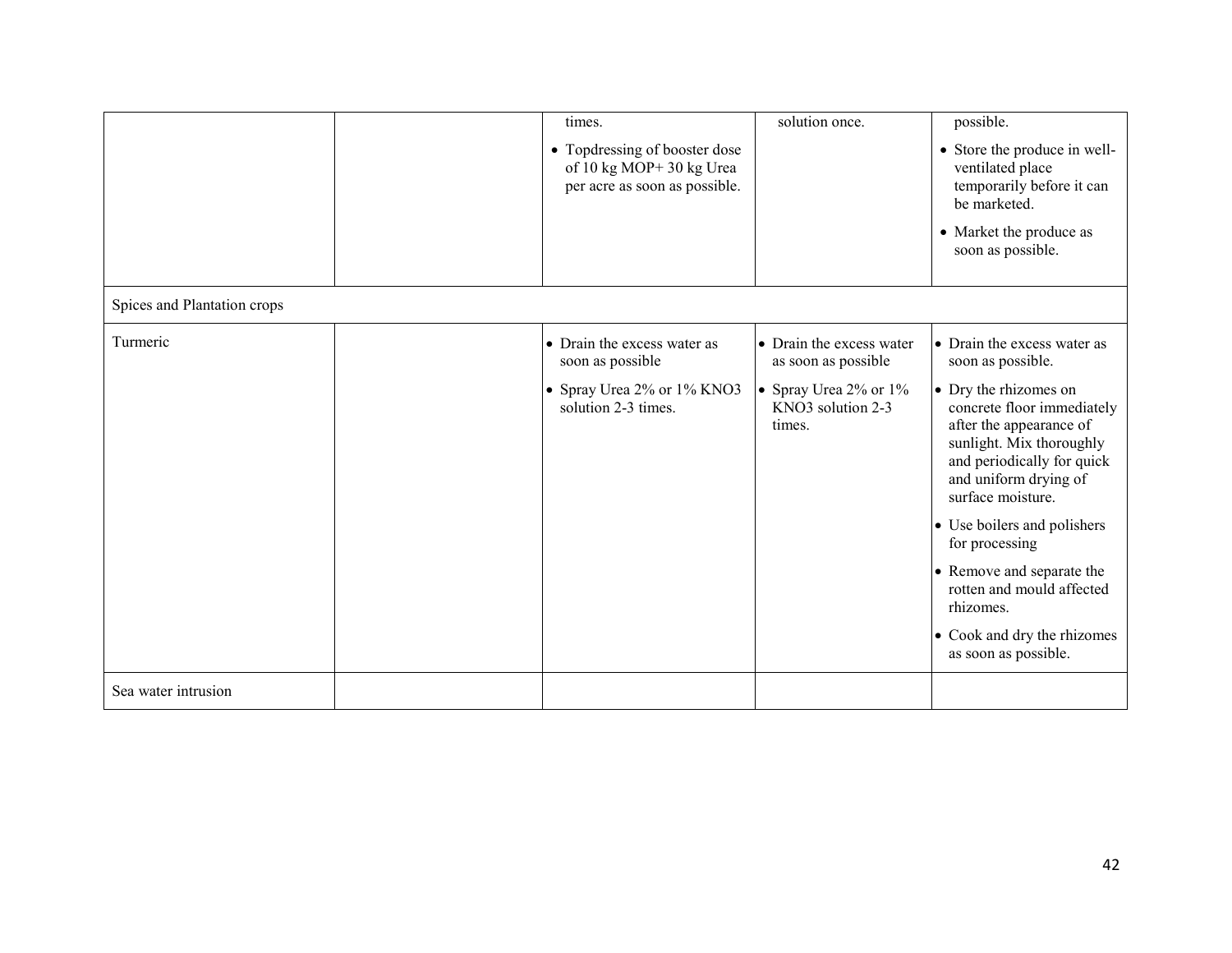| Extreme                                                 | Suggested contingency measure                                                                                                |                                                                                         |                                                                                          |                                                                                                                          |  |
|---------------------------------------------------------|------------------------------------------------------------------------------------------------------------------------------|-----------------------------------------------------------------------------------------|------------------------------------------------------------------------------------------|--------------------------------------------------------------------------------------------------------------------------|--|
| event type                                              | Seedling / nursery stage                                                                                                     | Vegetative stage                                                                        | Reproductive stage                                                                       | At harvest                                                                                                               |  |
| Heat Wave                                               |                                                                                                                              |                                                                                         |                                                                                          |                                                                                                                          |  |
| Horticulture                                            |                                                                                                                              |                                                                                         |                                                                                          |                                                                                                                          |  |
| Horticulture crops - Fruits                             |                                                                                                                              |                                                                                         |                                                                                          |                                                                                                                          |  |
| Mango,<br>Orange $&$<br>Batavia,<br>Lemon and<br>Papaya | • Cover the newly planted<br>plants with dry leaves<br>• Increase the frequency of<br>irrigation.                            | • Mulch the plant basins with dried<br>leaves<br>• Increase the frequency of irrigation | • Increase the frequency<br>of irrigation.<br>• Provide irrigation at<br>critical stages | • Harvest the fruits either in the morning<br>or in the evening<br>• Use ripening chambers for getting<br>quality fruits |  |
| Banana                                                  |                                                                                                                              |                                                                                         |                                                                                          |                                                                                                                          |  |
|                                                         | <b>Horticultural crops - Vegetables</b>                                                                                      |                                                                                         |                                                                                          |                                                                                                                          |  |
| Vegetable &<br>Flowers                                  | • Provide shade to the newly<br>planted /seedlings<br>• Irrespective of stage                                                | • Harvest either in the morning or in the<br>evening                                    |                                                                                          |                                                                                                                          |  |
| Turmeric,<br>Oilpam &<br><b>Betelvine</b>               | increase the frequency of<br>irrigation.<br>• Use mulches<br>• Add bulky organic manures<br>at the time of last<br>ploughing | • Provide light irrigation<br>• Delay the harvesting                                    |                                                                                          |                                                                                                                          |  |
| Cold wave                                               |                                                                                                                              |                                                                                         |                                                                                          |                                                                                                                          |  |
| Frost                                                   |                                                                                                                              |                                                                                         |                                                                                          |                                                                                                                          |  |

## 2.4 Extreme events: Heat wave( $\forall$ ) / Cold wave/Frost/ Hailstorm /Cyclone ( $\forall$ )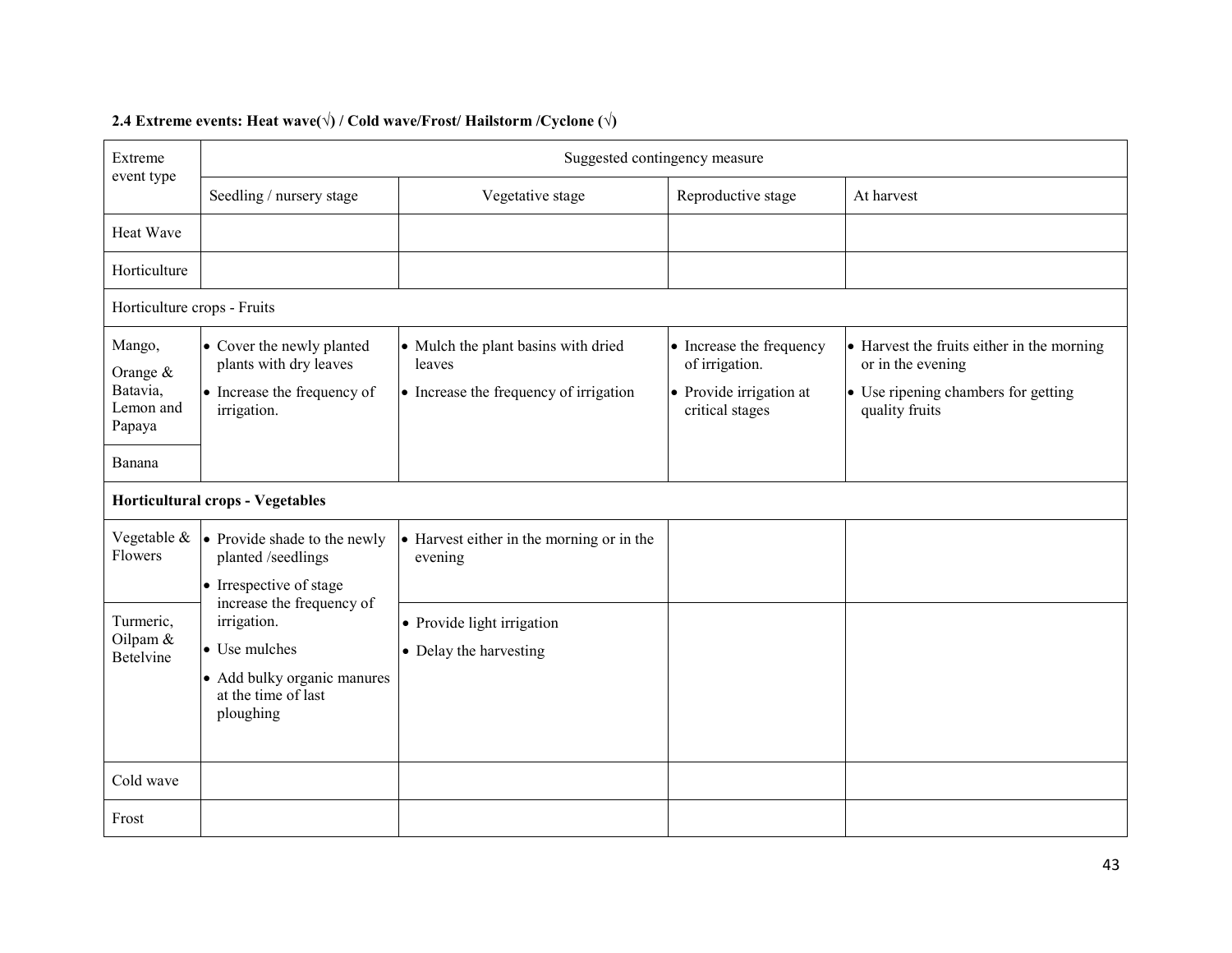| Hailstorm |                                                                                                                                                                                                                                                                                                                            |                                                                                                                                                                                                                                                                                                                                                                                                                                                                                                                                     |                                                                                                                                                                                                                                                                                                                                                                                                                              |                                                                                                                                                                                                                                                                                                                       |
|-----------|----------------------------------------------------------------------------------------------------------------------------------------------------------------------------------------------------------------------------------------------------------------------------------------------------------------------------|-------------------------------------------------------------------------------------------------------------------------------------------------------------------------------------------------------------------------------------------------------------------------------------------------------------------------------------------------------------------------------------------------------------------------------------------------------------------------------------------------------------------------------------|------------------------------------------------------------------------------------------------------------------------------------------------------------------------------------------------------------------------------------------------------------------------------------------------------------------------------------------------------------------------------------------------------------------------------|-----------------------------------------------------------------------------------------------------------------------------------------------------------------------------------------------------------------------------------------------------------------------------------------------------------------------|
| Cyclone   |                                                                                                                                                                                                                                                                                                                            |                                                                                                                                                                                                                                                                                                                                                                                                                                                                                                                                     |                                                                                                                                                                                                                                                                                                                                                                                                                              |                                                                                                                                                                                                                                                                                                                       |
| Rice      | • To drain out the excess<br>water at the earliest by<br>farming drainage channels<br>if there is a gradient and<br>if not by using motors<br>• Apply booster dose of $0.2$<br>kg N/40 sq. m<br>• Spray micronutrients like<br>Zn, Fe $2-3$ times at $4-5$<br>days interval<br>• 4. Takeup proper weed<br>control measures | • To drain out the excess water at the<br>earliest by farming drainage channels<br>if there is a gradient and if not by<br>using motors<br>• Apply booster dose of 20 kg N/Acre<br>• Spray $ZnSO_4$ 0.2 % if it is less than<br>45 days after transplanting<br>• Takeup need based plant protection<br>measures                                                                                                                                                                                                                     | • To drain out the excess<br>water at the earliest by<br>farming drainage<br>channels if there is a<br>gradient and if not by<br>using motors<br>• Takeup need based<br>plant protection<br>measures<br>• Lodged plants to be<br>lifted and tied together<br>to make them stand<br>erect                                                                                                                                     | • Drain out water spread sheaves loosely<br>in field or field bunds where there is no<br>water stagnation<br>• Spray common salt at $5\%$ to prevent<br>germination of seed and spoilage of<br>straw from moulds<br>• Thresh after drying the sheaves<br>properly<br>• Ensure proper grain moisture before<br>storing |
| Cotton    | • To drain out the excess<br>water at the earliest by<br>farming drainage channels<br>if there is a gradient and<br>if not by using motors<br>• Inter cultivate at optimum<br>field moisture condition<br>• Apply 20 kg $N + 10$ kg K<br>/acre after draining excess<br>water                                              | • To drain out the excess water at the<br>earliest by farming drainage channels<br>if there is a gradient and if not by<br>using motors<br>• Inter cultivate at optimum field<br>moisture condition<br>• Earhting up to be done to provide<br>anchorage to plants<br>• Apply 20 kg $N + 10$ kg K /acre after<br>draining excess water<br>• To spray $KNO_3(a)$ % or water<br>soluble fertilizers like 19-19-19, 20-<br>20-20, 21-21-21 @ 1% to support<br>nutrition<br>• Spray of micronutrients two times at<br>7-10 days interval | • To drain out the excess<br>water at the earliest by<br>farming drainage<br>channels if there is a<br>gradient and if not by<br>using motors<br>• To spray $KNO_3$ @1 %<br>or water soluble<br>fertilizers like 19-19-<br>19, 20-20-20, 21-21-<br>21 $\omega$ 1% to support<br>nutrition<br>• Earhting up to be done<br>to provide anchorage<br>to plants<br>$\bullet$ Spray of<br>micronutrients two<br>times at 7-10 days | • Kapas picking should be done carefully<br>to prevent admixtures with waste plant<br>material                                                                                                                                                                                                                        |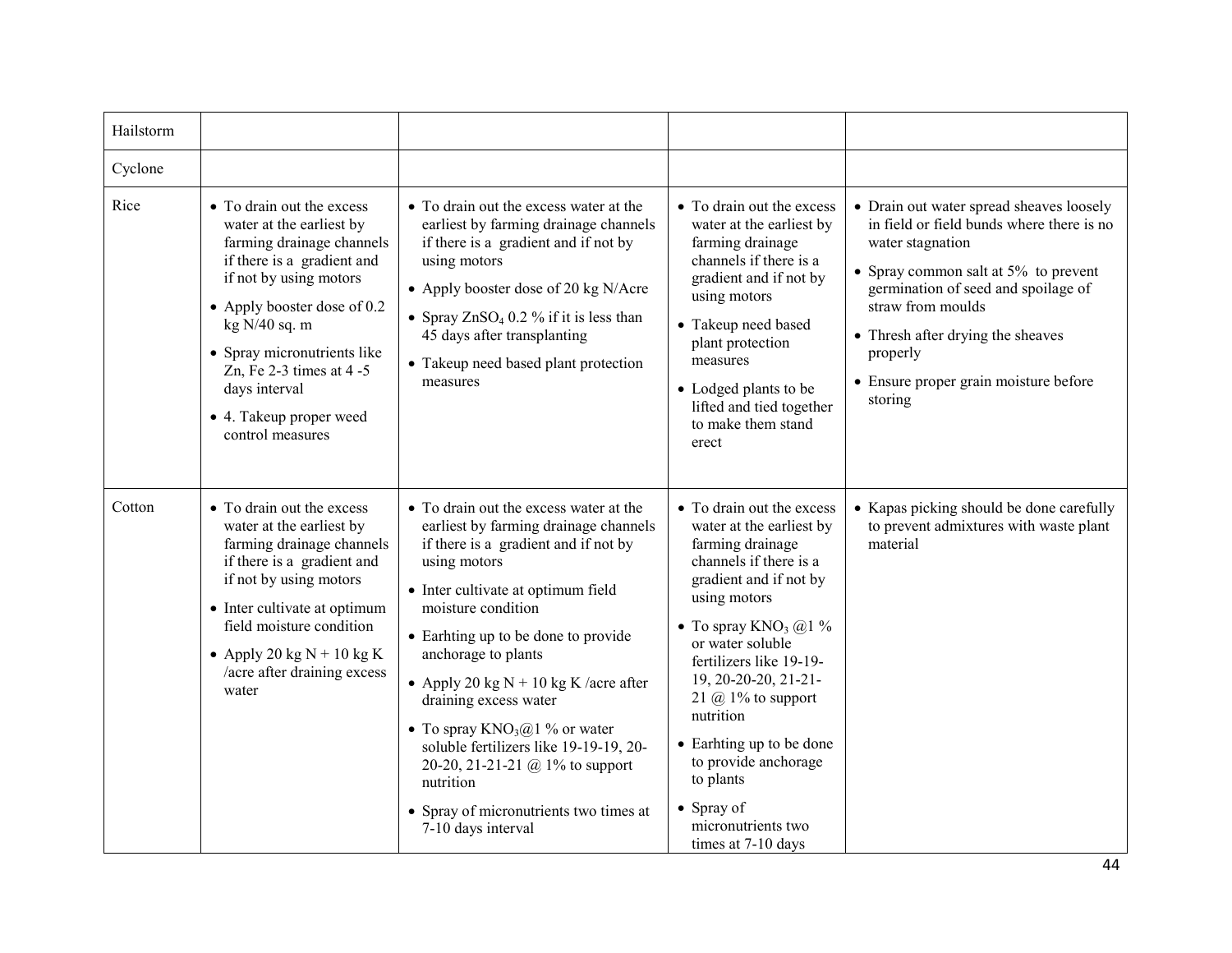|           |                                                                                                                                                                                                                                                                             | • Take up plant protection measures<br>against possible pests and disease<br>incidence                                                                                                                                                                                                                                                                                                 | interval<br>• Take up plant<br>protection measures<br>against possible pests<br>and disease incidence                                                                                                                                                                                                                                                                                     |                                                                                                                                                                                                                                                                                                    |
|-----------|-----------------------------------------------------------------------------------------------------------------------------------------------------------------------------------------------------------------------------------------------------------------------------|----------------------------------------------------------------------------------------------------------------------------------------------------------------------------------------------------------------------------------------------------------------------------------------------------------------------------------------------------------------------------------------|-------------------------------------------------------------------------------------------------------------------------------------------------------------------------------------------------------------------------------------------------------------------------------------------------------------------------------------------------------------------------------------------|----------------------------------------------------------------------------------------------------------------------------------------------------------------------------------------------------------------------------------------------------------------------------------------------------|
| Redgram   | • To drain out the excess<br>water at the earliest by<br>farming drainage channels<br>if there is a gradient and<br>if not by using motors<br>• Inter cultivate at optimum<br>field moisture condition<br>• Apply 4-5 kg N/acre after<br>draining excess water              | • To drain out the excess water at the<br>earliest by farming drainage channels<br>if there is a gradient and if not by<br>using motors<br>• Inter cultivate at optimum field<br>moisture condition<br>• Apply 4-5 kg N/acre after draining<br>excess water                                                                                                                            | • To drain out the excess<br>water at the earliest by<br>farming drainage<br>channels if there is a<br>gradient and if not by<br>using motors<br>• To spray $KNO_{3@} 1 \%$<br>or water soluble<br>fertilizers like 19-19-<br>19, 20-20-20, 21-21-<br>21 $\omega$ 1% to support<br>nutrition<br>• Take up plant<br>protection measures<br>against possible pests<br>and disease incidence | • To drain out the excess water at the<br>earliest by farming drainage channels if<br>there is a gradient and if not by using<br>motors<br>• Harvest the crop when the field<br>condition permits<br>• Drying of bundles should be done on<br>elevated places like filed bunds or<br>drying floors |
| Blackgram | • To drain out the excess<br>water at the earliest by<br>farming drainage channels<br>if there is a gradient and<br>if not by using motors<br>• Takeup weed control<br>either mechanically or<br>through weedicides<br>• Apply 4-5 kg N/acre after<br>draining excess water | • To drain out the excess water at the<br>earliest by farming drainage channels<br>if there is a gradient and if not by<br>using motors<br>• Takeup weed control either<br>mechanically or through weedicides<br>• Apply 4-5 kg N/acre after draining<br>excess water<br>• To spray $KNO_3$ @1 % or water<br>soluble fertilizers like 19-19-19, 20-<br>20-20, 21-21-21 @ 1% to support | • To drain out the excess<br>water at the earliest by<br>farming drainage<br>channels if there is a<br>gradient and if not by<br>using motors<br>• Apply 4-5 kg N/acre<br>after draining excess<br>water<br>• To spray $KNO_3$ @1 %<br>or water soluble<br>fertilizers like 19-19-                                                                                                        | • Drain out the excess water at the<br>earliest by farming drainage channels if<br>there is a gradient and if not by using<br>motors<br>• Harvest the crop after the fields are<br>dried up                                                                                                        |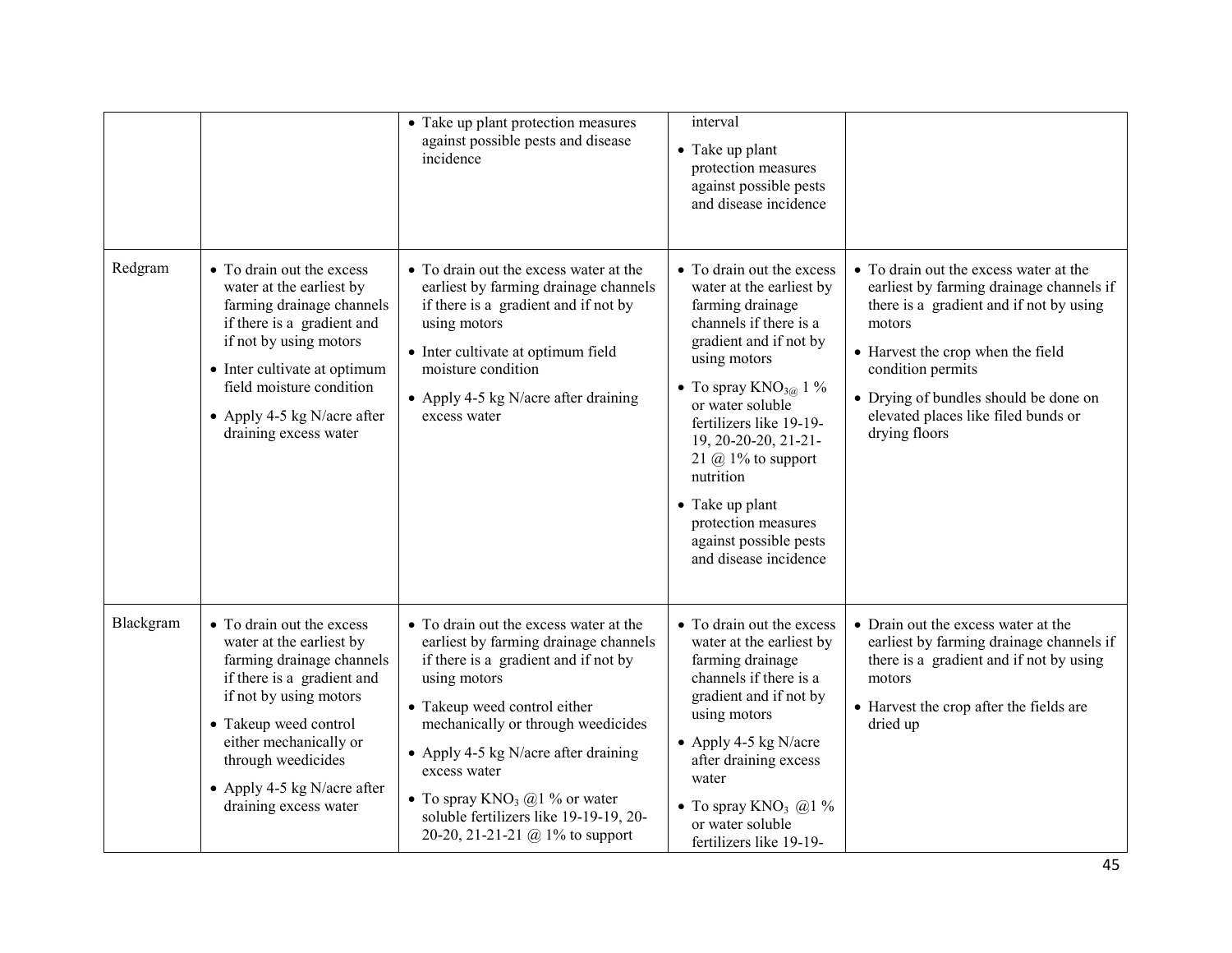|              |                                                                                                                                                                                                                                                                                                                                                                 | nutrition<br>• Take up plant protection measures<br>against possible pests and disease<br>incidence                                                                                                                                                                                                                                                                                                                           | $19, 20 - 20 - 20, 21 - 21$<br>21 $\omega$ 1% to support<br>nutrition<br>• Take up plant<br>protection measures<br>against possible pests<br>and disease incidence                                                                          |                                                                                                                                                                                                                                                                                                 |
|--------------|-----------------------------------------------------------------------------------------------------------------------------------------------------------------------------------------------------------------------------------------------------------------------------------------------------------------------------------------------------------------|-------------------------------------------------------------------------------------------------------------------------------------------------------------------------------------------------------------------------------------------------------------------------------------------------------------------------------------------------------------------------------------------------------------------------------|---------------------------------------------------------------------------------------------------------------------------------------------------------------------------------------------------------------------------------------------|-------------------------------------------------------------------------------------------------------------------------------------------------------------------------------------------------------------------------------------------------------------------------------------------------|
| Maize        | • To drain out the excess<br>water at the earliest by<br>farming drainage channels<br>if there is a gradient and<br>if not by using motors<br>• Intercultivation and<br>earthing up to be done<br>• Apply 20 kg $N + 10$ kg K<br>ha after draining excess<br>water<br>• Take up plant protection<br>measures against possible<br>pests and disease<br>incidence | • To drain out the excess water at the<br>earliest by farming drainage channels<br>if there is a gradient and if not by<br>using motors<br>• Takeup weed control either<br>mechanically or through weedicides<br>• Intercultivation and earthing up to be<br>done<br>• Apply 20 kg $N + 10$ kg K /ha after<br>draining excess water<br>• Take up plant protection measures<br>against possible pests and disease<br>incidence | • To drain out the excess<br>water at the earliest by<br>farming drainage<br>channels if there is a<br>gradient and if not by<br>using motors<br>• Take up plant<br>protection measures<br>against possible pests<br>and disease incidence  | • To drain out the excess water at the<br>earliest by farming drainage channels if<br>there is a gradient and if not by using<br>motors<br>• Cob picking to be done after they are<br>dried fully                                                                                               |
| Horticulture |                                                                                                                                                                                                                                                                                                                                                                 |                                                                                                                                                                                                                                                                                                                                                                                                                               |                                                                                                                                                                                                                                             |                                                                                                                                                                                                                                                                                                 |
|              | <b>Horticulture crops - Fruits</b>                                                                                                                                                                                                                                                                                                                              |                                                                                                                                                                                                                                                                                                                                                                                                                               |                                                                                                                                                                                                                                             |                                                                                                                                                                                                                                                                                                 |
| Banana       |                                                                                                                                                                                                                                                                                                                                                                 | • Wind damaged plants should be<br>pruned using disinfected secaetures<br>and cut ends must be smeared with<br>Bordeaux paste<br>• Drain the excess water as soon as<br>possible<br>• The fallen tress may be cut leaving<br>two suckers<br>• Inter-cultivate the soil with gorru for                                                                                                                                         | • Wind damaged plants<br>should be pruned using<br>disinfected secaetures and<br>cut ends must be smeared<br>with Bordeaux paste<br>• Drain the excess water as<br>soon as possible<br>• The fallen tress may be<br>cut leaving two suckers | Wind damaged plants should be<br>pruned using disinfected secaetures<br>and cut ends must be smeared with<br>Bordeaux paste<br>• Drain the excess water as soon as<br>possible.<br>• Harvest the mature bunches as soon as<br>possible. Use ripening chambers for<br>quick and uniform ripening |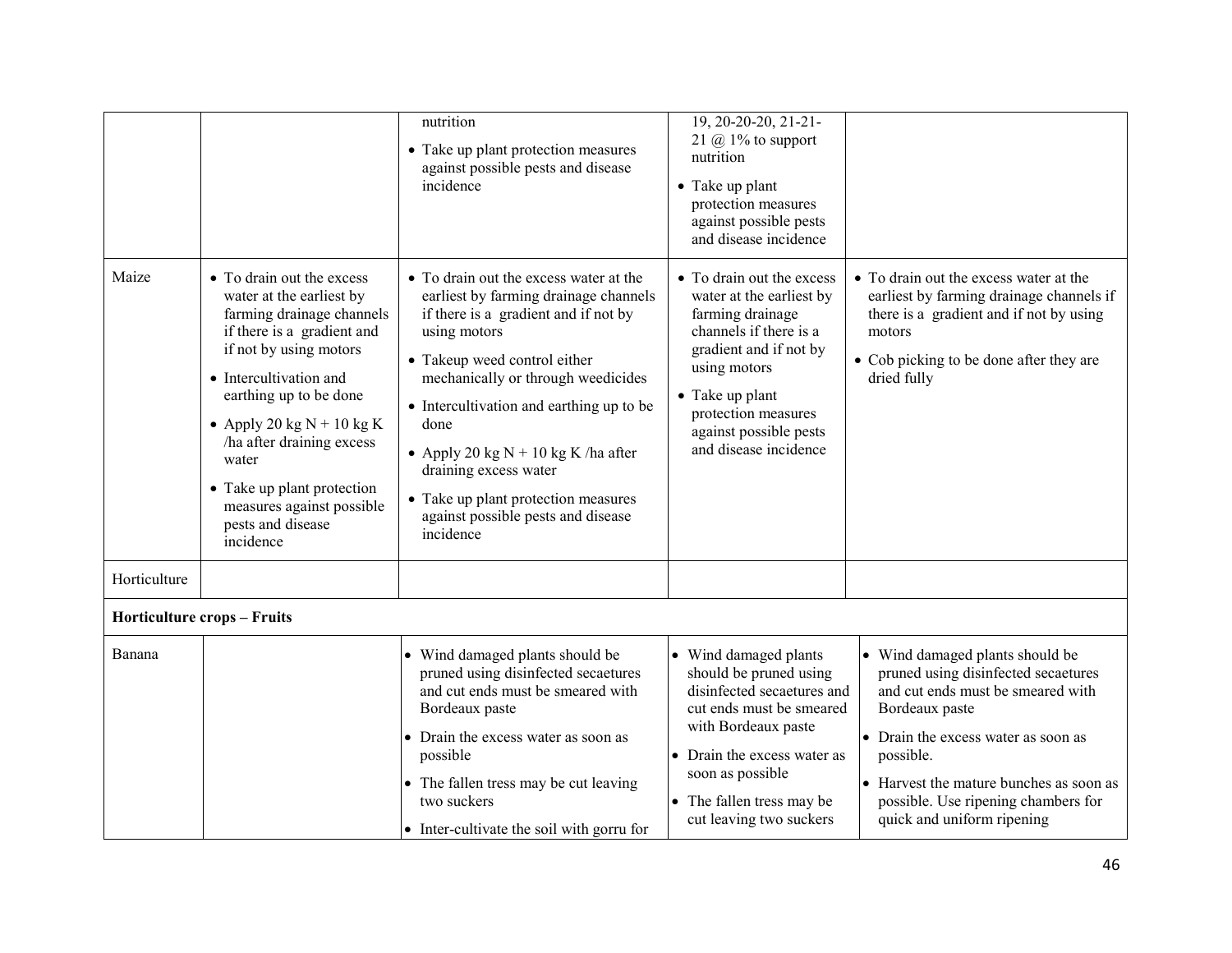|                                                    |                                                           | aeration.<br>• Spray $0.5\%$ KNO3 or Urea $2\%$<br>solution 2-3 times.<br>• Topdressing of booster dose of 80 g<br>$MOP + 100$ g Urea per plant at two to<br>three times intervals.<br>• Gap filling may be taken up if the<br>plants are two weeks old and sowing<br>window is still available for the crop.<br>• If the age of the plant is less than<br>three months and submergence up to<br>three feet better to replant the garden. | • Topdressing of booster<br>dose of $80 \text{ g MOP} + 100$<br>g Urea per plant at two to<br>three times intervals<br>Mature bunches on the<br>completely damaged<br>plants be covered with<br>Leaves and harvested<br>with in 15-20days | • Store the harvested bunches in well-<br>ventilated place temporarily before it<br>can be marketed.<br>• Market the produce as soon as<br>possible.<br>• 3-4 foliar application of KNO3on<br>immature/developing bunches and<br>leaves at weekly intervals.<br>• Staking with bamboo for support                                                                                                              |  |  |
|----------------------------------------------------|-----------------------------------------------------------|-------------------------------------------------------------------------------------------------------------------------------------------------------------------------------------------------------------------------------------------------------------------------------------------------------------------------------------------------------------------------------------------------------------------------------------------|-------------------------------------------------------------------------------------------------------------------------------------------------------------------------------------------------------------------------------------------|----------------------------------------------------------------------------------------------------------------------------------------------------------------------------------------------------------------------------------------------------------------------------------------------------------------------------------------------------------------------------------------------------------------|--|--|
| Lemon<br>Orange $&$<br>Batavian<br>Papaya<br>Mango | If the damage is<br>$\bullet$<br>severe, go for resowing. | • Tress fallen on ground may be lifted<br>and earthed up<br>• Manuring and plant protection<br>measures have to be taken up.<br>Broken and damaged branches<br>may be pruned and applied with<br>Bordeaux paste                                                                                                                                                                                                                           | • Tress fallen on ground<br>may be lifted and earthed<br>up<br>• Manuring and plant<br>protection measures have<br>to be taken up.<br>Broken and<br>damaged branches may<br>be pruned and applied<br>with Bordeaux paste                  | • Drain the excess water as soon as<br>possible.<br>• Harvest the mature fruits as soon as<br>possible.<br>• Collect the fallen fruits and sell<br>immediately or go for preparation of<br>processed products.<br>• If to store, store the produce in well-<br>ventilated place temporarily before it<br>can be marketed.<br>• Broken and damaged branches may<br>be pruned and applied with Bordeaux<br>paste |  |  |
| Horticulture crops vegetables                      |                                                           |                                                                                                                                                                                                                                                                                                                                                                                                                                           |                                                                                                                                                                                                                                           |                                                                                                                                                                                                                                                                                                                                                                                                                |  |  |
| Chillies                                           | • Grow nursery on raised<br>beds.                         | • Uprooted plants may be lifted and<br>earthed up<br>• Drain the excess water as soon as<br>possible<br>• Gap filling must be done immediately                                                                                                                                                                                                                                                                                            | • Uprooted plants may be<br>lifted and earthed up<br>• Drain the excess water as<br>soon as possible<br>• Spray Urea 2% solution                                                                                                          | • Drain the excess water as soon as<br>possible.<br>• Dry the pods on concrete floor/<br>tarpaulins immediately<br>• Use poly house solar driers for quick                                                                                                                                                                                                                                                     |  |  |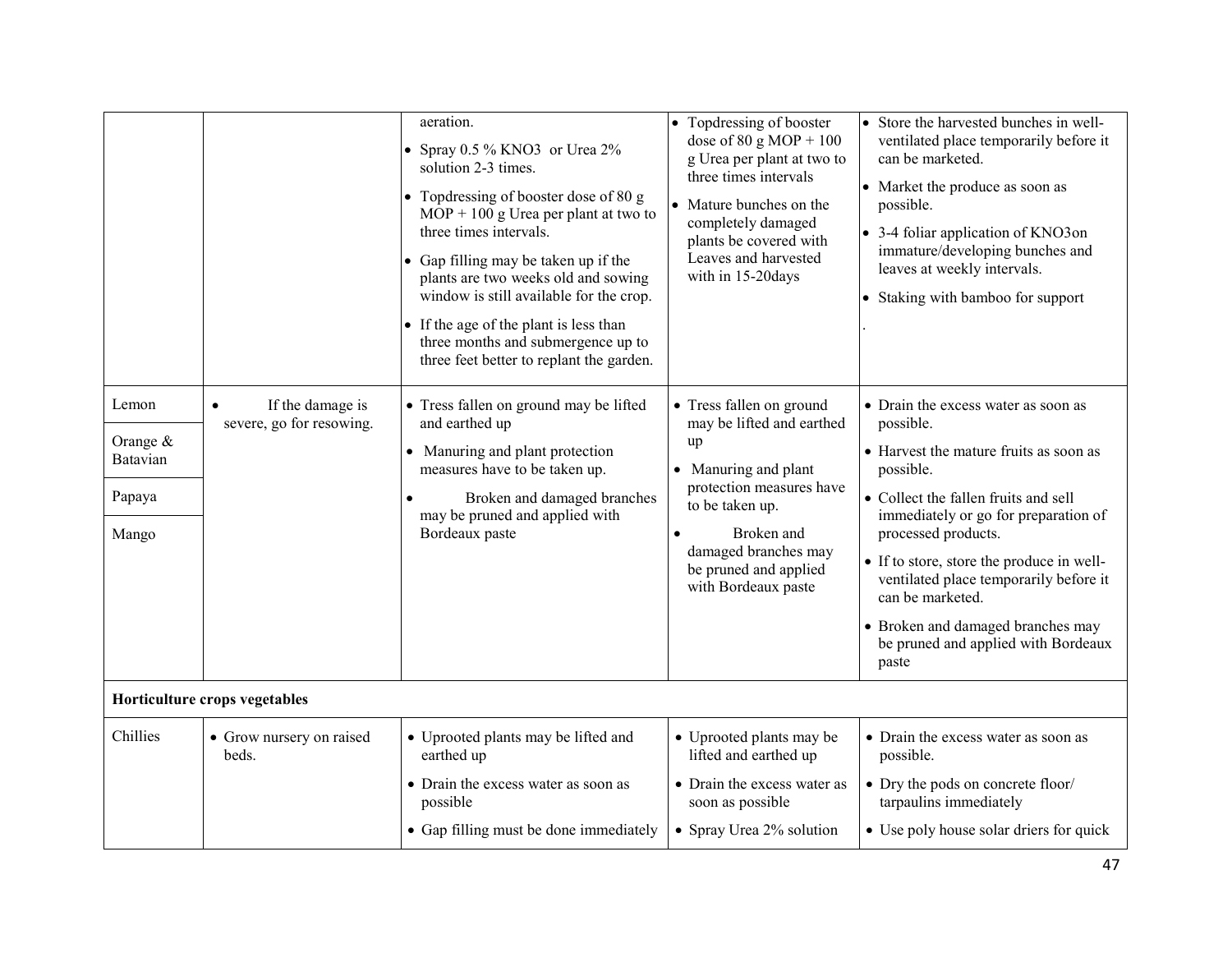|                      |                                                                               | • If damage is more go for replanting<br>Spray Urea 2% solution 2-3 times.<br>• Topdressing of booster dose of 15 kg<br>$MOP + 30$ kg Urea per acre as soon<br>as possible.                                                                                                                                                                                                                                                                                              | 2-3 times.<br>• Topdressing of booster<br>dose of 15 kg $MOP + 30$<br>kg Urea per acre as soon<br>as possible.                                                                                                                                  | drying<br>• Remove the pest and disease infected<br>pods.                                                                                                                                                                                             |
|----------------------|-------------------------------------------------------------------------------|--------------------------------------------------------------------------------------------------------------------------------------------------------------------------------------------------------------------------------------------------------------------------------------------------------------------------------------------------------------------------------------------------------------------------------------------------------------------------|-------------------------------------------------------------------------------------------------------------------------------------------------------------------------------------------------------------------------------------------------|-------------------------------------------------------------------------------------------------------------------------------------------------------------------------------------------------------------------------------------------------------|
| Bhendi               |                                                                               | • Uprooted plants may be lifted and<br>earthed up<br>• Drain the excess water as soon as<br>possible<br>• Spray Urea 2% solution 2-3 times.<br>• Topdressing of booster dose of 12 kg<br>$MOP + 30$ kg Urea per acre as soon<br>as possible.                                                                                                                                                                                                                             | • Uprooted plants may be<br>lifted and earthed up<br>• Drain the excess water as<br>soon as possible<br>• Spray Urea 2% solution<br>2-3 times.<br>• Topdressing of booster<br>dose of 12 kg MOP + 30<br>kg Urea per acre as soon<br>as possible | • Drain the excess water as soon as<br>possible.<br>• Harvest the mature fruits as soon as<br>possible.<br>• Store the fruits in well ventilated<br>place temporarily before it can be<br>marketed.<br>• Market the fruits as soon as possible.       |
| Gourds &<br>Cucumbur |                                                                               | • Drain the excess water as soon as<br>possible<br>• Spray Urea 2% solution 2-3 times.<br>• Topdressing of booster dose of 10 kg<br>$MOP + 30$ kg Urea per acre as soon<br>as possible.<br>• Gap filling may be taken up if the<br>plants are two weeks old and sowing<br>window is still available for the crop.<br>• In case of severe damage (considered<br>as complete economical loss), and the<br>contingency period is between June to<br>August, go for resowing | • Drain the excess water as<br>soon as possible<br>• Spray Urea 2% solution<br>2-3 times.<br>• Topdressing of booster<br>dose of 10 kg MOP + 30<br>kg Urea per acre as soon<br>as possible.                                                     | • Drain the excess water as soon as<br>possible.<br>• Harvest the mature produce as soon<br>as possible.<br>• Store the produce in well-ventilated<br>place temporarily before it can be<br>marketed.<br>• Market the produce as soon as<br>possible. |
| <b>Brinjal</b>       | • Grow nursery on raised<br>beds.<br>• If damage is more go for<br>replanting | • Uprooted plants may be lifted and<br>earthed up<br>• Drain the excess water as soon as<br>possible                                                                                                                                                                                                                                                                                                                                                                     | • Uprooted plants may be<br>lifted and earthed up<br>• Drain the excess water as<br>soon as possible                                                                                                                                            | • Drain the excess water as soon as<br>possible.<br>• Harvest the mature produce as soon<br>as possible.                                                                                                                                              |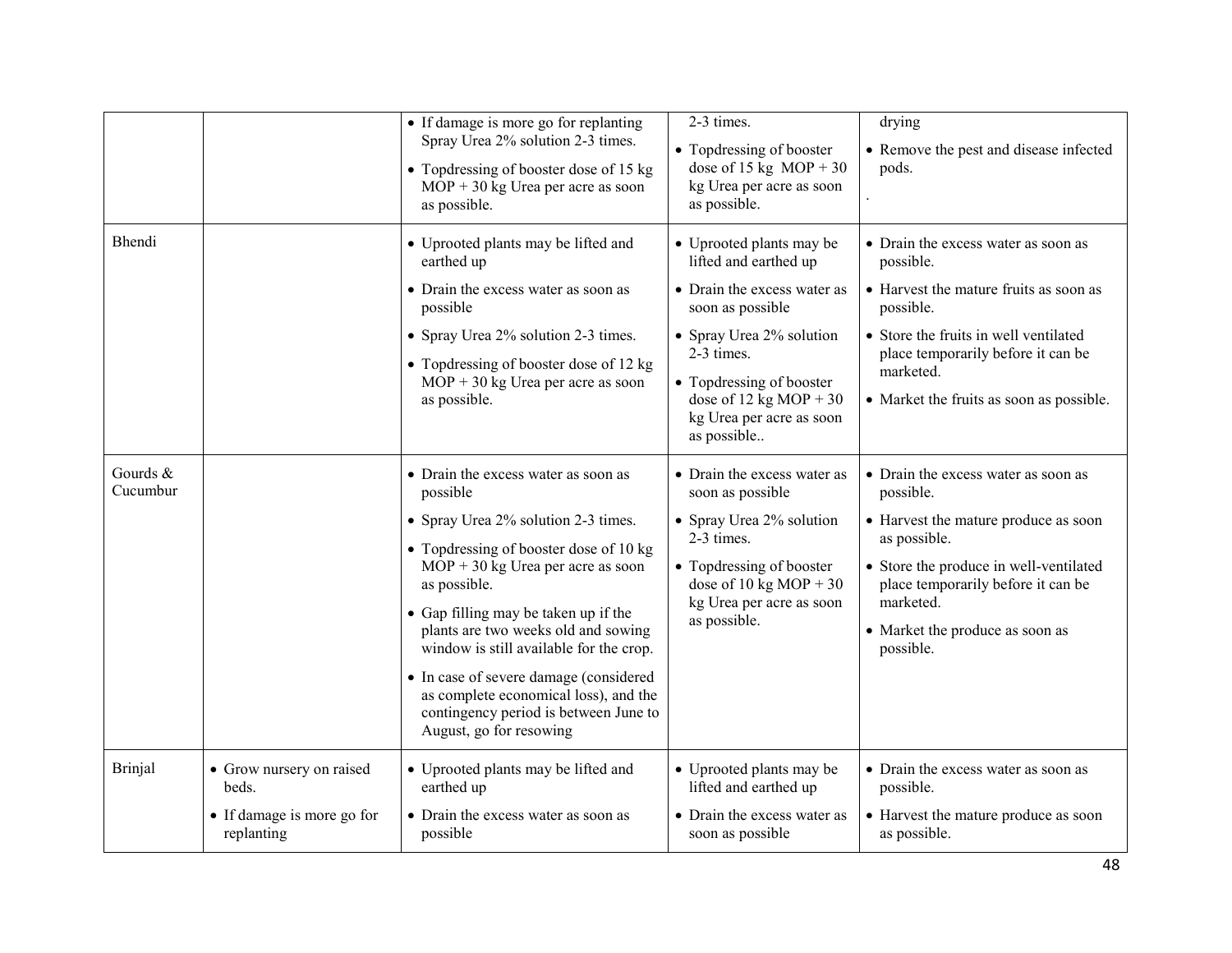|                                    | • Gap filling must be done<br>immaditeatly<br>• Spray Urea 2% solution 2-3 times.<br>• Topdressing of booster dose of 12 kg<br>$MOP + 30$ kg Urea per acre as soon<br>as possible.<br>• If damage is more go for replanting                                                                                                                                                                                                                                                                                                                    | • Gap filling must be done<br>• Store the produce in well-ventilated<br>immaditeatly<br>place temporarily before it can be<br>marketed.<br>• Spray Urea 2% solution<br>2-3 times.<br>• Market the produce as soon as<br>possible.<br>• Topdressing of booster<br>dose of 12 kg MOP + 30<br>• Immediately or go for preparation of<br>processed products.<br>kg Urea per acre as soon<br>as possible.<br>• Spray COC 30 $g$ in 10<br>liters of water, 2-3 times<br>against leaf spots.                                                                                                             |  |
|------------------------------------|------------------------------------------------------------------------------------------------------------------------------------------------------------------------------------------------------------------------------------------------------------------------------------------------------------------------------------------------------------------------------------------------------------------------------------------------------------------------------------------------------------------------------------------------|---------------------------------------------------------------------------------------------------------------------------------------------------------------------------------------------------------------------------------------------------------------------------------------------------------------------------------------------------------------------------------------------------------------------------------------------------------------------------------------------------------------------------------------------------------------------------------------------------|--|
| <b>Spices and Plantation crops</b> |                                                                                                                                                                                                                                                                                                                                                                                                                                                                                                                                                |                                                                                                                                                                                                                                                                                                                                                                                                                                                                                                                                                                                                   |  |
| Turmeric                           | • Drain the excess water as soon as<br>possible<br>• Spray Urea 2% or 1% KNO3<br>followed by Ferrous Sulphate 0.5% +<br>Citric Acid 0.1 % solution 2-3 times.<br>• Topdressing of booster dose of 40 kg<br>$MOP + 50$ kg Urea along with 250 kg<br>of Neem Cake per acre as soon as<br>possible.<br>• In case of severe damage (considered<br>as complete economical loss or if<br>inundation is more than for four<br>days), and the contingency period is<br>between June to August, sowing of<br>best alternative crop must be taken<br>up. | • Drain the excess water as<br>• Drain the excess water as soon as<br>soon as possible<br>possible.<br>• Spray Urea 2% or 1%<br>• Harvest the rhizomes when field<br>KNO3 followed by<br>comes to normal<br>Ferrous Sulphate 0.5% +<br>• Use boilers and polishers for<br>Citric Acid 0.1 %<br>processing<br>solution 2-3 times.<br>• Remove and separate the rotten and<br>• Topdressing of booster<br>mould affected rhizomes.<br>dose of 40 kg MOP + $50$<br>kg Urea along with 250<br>• Cook and dry the rhizomes as soon as<br>kg of Neem Cake per<br>possible.<br>acre as soon as possible. |  |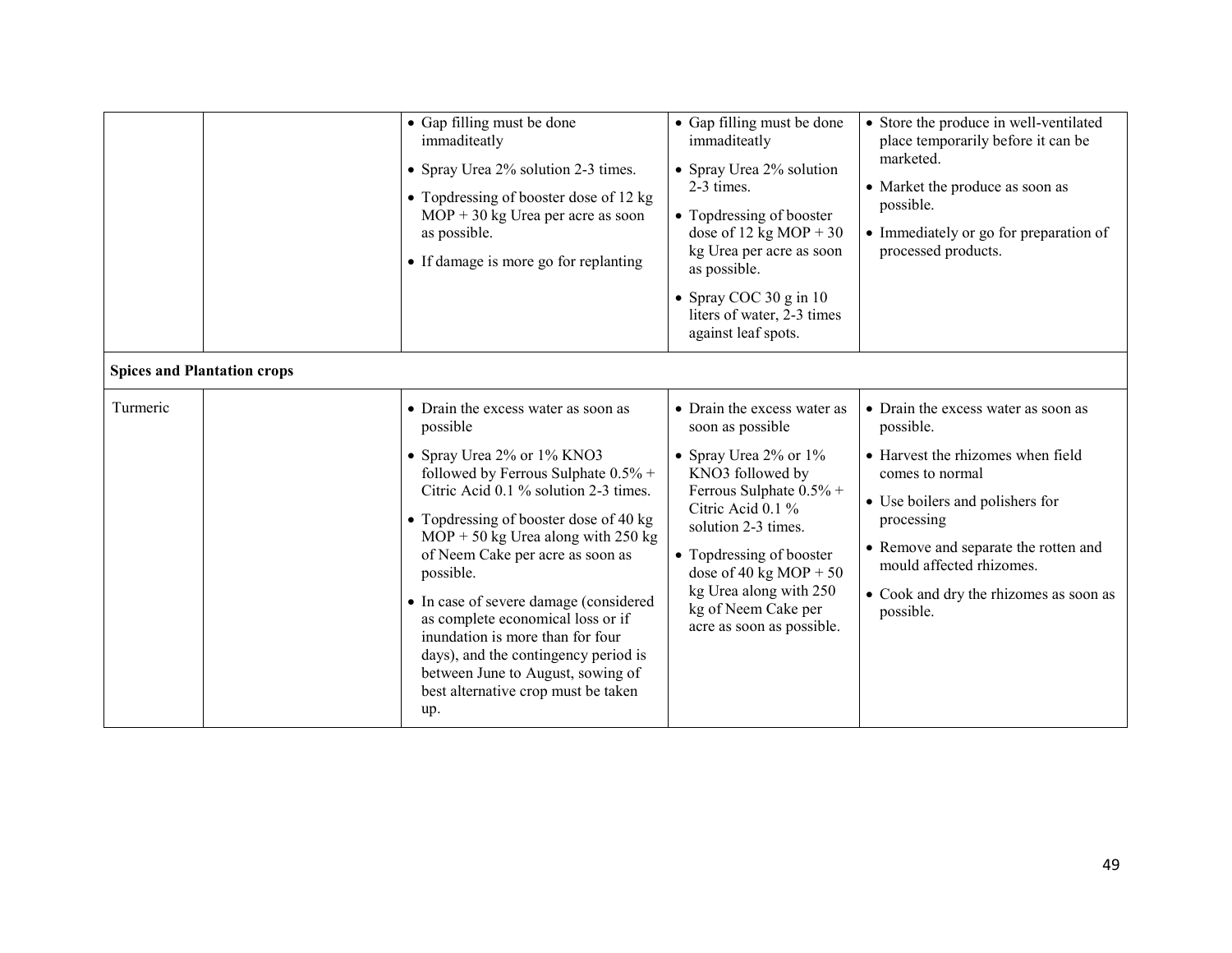# 2.5 Detailed Contingency strategies for Livestock, Poultry & Fisheries

|                                 | Suggested contingency measures                                                                                                                                                                                                                                                                                                                                                                                                                                                                                                                                                                                                                                                                                                                                                                                                                                                                                                                                                                                                                                                                                                                                                      |                                                                                                                                                                                                                                                                                                                                                                                                                                                                                                                                                                                                                                                                                                                                                                                                                                                                                                                                                                                                                                                                                                                                                |                                                                                                                                                                                                                                                                                                                                                                                                                                                                               |
|---------------------------------|-------------------------------------------------------------------------------------------------------------------------------------------------------------------------------------------------------------------------------------------------------------------------------------------------------------------------------------------------------------------------------------------------------------------------------------------------------------------------------------------------------------------------------------------------------------------------------------------------------------------------------------------------------------------------------------------------------------------------------------------------------------------------------------------------------------------------------------------------------------------------------------------------------------------------------------------------------------------------------------------------------------------------------------------------------------------------------------------------------------------------------------------------------------------------------------|------------------------------------------------------------------------------------------------------------------------------------------------------------------------------------------------------------------------------------------------------------------------------------------------------------------------------------------------------------------------------------------------------------------------------------------------------------------------------------------------------------------------------------------------------------------------------------------------------------------------------------------------------------------------------------------------------------------------------------------------------------------------------------------------------------------------------------------------------------------------------------------------------------------------------------------------------------------------------------------------------------------------------------------------------------------------------------------------------------------------------------------------|-------------------------------------------------------------------------------------------------------------------------------------------------------------------------------------------------------------------------------------------------------------------------------------------------------------------------------------------------------------------------------------------------------------------------------------------------------------------------------|
|                                 | Before the event                                                                                                                                                                                                                                                                                                                                                                                                                                                                                                                                                                                                                                                                                                                                                                                                                                                                                                                                                                                                                                                                                                                                                                    | During the event                                                                                                                                                                                                                                                                                                                                                                                                                                                                                                                                                                                                                                                                                                                                                                                                                                                                                                                                                                                                                                                                                                                               | After the event                                                                                                                                                                                                                                                                                                                                                                                                                                                               |
| Drought                         |                                                                                                                                                                                                                                                                                                                                                                                                                                                                                                                                                                                                                                                                                                                                                                                                                                                                                                                                                                                                                                                                                                                                                                                     |                                                                                                                                                                                                                                                                                                                                                                                                                                                                                                                                                                                                                                                                                                                                                                                                                                                                                                                                                                                                                                                                                                                                                |                                                                                                                                                                                                                                                                                                                                                                                                                                                                               |
| Feed and Fodder<br>availability | • Establishment of silvi-pastoral system in CPRs<br>with Stylosanthus hamata and Cenchrus<br>ciliaris as grass with Leucaena leucocephala as<br>tree component (or suggest suitable similar<br>system to your district)<br>• Top dressing of N in 2-3 split doses $@$ 20-25<br>kg N/ha in common property resources (CPRs)<br>like temple lands, panchyat lands or private<br>property resources (PPRs) like waste and<br>degraded lands with the monsoon pattern for<br>higher biomass production<br>• Promote cultivation of short duration fodder<br>crops of sorghum/bajra/maize(UP chari, MP<br>chari, HC-136, HD-2, GAINT BAJRA, L-74,<br>K-677, Ananad/African Tall, Kisan composite,<br>Moti, Manjari, B1-7 and also sunhemp<br>• Chopping of fodder should be made as<br>mandatory in every village through supply and<br>establishment of good quality chaff cutters.<br>• Harvesting and collection of perennial<br>vegetation particularly grasses which grow<br>during monsoon<br>· Proper drying, bailing and densification of<br>harvested grass from previous season<br>• Creation of permanent fodder, feed and fodder<br>seed banks in all drought prone villages | • Harvest and use biomass of dried up crops<br>(Rice, Maize, Bajra,<br>Horse gram,<br>Groundnut, black gram, sun hemp) material<br>as fodder.<br>• Harvest the tree fodder (Neem, Subabul,<br>Acasia, Pipal etc) and unconventional feeds<br>resources available and use as fodder for<br>livestock (LS).<br>• Available feed and fodder should be cut<br>from CPRs and stall fed in order to reduce<br>the energy requirements of the animals<br>• UMMB, hay, concentrates and vitamin $\&$<br>mineral mixture should be transported to<br>the needy areas from the reserves at the<br>district level initially and latter stages from<br>the near by districts. Hay should be<br>enriched with 2% Urea molasses solution<br>or 1% common salt solution and fed to LS<br>• Herd should be split and supplementation<br>should be given only to the highly<br>productive and breeding animals<br>• Provision of emergency grazing/feeding<br>(Cow-calf camps or other special<br>arrangements to protect high productive $\&$<br>breeding stock)<br>• Motivate the farmers to mix the dry fodder<br>with available kitchen waste while feeding | • Concentrates<br>supplementation should be<br>provided to all the animals.<br>• The farmers may be advised<br>to practice "flushing the<br>stock" to recoup<br>Short duration fodder crops<br>of should be sown in unsown<br>and crop failed areas where<br>no further routine crop<br>sowing is not possible<br>Supply of quality seeds of<br>fodder varieties and<br>motivating the farmers to<br>cultivate at least 10% of their<br>land holding for fodder<br>production |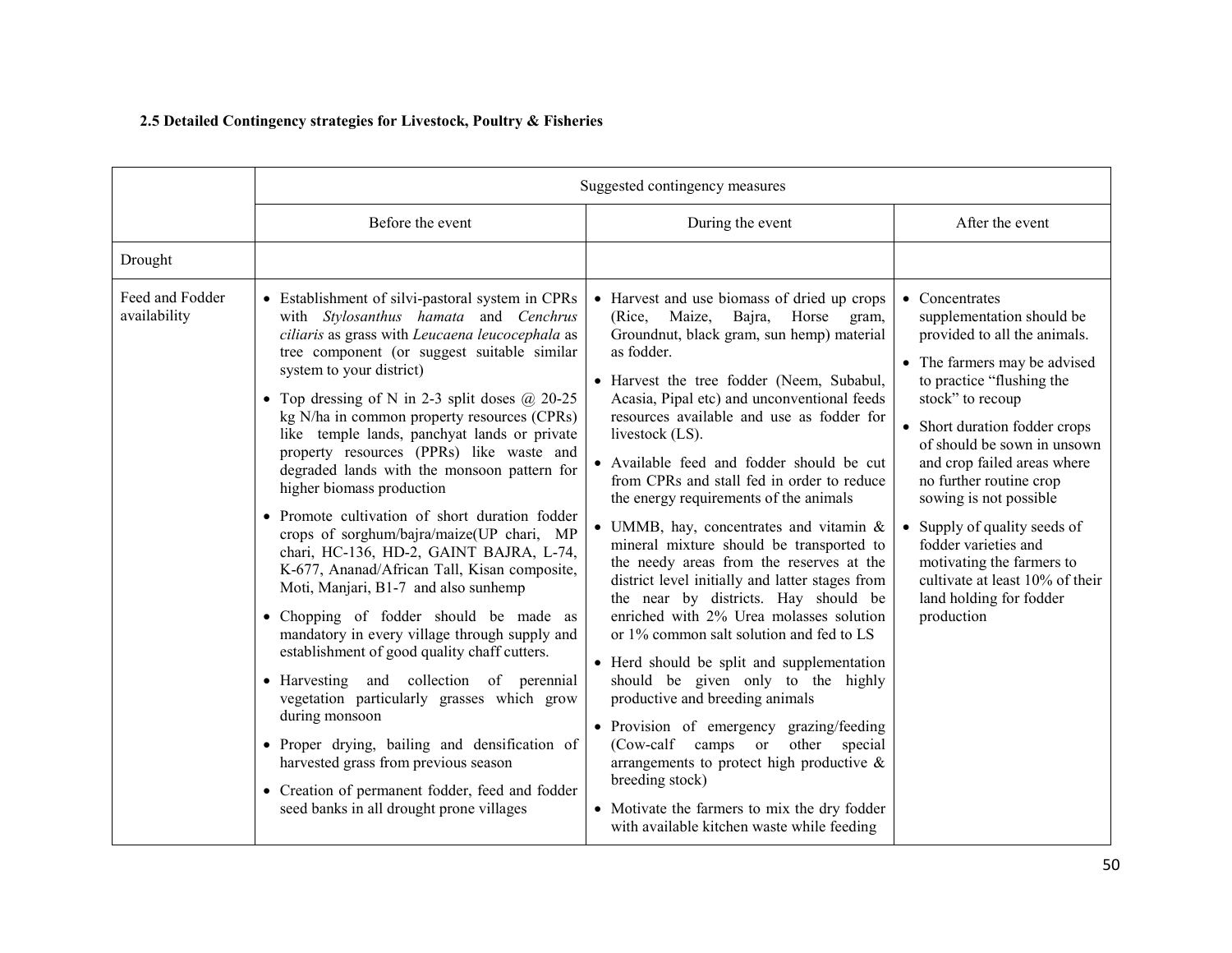|         |                                                                                                                                                                                                                                                                                                                                                                                                                                                                                                                                                                                                                                            | • Arrangements<br>should<br>made<br>for<br>be<br>mobilization of small ruminants across the<br>villages where no drought exits with<br>subsidized road/rail transportation<br>and<br>shelter provision for<br>temporary<br>the<br>shepherds<br>• Unproductive livestock should to be culled<br>during severe drought<br>• Create transportation<br>and marketing<br>facilities for the culled and unproductive<br>animals<br>• Supply silage and or hay on subsidized<br>rates to the farmers having high productive<br>stock<br>• Subsidized loans should be provided to the<br>livestock keepers |                                                                                                                                                                                                                                                                                                                                                                                                                                                                                                        |
|---------|--------------------------------------------------------------------------------------------------------------------------------------------------------------------------------------------------------------------------------------------------------------------------------------------------------------------------------------------------------------------------------------------------------------------------------------------------------------------------------------------------------------------------------------------------------------------------------------------------------------------------------------------|----------------------------------------------------------------------------------------------------------------------------------------------------------------------------------------------------------------------------------------------------------------------------------------------------------------------------------------------------------------------------------------------------------------------------------------------------------------------------------------------------------------------------------------------------------------------------------------------------|--------------------------------------------------------------------------------------------------------------------------------------------------------------------------------------------------------------------------------------------------------------------------------------------------------------------------------------------------------------------------------------------------------------------------------------------------------------------------------------------------------|
| Cyclone | • Harvest all the possible wetted<br>grain<br>(rice/maize/greengram/blackgram<br>etc)<br>and<br>sugar cane tops and use as animal feed.<br>• Motivate the farmers to store a minimum<br>quantity of hay $(25-50 \text{ kg})$ and concentrates<br>(10-25 kg) per animal in farmer's / LS keepers<br>house/ shed for feeding the animals during<br>cyclone.<br>· Stock of anti-diarrheal drugs and electrolytes<br>should be made available for emergency<br>transport<br>• Don't allow the animals for grazing in case of<br>early forewarning (EFW) of cyclone<br>• Incase of EFW of severe cyclone, shift the<br>animals to safer places. | • Treatment of the sick, injured and affected<br>animals through arrangement of mobile<br>emergency veterinary hospitals / rescue<br>animal health workers.<br>· Diarrhea out break may happen. Health<br>camps should be organized<br>• In severe cases un-tether or let loose the<br>animals<br>• Arrange transportation of highly productive<br>animals to safer place<br>• Spraying of fly repellants in animal sheds                                                                                                                                                                          | • Repair of animal shed<br>• Deworm the animals through<br>mass camps<br>• Vaccinate against possible<br>disease out breaks like HS,<br>BQ, FMD and PPR<br>• Proper dispose of the dead<br>animals / carcasses by<br>burning / deep burying $(4-8)$<br>feet) with lime powder (1kg)<br>for small ruminants and 5kg<br>for large ruminants) in pit<br>• Bleach / chlorinate $(0.1\%)$<br>drinking water or water<br>resources<br>• Collect drowned crop<br>material, dry it and store for<br>future use |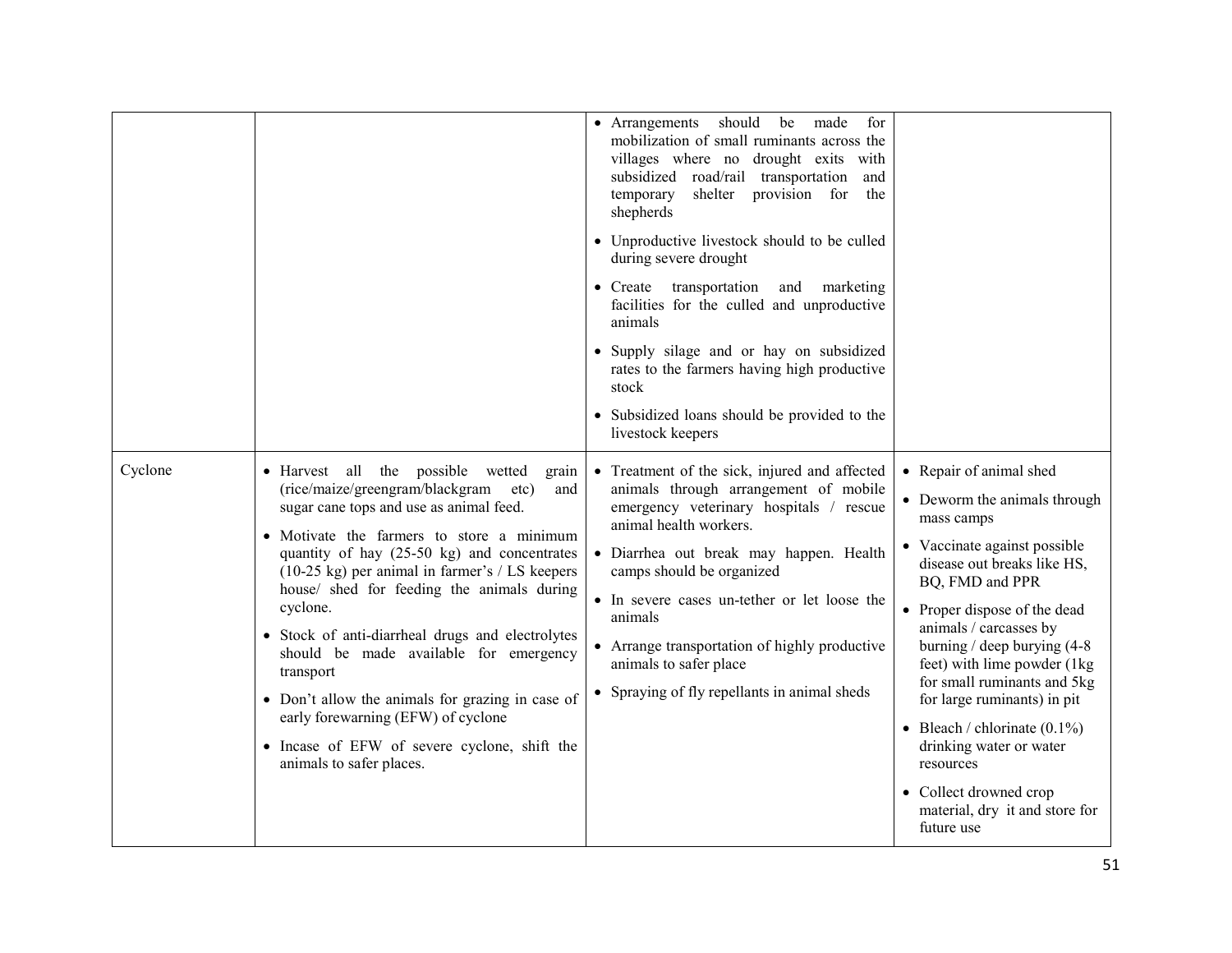|                  |                                                                                                                                                                                                                                                                                                                                                                                                                                                                                                                                                                                                                                                     |                                                                                                                                                                                                                                                                                                                                                                             | • Sowing of short duration<br>fodder crops in unsown and<br>water logged areas when<br>crops are damaged and no<br>chance to replant<br>• Application of urea $(20-$<br>25kg/ha) in the inundated<br>areas and CPR's to enhance<br>the bio mass production.                                                                                                                                                                                                                                                                                                                                                  |
|------------------|-----------------------------------------------------------------------------------------------------------------------------------------------------------------------------------------------------------------------------------------------------------------------------------------------------------------------------------------------------------------------------------------------------------------------------------------------------------------------------------------------------------------------------------------------------------------------------------------------------------------------------------------------------|-----------------------------------------------------------------------------------------------------------------------------------------------------------------------------------------------------------------------------------------------------------------------------------------------------------------------------------------------------------------------------|--------------------------------------------------------------------------------------------------------------------------------------------------------------------------------------------------------------------------------------------------------------------------------------------------------------------------------------------------------------------------------------------------------------------------------------------------------------------------------------------------------------------------------------------------------------------------------------------------------------|
| Floods           | • In case of early forewarning (EFW), harvest all<br>the crops (rice/maize/greengram/blackgram) that<br>can be useful as fodder in future (store properly)<br>and also sugar cane tops<br>• Don't allow the animals for grazing if severe<br>floods are forewarned<br>• Motivate the farmers to store a minimum<br>required quantity of hay (25-50kg) and<br>concentrates (25kgs) per animals in farmer / LS<br>keepers house / shed for feeding animals during<br>floods<br>• Arrangement for transportation of animals from<br>low lying area to safer places and also for rescue<br>animal health workers to get involve in rescue<br>operations | • Transportation of animals to elevated areas<br>• Stall feeding of animals with stored hay and<br>concentrates<br>• Proper hygiene and sanitation of the animal<br>shed<br>• In severe floods, un-tether or let loose the<br>animals<br>• Emergency outlet establishment for required<br>medicines or feed in each village<br>• Spraying of fly repellants in animal sheds | • Repair of animal shed<br>• Bring back the animals to the<br>shed<br>• Cleaning and disinfection of<br>the shed<br>$\bullet$ Bleach (0.1%) drinking water<br>/ water sources<br>$\bullet$ Deworming<br>with<br>broad<br>spectrum dewormers<br>• Vaccination against possible<br>disease out breaks like HS,<br>BQ, FMD and PPR<br>• Proper disposable of the dead<br>animals / carcasses by burning<br>/ deep burying (4-8 feet) with<br>lime powder (1kg for small<br>ruminants and 5kg for large<br>ruminants) in pit<br>· Drying the harvested crop<br>material and proper storage<br>for use as fodder. |
| Heat & Cold wave |                                                                                                                                                                                                                                                                                                                                                                                                                                                                                                                                                                                                                                                     | <b>NA</b>                                                                                                                                                                                                                                                                                                                                                                   |                                                                                                                                                                                                                                                                                                                                                                                                                                                                                                                                                                                                              |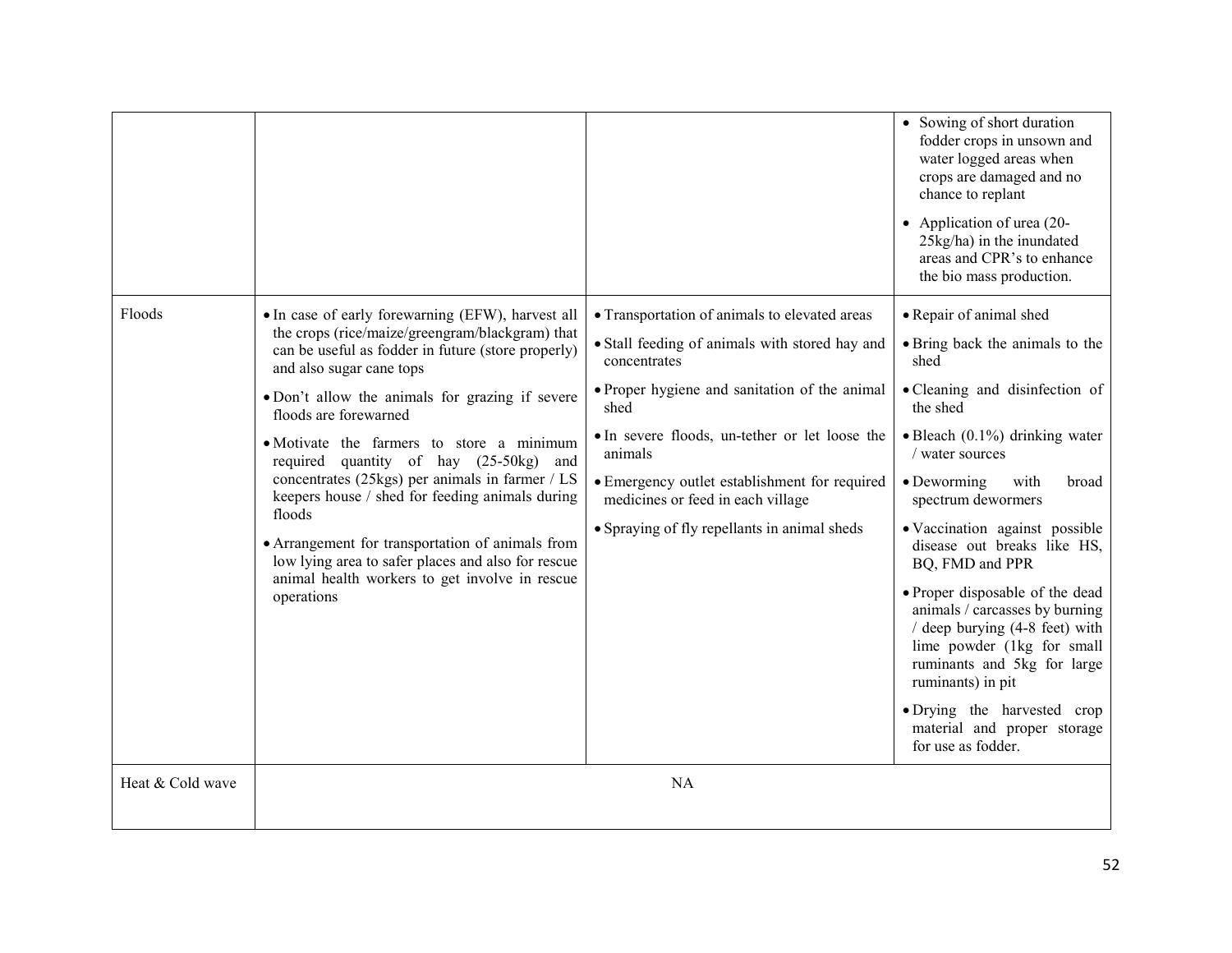| <b>Health and Disease</b><br>management | • Timely vaccination (as per enclosed<br>vaccination schedule) against all<br>endemic diseases<br>• Procurement of emergency medicines<br>and medical kits<br>• Surveillance and disease monitoring<br>network to be established at Joint<br>Director (Animal Husbandry) office in<br>the district | • Carryout deworming to all animals<br>entering into relief camps<br>• Identification and quarantine of sick<br>animals<br>• Constitution of Rapid Action<br>Veterinary Force<br>• Performing ring vaccination (8 km)<br>radius) in case of any outbreak<br>• Restricting movement of livestock in<br>case of any epidemic<br>• Rescue of sick and injured animals and<br>their treatment | • Conducting mass animal health camps<br>• Conducting fertility camps<br>• Mass deworming camps<br>• Farmers should be advised to breed their<br>milch animals during July-September so<br>that the peak milk production does not<br>coincide with mid summer<br>• Keeping vigil on disease outbreak |
|-----------------------------------------|----------------------------------------------------------------------------------------------------------------------------------------------------------------------------------------------------------------------------------------------------------------------------------------------------|-------------------------------------------------------------------------------------------------------------------------------------------------------------------------------------------------------------------------------------------------------------------------------------------------------------------------------------------------------------------------------------------|------------------------------------------------------------------------------------------------------------------------------------------------------------------------------------------------------------------------------------------------------------------------------------------------------|
| Insurance                               | Encouraging insurance of livestock                                                                                                                                                                                                                                                                 | Listing out the details of the dead<br>animals                                                                                                                                                                                                                                                                                                                                            | • Submission for insurance<br>claim and<br>availing insurance benefit<br>• Purchase of new productive animals                                                                                                                                                                                        |
| Drinking water                          | • Identification of water resources<br>• Rain water harvesting and create water<br>bodies/watering points (when water is<br>scarce use only as drinking water for<br>animals)<br>• Construction of drinking water tanks in<br>herding places/village junctions/relief<br>camp locations            | Restrict wallowing of animals in water<br>bodies/resources                                                                                                                                                                                                                                                                                                                                | • Bleach $(0.1\%)$ drinking water /<br>water<br>sources<br>• Provide clean drinking water                                                                                                                                                                                                            |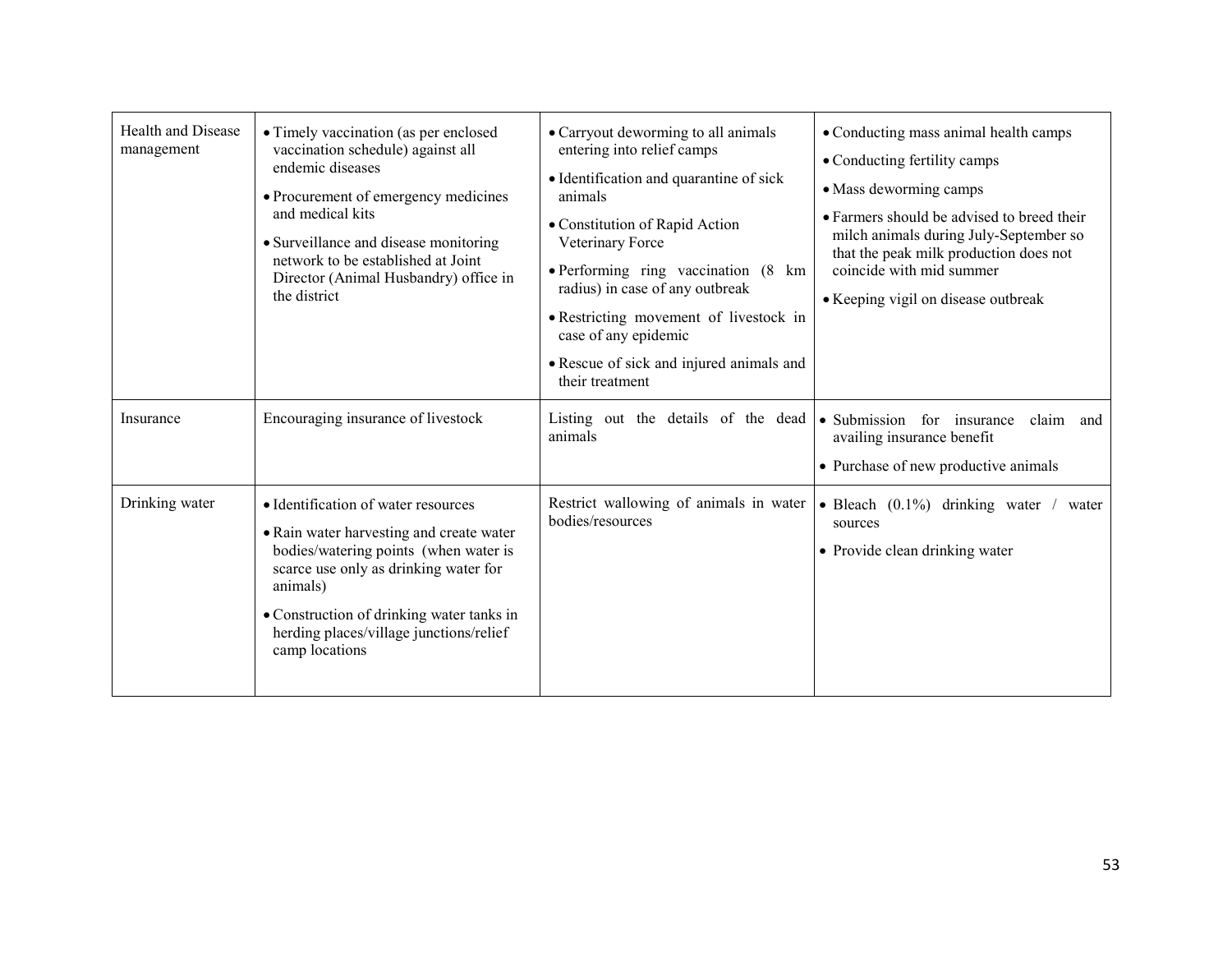### Vaccination programme for cattle and buffalo

| Disease                       | Age and season at vaccination     |
|-------------------------------|-----------------------------------|
| Anthrax                       | In endemic areas only, Feb to May |
| Haemorrhagic septicaemia (HS) | May to June                       |
| Black quarter (BQ)            | May to June                       |
| Foot and mouth disease (FMD)  | July/August and November/December |

# Vaccination schedule in small ruminants (Sheep & Goat)

| Disease                          | Season                        |
|----------------------------------|-------------------------------|
| Foot and mouth disease (FMD)     | Preferably in winter / autumn |
| Peste des Petits Ruminants (PPR) | Preferably in January         |
| Black quarter (BQ)               | May / June                    |
| Enterotoxaemia (ET)              | May                           |
| Haemorrhagic septicaemia (HS)    | March / June                  |
| Sheep pox (SP)                   | November                      |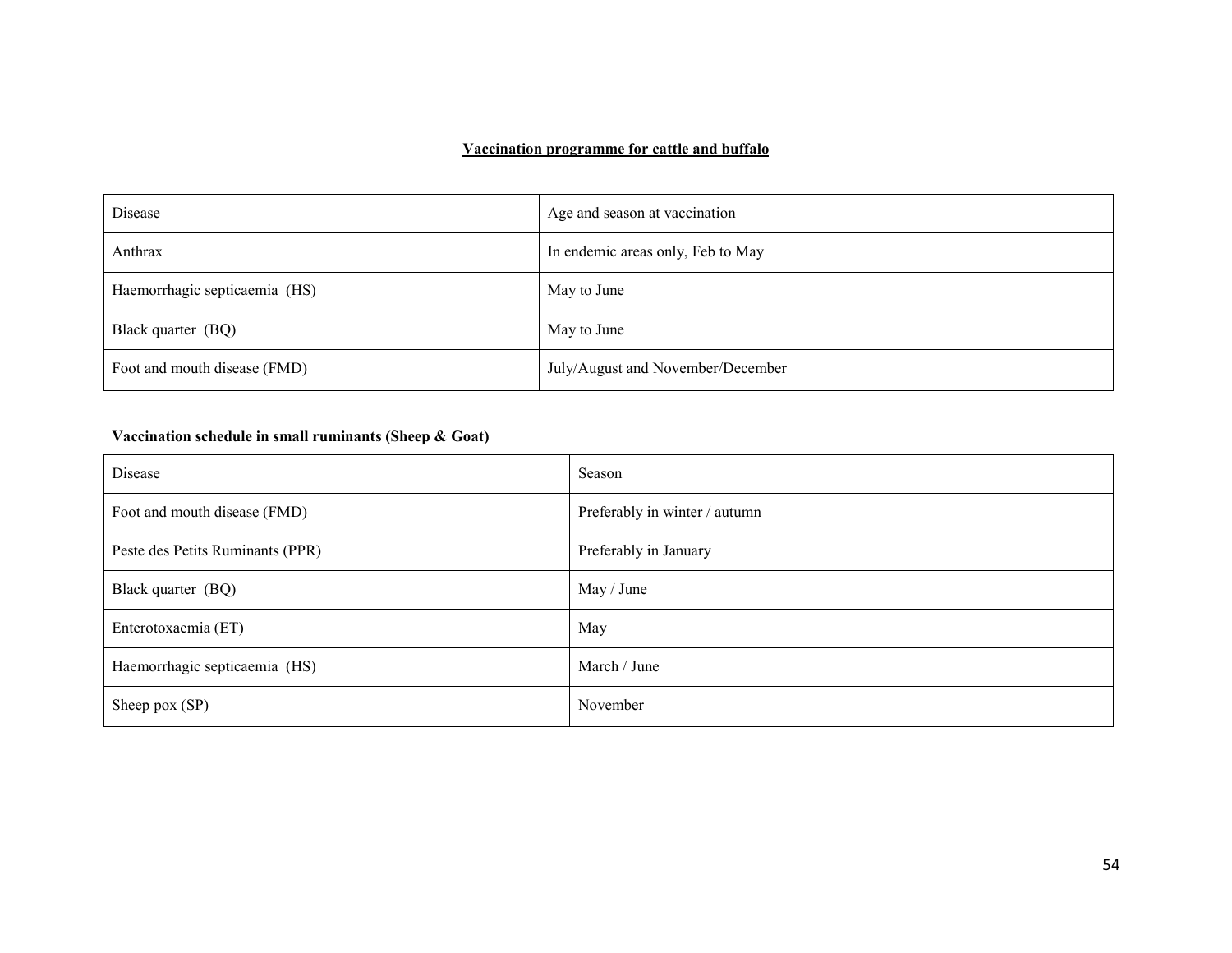## 2.5.2 Poultry

|                                  | <b>Suggested contingency measures</b>                                                                                                                        |                                                                                                                                                                                                            |                                                                                                                                                                                     |
|----------------------------------|--------------------------------------------------------------------------------------------------------------------------------------------------------------|------------------------------------------------------------------------------------------------------------------------------------------------------------------------------------------------------------|-------------------------------------------------------------------------------------------------------------------------------------------------------------------------------------|
|                                  | <b>Before the event</b>                                                                                                                                      | During the event                                                                                                                                                                                           | After the event                                                                                                                                                                     |
| <b>Drought</b>                   |                                                                                                                                                              |                                                                                                                                                                                                            |                                                                                                                                                                                     |
| Shortage of feed<br>ingredients  | Storing of house hold grain like maize, broken<br>rice, etc, in to use as feed in case of severe<br>drought                                                  | • Supplementation only for productive birds<br>with house hold grain<br>· Supplementation of shell grit (calcium) for<br>laying birds<br>• Culling of weak birds                                           | Supplementation to all survived birds                                                                                                                                               |
| Drinking water                   |                                                                                                                                                              | Use water sanitizers or offer cool drinking<br>water                                                                                                                                                       |                                                                                                                                                                                     |
| Health and disease<br>management | • Culling of sick birds.<br>• Deworming and vaccination against RD and<br>fowl pox                                                                           | Mixing of Vit. A, D, E, K and B-complex<br>including vit C in drinking water (5ml in one<br>litre water)                                                                                                   | • Hygienic and sanitation of poultry house<br>· Disposal of dead birds by burning /<br>burying with lime powder in pit                                                              |
| Floods                           |                                                                                                                                                              |                                                                                                                                                                                                            |                                                                                                                                                                                     |
| Shortage of feed<br>ingredients  | • In case of early forewarning of floods, shift<br>the birds to safer place<br>· Storing of house hold grain like maize,<br>broken rice, etc,                | • Use stored feed as supplement<br>• Don't allow for scavenging<br>• Culling of weak birds                                                                                                                 | • Routine practices are followed<br>• Deworming and vaccination against RD                                                                                                          |
| Drinking water                   |                                                                                                                                                              | • Use water sanitizers or offer cool drinking<br>water                                                                                                                                                     |                                                                                                                                                                                     |
| Health and disease<br>management | • In case of EFW, add antibiotic powder<br>(Terramycin/Ampicilline/ Ampiclox etc.,<br>10g in one litre) in drinking water to<br>prevent any disease outbreak | • Prevent water logging surrounding the<br>sheds through proper drainage facility<br>• Assure supply of electricity by generator<br>or solar energy or biogas<br>• Sprinkle lime powder to prevent ammonia | • Sanitation of poultry house<br>• Treatment of affected birds Disposal of<br>dead birds by burning / burying with line<br>powder in pit<br>• Disposal of poultry manure to prevent |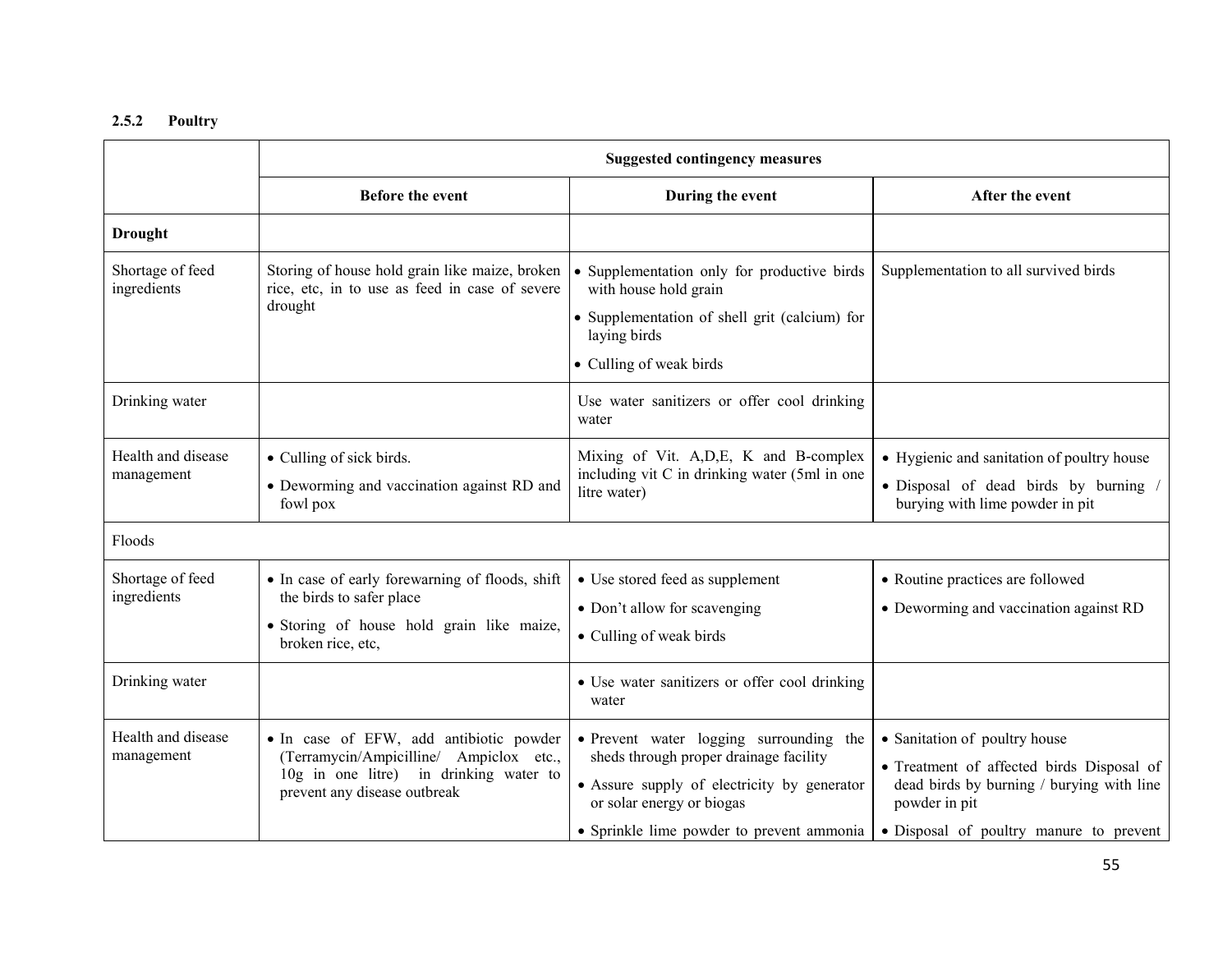|                                      |                                                                                                                                                     | accumulation due to dampness                                                                                                                                                                                                                                  | protozoal problem                                                                                                                                                                                                                                    |  |
|--------------------------------------|-----------------------------------------------------------------------------------------------------------------------------------------------------|---------------------------------------------------------------------------------------------------------------------------------------------------------------------------------------------------------------------------------------------------------------|------------------------------------------------------------------------------------------------------------------------------------------------------------------------------------------------------------------------------------------------------|--|
|                                      |                                                                                                                                                     |                                                                                                                                                                                                                                                               | • Supplementation of coccidiostats in feed                                                                                                                                                                                                           |  |
|                                      |                                                                                                                                                     |                                                                                                                                                                                                                                                               | • Vaccination against RD                                                                                                                                                                                                                             |  |
| Cyclone                              |                                                                                                                                                     |                                                                                                                                                                                                                                                               |                                                                                                                                                                                                                                                      |  |
| Shortage of feed<br>ingredients      | • In case of EFW, shift the birds to safer place<br>• Storing of house hold grain like maize,<br>broken rice, bajra etc,<br>• Culling of weak birds | • Use stored feed as supplement<br>• Don't allow for scavenging<br>• Protect from thunder storms                                                                                                                                                              | • Routine practices are followed                                                                                                                                                                                                                     |  |
| Drinking water                       | $\bullet$                                                                                                                                           | • Use water sanitizers or offer cool drinking<br>water                                                                                                                                                                                                        |                                                                                                                                                                                                                                                      |  |
| Health and disease<br>management     | • In case of EFW, add antibiotic powder in<br>drinking water to prevent any disease<br>outbreak                                                     | • Sanitation of poultry house<br>• Treatment of affected birds<br>• Prevent water logging surrounding the sheds<br>• Assure supply of electricity<br>• Sprinkle lime powder $(5-10)$ g per square feet)<br>to prevent ammonia accumulation due to<br>dampness | • Disposal of dead birds by burning / deep<br>burying with lime powder in pit<br>• Disposal of poultry manure to prevent<br>protozoal problem<br>• Supplementation of coccidiostats in feed<br>· Vaccination against Ranikhet Disease<br>(0.5ml S/c) |  |
| Heat wave and cold wave<br><b>NA</b> |                                                                                                                                                     |                                                                                                                                                                                                                                                               |                                                                                                                                                                                                                                                      |  |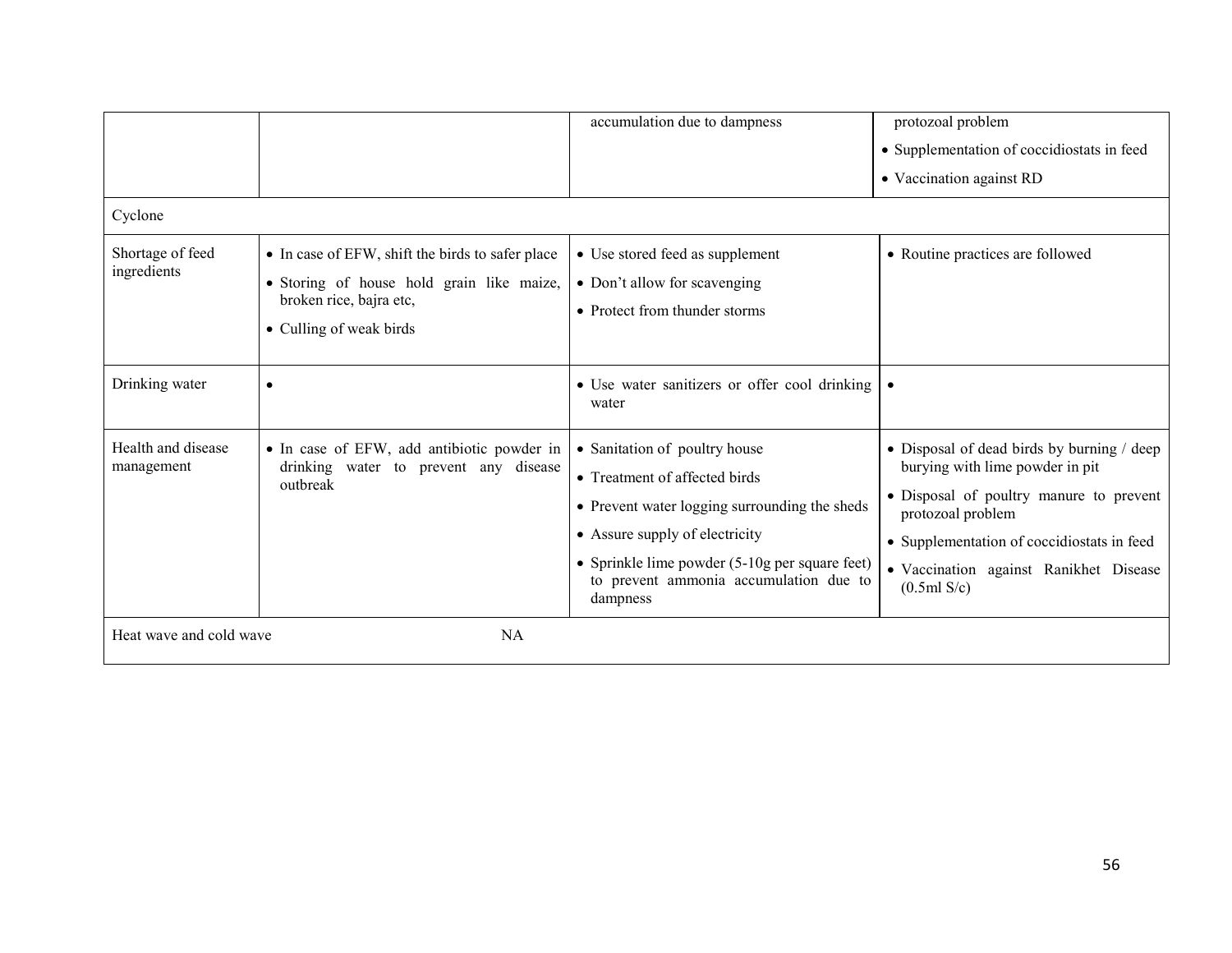## 2.5.3 Fisheries/ Aquaculture:

|                                                                            | <b>Suggested contingency measures</b>                                                                                               |                                                                                            |                                                                                                                                      |
|----------------------------------------------------------------------------|-------------------------------------------------------------------------------------------------------------------------------------|--------------------------------------------------------------------------------------------|--------------------------------------------------------------------------------------------------------------------------------------|
|                                                                            | <b>Before the event</b>                                                                                                             | During the event                                                                           | After the event                                                                                                                      |
| 1) Drought                                                                 |                                                                                                                                     |                                                                                            |                                                                                                                                      |
| A. Capture                                                                 |                                                                                                                                     |                                                                                            |                                                                                                                                      |
| Marine                                                                     | No intervention                                                                                                                     | No intervention                                                                            | No intervention                                                                                                                      |
| Inland                                                                     |                                                                                                                                     |                                                                                            |                                                                                                                                      |
| (i) Shallow water depth due to<br>insufficient rains/inflow                | Stocking of advnced fingerlings in half or<br>even less than the normal stocking<br>density or stocking of common carp seed         | Immediate harvesting or decreasing the<br>density commensurate with the water<br>quantity. | De weeding and deepening of tank<br>to ensure retention of water for a<br>longer period and provision of<br>employment under MGNREGP |
| (ii) Changes in water quality                                              | Regular monitoring of water quality<br>parameters and application of geolites,<br>soil probiotics, etc to maintain water<br>quality | Immediate harvesting or changing the<br>water quality by application of<br>sanitisers.     | Removal of top layer, deep<br>ploughing of tank and application of<br>lime                                                           |
| (iii) Any other                                                            |                                                                                                                                     |                                                                                            |                                                                                                                                      |
| B. Aquaculture                                                             |                                                                                                                                     |                                                                                            |                                                                                                                                      |
| (i) Shallow water in ponds due to<br>insufficient rains/inflow             | Crop holiday or going for stocking of<br>yearlings by reducing the density<br>according to availability of water                    | Harvesting of fish and leaving the pond<br>fallow till next season                         | Removal of top layer, deep<br>ploughing of tank and application of<br>lime                                                           |
| (ii) Impact of salt load build up<br>in ponds / change in water<br>quality | Stocking of salinity tolerant fish / shrimp,<br>application of geolites and other buffers                                           | Frequent change of water with fresh<br>water                                               | Frequent draining of the pond with<br>fresh water, removal of top layers                                                             |
| (iii) Any other                                                            |                                                                                                                                     |                                                                                            |                                                                                                                                      |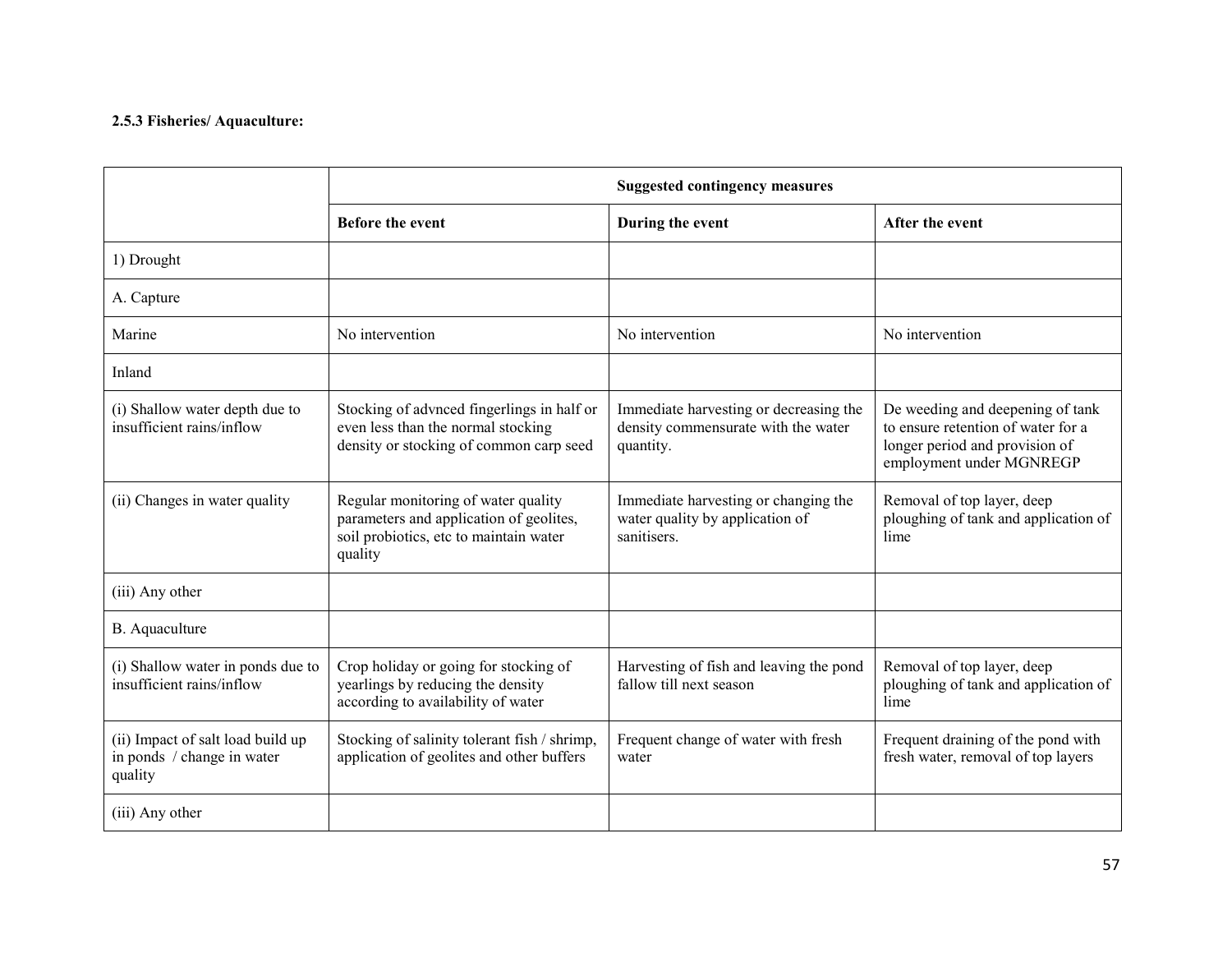| 2) Floods                                                  |                                                                                                                                                                           |                                                                                                                                                                           |                                                                                                                                            |
|------------------------------------------------------------|---------------------------------------------------------------------------------------------------------------------------------------------------------------------------|---------------------------------------------------------------------------------------------------------------------------------------------------------------------------|--------------------------------------------------------------------------------------------------------------------------------------------|
| A. Capture                                                 |                                                                                                                                                                           |                                                                                                                                                                           |                                                                                                                                            |
| Marine                                                     | No intervention                                                                                                                                                           | No intervention                                                                                                                                                           | No intervention                                                                                                                            |
| Inland                                                     |                                                                                                                                                                           |                                                                                                                                                                           |                                                                                                                                            |
| (i) Average compensation paid<br>due to loss of human life | Shifting the people from low lying areas<br>to relief camps                                                                                                               | Deployment of specially trained<br>persons for rescue operations by<br>providing life bouys, jackets, ropes,<br>boats, etc                                                | Payment sufficient ex-gratia to the<br>families                                                                                            |
| (ii) No. of boats / nets/damaged                           | Shifting and relocating boats and nets to<br>safer places when warnings are issued, to<br>avoid fishing, etc                                                              | Shifting and relocating boats and nets<br>to safer places                                                                                                                 | Assessment of damages to boats and<br>nets and provision of boats and nets<br>for restoration of livelihoods                               |
| (iii) No.of houses damaged                                 | Avoidance of construction of houses in<br>flood prone ares, construction of pucca<br>houses at elevated places,                                                           | Shifting of people by relief boats to the<br>relief camps                                                                                                                 | Assessment of damages to houses<br>and provision of compensation in<br>case of partial damage and sanction<br>house under existing schemes |
| (iv) Loss of stock                                         | Avoidance of surface species like catla,<br>silver carp since they are vulnerable in<br>tanks prone to floods, erection of nets<br>across the spill way or just beyond it | Erection of nets at spill ways                                                                                                                                            | Taking up compensatory stocking                                                                                                            |
| (v) Changes in water quality                               |                                                                                                                                                                           | When dissolved oxygen levels go<br>down, aerators, recirculation of water,<br>etc are to be attempted to maintain DO<br>levels, going for partial harvest, etc            |                                                                                                                                            |
| (vi) Health and diseases                                   | Sometimes there may be heavy<br>accumulation of nutrients and organic<br>matter.                                                                                          | There may be break out of<br>Heamorrhagic septicimea. Addition of<br>antibiotics like Chloro Tetra Cycline or<br>Oxy Tetra Cycline to the feed to<br>constrol the disease | Removal of weeds, top layer of soil,<br>deep ploughing of tank and<br>application of lime, exposing to sun<br>light                        |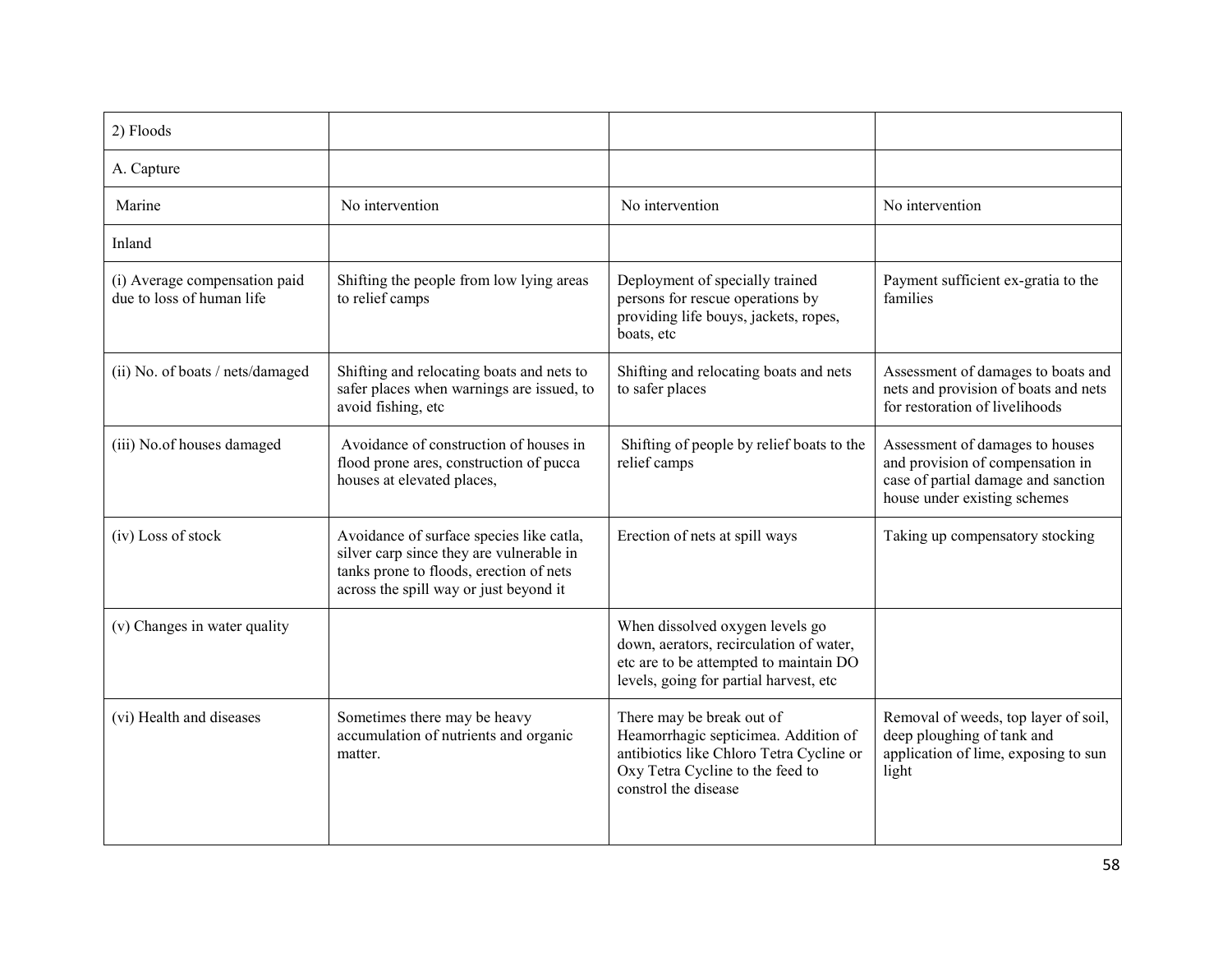| B. Aquaculture                                                  |                                                                                                                                                                                          |                                                                                                                                                                           |                                                                                                                     |
|-----------------------------------------------------------------|------------------------------------------------------------------------------------------------------------------------------------------------------------------------------------------|---------------------------------------------------------------------------------------------------------------------------------------------------------------------------|---------------------------------------------------------------------------------------------------------------------|
| (i) Inundation with flood water                                 | Raising and rivetting the bunds, construc-<br>tion of spill way to release excess water,<br>erection of nets to avoid escape of fish                                                     | Continuous pumping of excess water,<br>erection of nets low lying areas                                                                                                   | Strengthening of bunds, excavating<br>channels along the sides of the<br>ponds for free escape of water             |
| (ii) Water continuation and<br>changes in water quality         |                                                                                                                                                                                          | When dissolved oxygen levels go<br>down, aerators, recirculation of water,<br>etc are to be attempted to maintain DO<br>levels, going for partial harvest, etc            |                                                                                                                     |
| (iii) Health and diseases                                       | Sometimes there may be heavy<br>accumulation of nutrients and organic<br>matter.                                                                                                         | There may be break out of<br>Heamorrhagic septicimea. Addition of<br>antibiotics like Chloro Tetra Cycline or<br>Oxy Tetra Cycline to the feed to<br>constrol the disease | Removal of weeds, top layer of soil,<br>deep ploughing of tank and<br>application of lime, exposing to sun<br>light |
| (iv) Loss of stock and inputs<br>(feed, chemicals etc)          | Advance erection of nets, strengthening<br>of bunds where they are prone to<br>breaches, harvesting or reducing the<br>density                                                           | Suspension of feeding, application of<br>organic manures                                                                                                                  | Compensatory stocking, assessment<br>of values and payment of subsidy on<br>inputs                                  |
| (v) Infrastructure damage<br>(pumps, aerators, huts etc)        | Insuring pond, accessories, etc., Shifting<br>of aerators, pumps soon after warnigs are<br>issued                                                                                        | Relocating pumps, aerators to elevated<br>places                                                                                                                          | Assessment of damages and<br>provision of them on subsidy                                                           |
| (vi) Any other                                                  |                                                                                                                                                                                          |                                                                                                                                                                           |                                                                                                                     |
| 3. Cyclone / Tsunami                                            |                                                                                                                                                                                          |                                                                                                                                                                           |                                                                                                                     |
| A. Capture                                                      |                                                                                                                                                                                          |                                                                                                                                                                           |                                                                                                                     |
| Marine                                                          |                                                                                                                                                                                          |                                                                                                                                                                           |                                                                                                                     |
| (i) Average compensation paid<br>due to loss of fishermen lives | Avoidance of fishing, preventing<br>fishermen from venturing into sea,<br>carrying of safety equipment and VHF<br>sets, shifting fishermen from vulnerable<br>areas to relief camps, etc | To ensure the return of fishing boats on<br>long voyages, provision of information<br>on such boats to coast Guard                                                        | Payment sufficient ex-gratia to the<br>families                                                                     |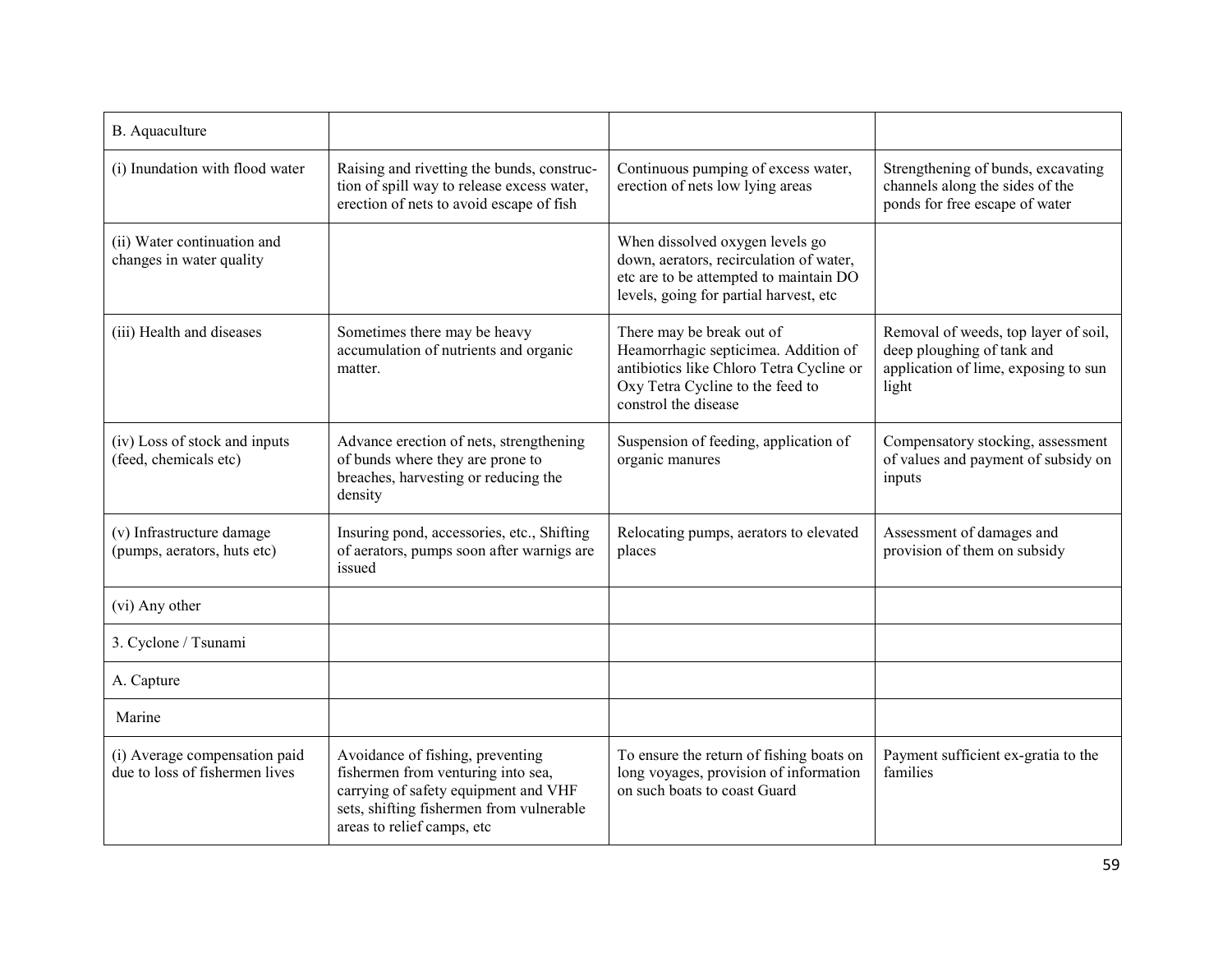| (ii) Avg. no. of boats /<br>nets/damaged                                 | Avoidance of fishing when warnings are<br>issued, shifting of boats and nets to safe<br>places                                                                       | Shifting and relocating boats and nets<br>to safer places                                  | Assessment of damages to boats and<br>nets and provision of boats and nets<br>for restoration of livelihoods                               |
|--------------------------------------------------------------------------|----------------------------------------------------------------------------------------------------------------------------------------------------------------------|--------------------------------------------------------------------------------------------|--------------------------------------------------------------------------------------------------------------------------------------------|
| (iii) Avg. no. of houses damaged                                         | Avoidance of houses in Coastal<br>Regulation Zone, designing of houses to<br>withstand impact of turbulent wind and<br>water                                         | Shifting of people by relief boats to the<br>relief camps                                  | Assessment of damages to houses<br>and provision of compensation in<br>case of partial damage and sanction<br>house under existing schemes |
| Inland                                                                   | Erection of protective nets across the<br>surplus weir to prevent fish loss due to<br>overflows                                                                      | Continuous monitoring to prevent or<br>minimise escape of fish along with<br>surplus water | Compensatory stocking of seed                                                                                                              |
| B. Aquaculture                                                           |                                                                                                                                                                      |                                                                                            |                                                                                                                                            |
| (i) Overflow / flooding of ponds                                         | The design of the pond must be in such a<br>manner as to bail out surplus water and to<br>prevent loss of standing crop                                              | Continuous monitoring to prevent or<br>minimise escape of fish along with<br>surplus water | Compensatory stocking of seed                                                                                                              |
| (ii) Changes in water quality<br>(fresh water / brackish water<br>ratio) | Recircualtion water to repleish and<br>ensure sufficient dissolved oxygen levels<br>in the pond. Maintenance of salinity<br>levels by pumping in water from creecks. | Continuation of the same process.                                                          | Restoration of physical and<br>chemical parameters                                                                                         |
| (iii) Health and diseases                                                | Removal of stress causing factors to<br>maintain the health of the animal                                                                                            | Removal of stress causing factors to<br>maintain the health of the animal                  | Restoration of physical and<br>chemical parameters                                                                                         |
| (iv) Loss of stock and inputs<br>(feed, chemicals etc)                   | Preventive nets must be erected to<br>minimise loss of stock                                                                                                         | Continuation of the same process.                                                          | Compensatory stocking of seed                                                                                                              |
| (v) Infrastructure damage<br>(pumps, aerators, shelters/huts<br>etc)     | Pumps, aerators, etc must be protected by<br>moving them to safe locations                                                                                           | To avoid use of aerators, pumps and<br>other appliances                                    | Overhauling of the Equipment to<br>prevent from being damage                                                                               |
| (vi) Any other                                                           |                                                                                                                                                                      |                                                                                            |                                                                                                                                            |
| 4. Heat wave and cold wave                                               |                                                                                                                                                                      |                                                                                            |                                                                                                                                            |
| A. Capture                                                               |                                                                                                                                                                      |                                                                                            |                                                                                                                                            |